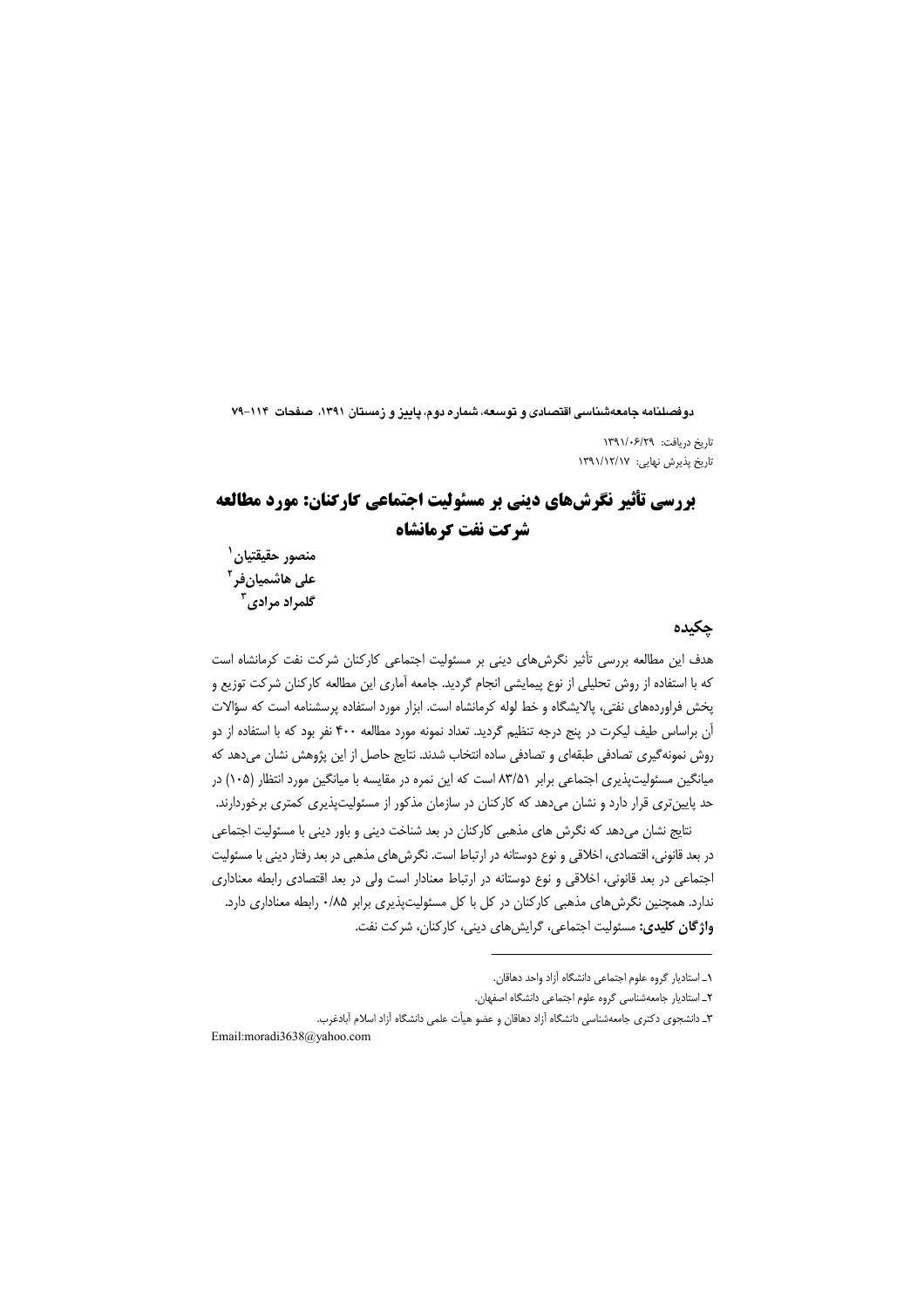#### مقدمه

از جمله مسائلی که امروزه تفکر و تعمق دربارهٔ آن مهم به نظر میرسد، مسئولیت اجتماعی کارکنان است. توجه به مسئولیت اجتماعی و تأثیریذیری آن از ارزش های دینی و نیتهای اخلاقی در نوعدوستی سازمانی، توجه نویسندگان و پژوهشگران را به خود معطوف ساخته است. مسئولیتپذیری اجتماعی به مثابه جواز اجتماعی، شکلی از بیمه در برابر خطرهای پیش بینی نشده در سازمان و همچنین نوعی شهرت و منافع عمل کند (Fernando, 2007: 6).

ترنر مسئولیت اجتماعی را رفتار اخلاقی، قانونی و نوع دوستانه در محل کار، بازار و اجتماعات تعریف می کند که در آن سوددهی جمعی به عنوان هدفی مهم در نظر گرفته می شود (Turner, 2004: 5). مک ویلیام و سیگل مسئولیت اجتماعی را اقداماتی جهت تولید بعضی کالاهای اجتماعی، براساس مقررات خاصی، فراتر از علائق شرکتها میدانند و مفاهیمی چون اخلاق تجارت، اصول اخلاقی مالکان، سرمایهگذاران و بسیاری از دلالان را در بر می گیرد (Mc Williams and Sieglal, 2001: 117). ونتزل مسئولیت اجتماعی را مراعات و احترام به حقوق دیگران، رقابت میان فردی و توسعه اخلاقی میداند (Wentzel,1991: 2). جاساینز و اسنیز کا در تعریف مسئولیت اجتماعی به رابطه دیالکتیکی میان تجارت و جامعه و نقش آن در بهبود روابط اجتماعی تأکید دارند ( Juscius & Snieska, 2008: 35). كاستكا و بالزاروا مسئوليت اجتماعي را تعهد مداوم براي رفتار به شیوه اخلاقی و با بهبود کیفیت زندگی افراد و خانوادههایشان، بعلاوه بهبود اجتماع و جامعه در مقياس وسيعتر مي دانند (Castka & Balzarova, 2007: 276).

در جمع بندی از تعاریف مسئولیت اجتماعی، می توان گفت که مسئولیت اجتماعی عبارت است از: مجموعه ارزشها، باورها و دانشهای مشترک انسانی و محیطی در میان ذینفعان در انجام فعالیتهای معطوف به تولید و یا ایجاد ارزش افزوده. به معنی دیگر این که در وجود کارکنان چه ارزشها و نگرشهایی درونی شده و مورد پذیرش سازمانی قرار گرفته است؟ مسئوليت اجتماعي، اين اجزاء را به هم وصل مي كند و فعاليتها را حول يك چارچوب خاص که حمایت کننده تجارت، تقویتکننده گفتگو با ذینفعان اصلی باشد، سامان میدهد و در نهایت این که الزام به پاسخگویی و تعهد یک شرکت در قبال عملکرد خود در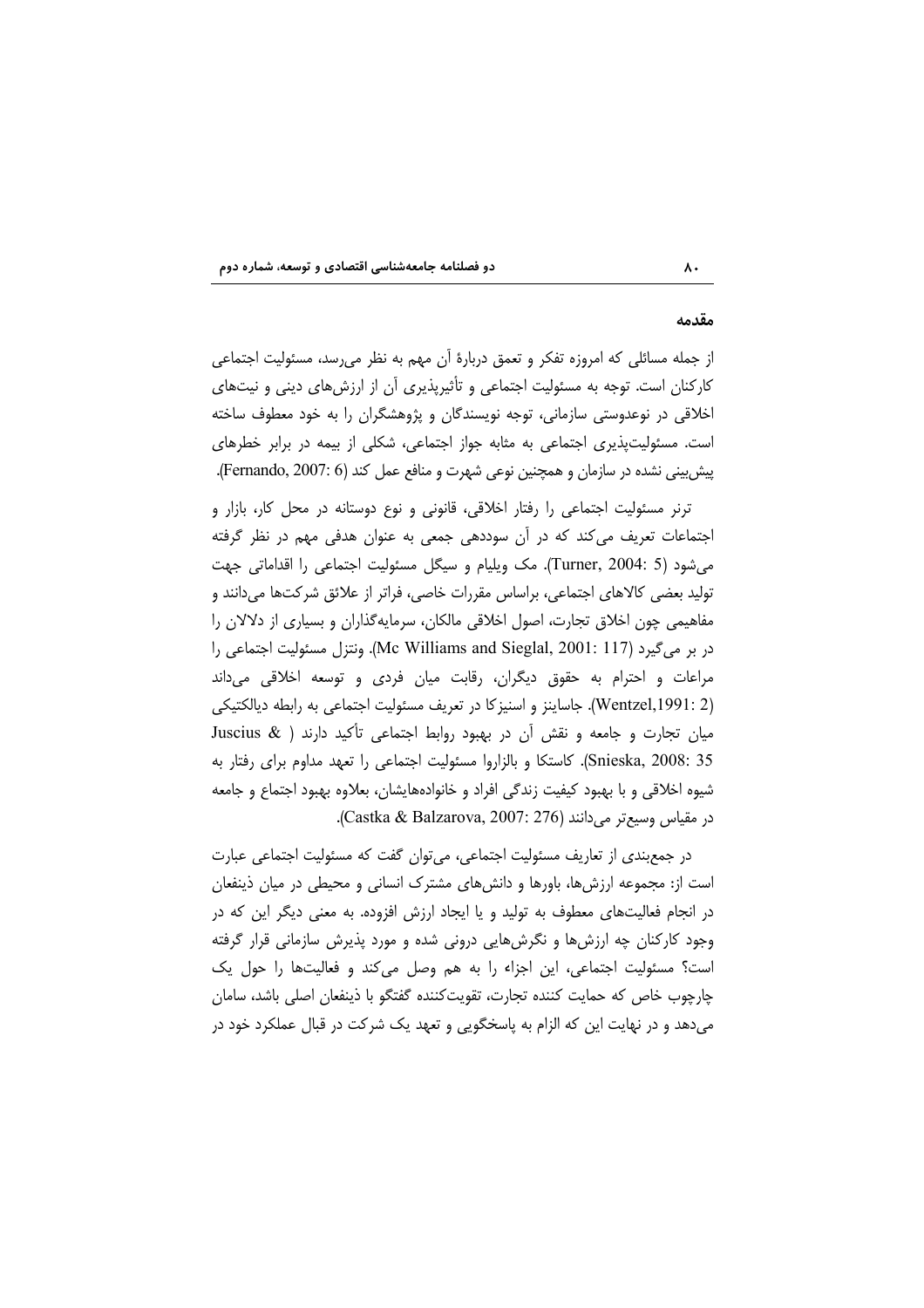برابر اجتماع به گونهای که هم منافع گروههای درونی شرکت و هم منافع گروههای بیرونی شركت تأمين گردد و در نهايت موجبات بهبود جامعه فراهم شود.

تأثیر مذهب و مظاهر آن در حفظ و بقای نظام اجتماعی و نقش آن در تقویت حس مسئولیتپذیری اجتماعی بین اعضای جامعه باعث شده است تا بسیاری از عالمان اجتماعی و بویژه جامعهشناسان آن را به عنوان هسته محوری مطالعات خود قرار دهند. دین و باورهای دینی عامل تقویت و تحکیم مبانی ارزشی زندگی انسانی و وحدت نوع بشر است و به تعبیر کنت، به آدمیان فرصت میدهد تا تمایلات خودخواهانه خود را کنار گذاشته و همدیگر را دوست بدارند (موسوی و همکاران، ۱۳۹۰: ۱۶۱). آنچه در این پژوهش بیشتر مورد نظر است، بحث مسئولیتپذیری اجتماعی کارکنان و تأثیرپذیری آن از نگرش های دینی در واحدهای تولیدی با تأکید بر شرکت نفت کرمانشاه است. با توجه به اینکه میزان آلودگی زیست محیطی این کارخانه و پیچیدگیهای اداری و سازمانی آن، بحث مسئولیت اجتماعی کارکنان آن را نشان میدهد، لذا شناخت و آگاهی از این مسأله و تأثیر دینداری و نگرشهای مذهبی با آن هم برای سازمانها و هم برای پژوهشگران در این راستا مهم به نظر می رسد. به طور کلی در این پژوهش می توان به اهمیت این موضوع به صورت ذیل اشاره کرد:

۱– مسئولیت اجتماعی عاملی مهم در به کارگیری انگیزهها و حفظ کیفیت خاص كاركنان است؛

٢- مسئوليت اجتماعي به مزايا و نواقص جهاني شدن و نقش دريافتي تجارت در اين فرايند مربوط مي شود؛

۳– مسئولیت اجتماعی در ایجاد روابط شرکتها با دولتهای میزبان، اجتماعات و دیگر سهامداران اهمیت حیاتی دارد.

بنابراین؛ این پژوهش تلاش می کند که مقوله مسئولیت اجتماعی کارکنان و میزان تأثیرپذیری آن از نگرش های دینی را در شرکت نفت کرمانشاه بررسی کند و با ارائه یک الگوی مناسب از نحوه تعاملات این مقولهها با یکدیگر، مسئولان مربوط را علاوه بر آشنا

 $\lambda$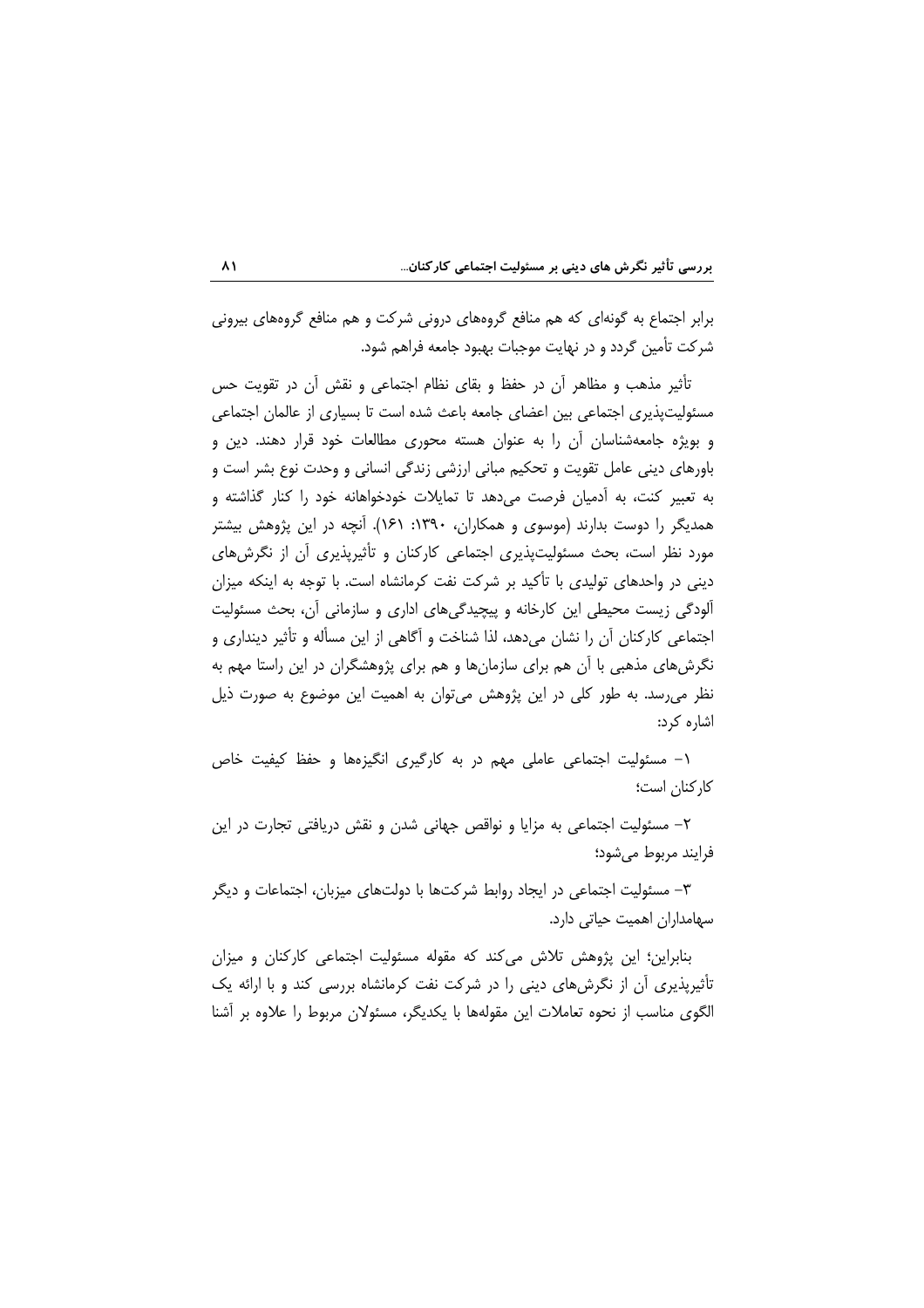نمودن بیشتر با واقعیتهای موجود، در فراهمسازی بستر مناسب برای گسترش روحیه تعهد و مسئولیتیذیری در میان آنها نیز یاری دهد.

هدف کلی: بررسی تأثیر نگرشهای دینی بر مسئولیت اجتماعی در میان کارکنان شركت نفت كرمانشاه است. اهداف ويژه به صورت زير بيان ميشوند:

> ۱ـ تعیین میزان مسئولیت اجتماعی کارکنان شرکت نفت کرمانشاه؛ ۲\_ تعیین سهم شناخت دینی کارکنان در مسئولیت اجتماعی آنها؛ ۳ـ تعیین سهم باور دینی در مسئولیت اجتماعی کارکنان شرکت نفت؛ ۴ـ تعیین سهم رفتار دینی پاسخگویان در مسئولیت اجتماعی آنها؛ ۵ـ تعیین سهم متغیرهای جمعیتی و فردی کارکنان در مسئولیت اجتماعی آنها.

### مروری بر مطالعات انجام شده

میر کمالی (۱۳۸۳) «در پژوهشی با عنوان اخلاق و مسئولیت اجتماعی در مدیریت آموزشی»، سه جنبه عدالتي، مراقبهاي و انتقادي اخلاق و مسئوليت اجتماعي را در سازمان هاي آموزشي مطالعه و نتایج وی نشان داد که جنبه عدالتی بر چگونگی اداره و تصمیمگیری سازمان ها و تأمین منابع و فرصتهای مساوی، جنبه انتقادی به تمرکز قدرت و صلاحیت کسانی که آموزش و پرورش را اداره می کنند و جنبه مراقبهای بر ابعاد انسانی رفتارهای مدیریتی، تأمین نیازها و حفظ ارزش های انسانی متمرکز است (میرکمالی، ۱۳۸۳: ۲۰۱–۲۲۱).

مصلح شیرازی (۱۳۷۲) در پژوهشی با عنوان «نقش نظام ارزشی مدیران در تصمیمات توسعه صنعتی» در استان فارس به این نتیجه رسید که مدیران مورد بررسی اغلب بر تصمیم گیری جمعی بیش از تصمیمات فردی اعتقاد دارند و اغلب درک نسبتاً خوبی از مسئولیتهای اجتماعی سازمانی دارند. آنها در تصمیمات خود به جنبههای شرعی و اخلاقی اسلامی حتی در مقابل منافع شرکت و جامعه بیشتر اهمیت میدهند (مصلح شیرازی، ۱۳۷۲:  $(157-1.4)$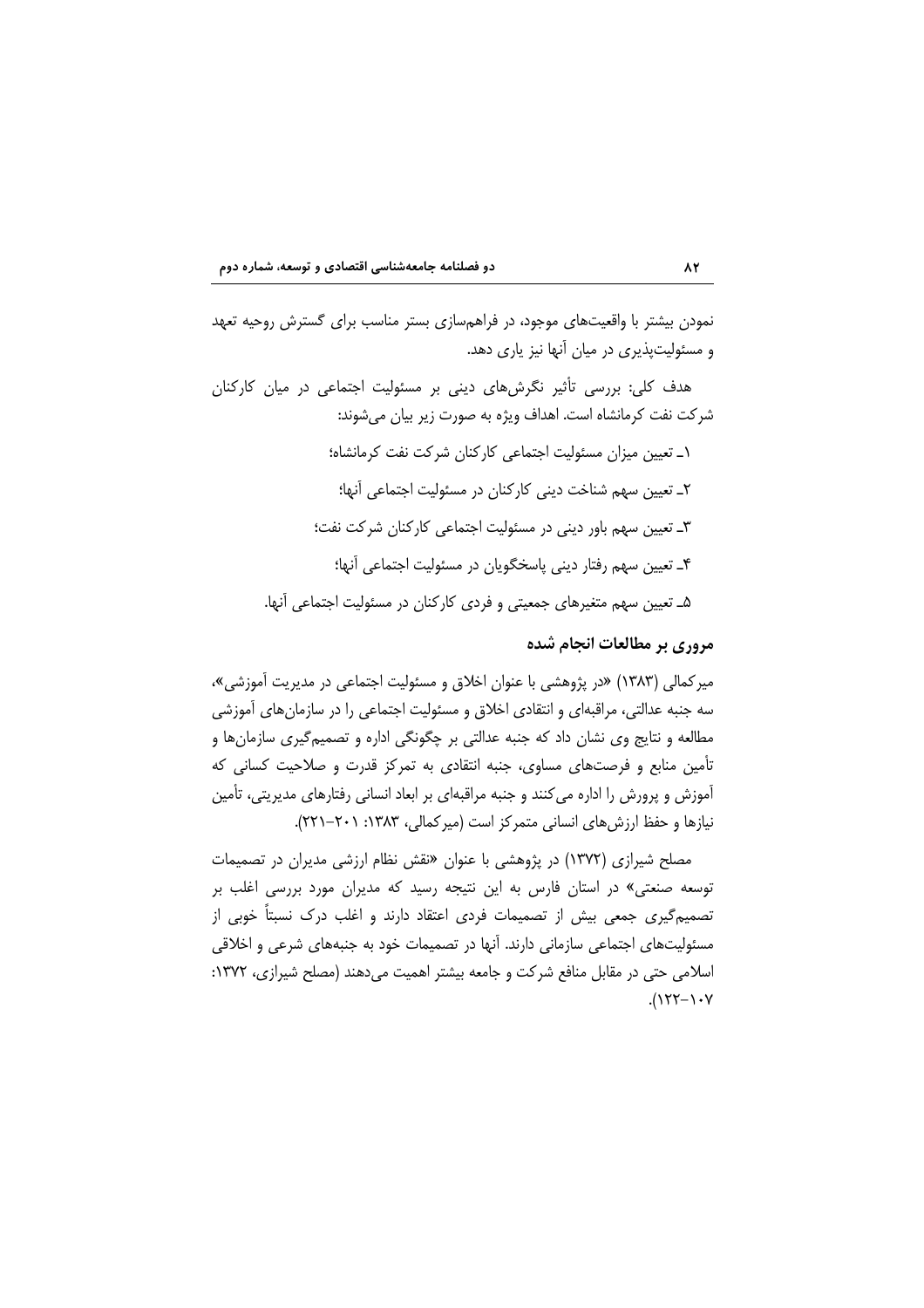راندولف و همکاران (۲۰۰۸) در پژوهشی با عنوان «نقش رفتار نوعدوستانه، توجه همدلانه و انگیزش مسئولیت اجتماعی در اهدای خون» نشان داد که نمره انگیزش مسئوليت اجتماعي و رفتار نوعدوستانه مرتبط با فراواني اهداكننده افزايش اما أثار أن كاهش یافته است. رفتار همدلانه، با دفعات اهدای خون ارتباطی ندارد. اکثر افراد اهداکـننده ویژگیهای اصلی جامعهیسند را در سطح بالا دارا بودند (نوعدوستی، همدلی و مسئولیت اجتماعی) که عموماً انگیزههای اصلی برای اهدای خون تصور میشوند، اما این ویژگیها عوامل اصلي مرتبط با تعداد دفعات اهداي خون نيستند (Randolph et al., 2008: 43-56).

از سال های ۱۹۹۰ بیشتر مطالعات تجربی بر روی مسئولیت اجتماعی سازمانی با عملکرد مالی متمرکز شدند (Cruz, 2007: 7). همچنین پژوهش های زیادی در این رابطه صورت گرفته است که می توان به «رابطه بین مسئولیت اجتماعی و رفتار مشتریان» ( & Becker et al., 2006) ، «انتظارات مشتریان از مسئولیت اجتماعی در مراکز خرید شهری و تأثیر آن بر ارزیابی های خرید» (Oppenial et al., 2006)، «تعهدات افراد نسبت به جامعه توسط شركتها و بنگاهها» (Boyd et al, 2007: 17)، «به عنوان راهحلي در مديريت و عاملي حياتي در موفقيت شركتها» (Falck and Heblich, 2007: 247)، «أكاهي صنعت كشتيراني ارويا از مسئوليت اجتماعي جمعي» (Fafaliou et al., 2005) و «مقايسه خود تنظیمی و قانون دعوی شبه جرم فرد بیگانه و اعتراض به مفهوم مسئولیت اجتماعی جمعی» (Shamir, 2004) اشاره کرد.

در ادبیات پژوهش خارجی، پژوهشهای توصیفی زیادی در مورد مسئولیت اجتماعی یافت میشود. قابل ذکر است که اکثر پژوهشهای خارجی، تأثیر تعداد محدودی متغیرها بر مسئولیت اجتماعی و یا به صورت خاص، اثر یک عامل را به تنهایی بررسی کردهاند. روی هم رفته، اکثر پژوهشهای خارجی این نکته را از نظر دور نگه داشتهاند که مسئولیت اجتماعی ممکن است از یک فرهنگ به فـرهنگ دیگر تغییر کـند؛ بنابراین، در این پژوهش های گاهی تعمیمهایی کلی در نظر گرفته شده است؛ به عنوان نمونه، نمی توان به سادگی نتایج این پژوهش های را به جامعه ایران تعمیم داد، اما با این حال، پژوهش های خارجی غالباً چارچوب نظری مشخصی دارند و بیشتر بر اساس چارچوب و مدل نظری، به

 $\Lambda$ ۳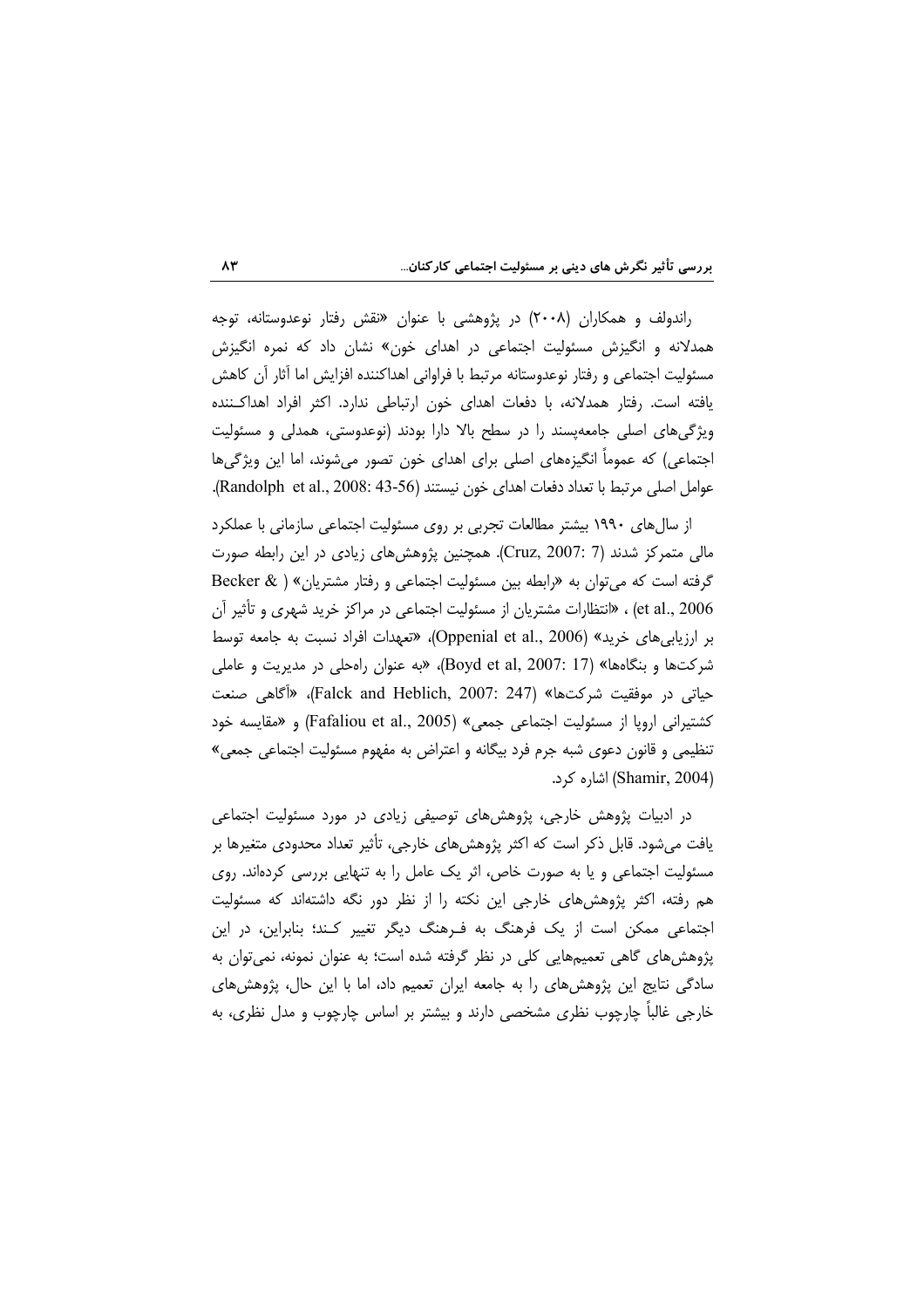ارائه فرضیهها و جمعآوری و تجزیه و تحلیل دادهها می پردازند. بنابراین با توجه به آنچه که گفته شد، پیداست که مسئولیت اجتماعی، یک متغیر بسیار پیچیده و چندوجهی است. در این پژوهش، به تعامل متغیر فرهنگی بشردوستی و ارزشهای اخلاقی در تبیین ابعاد مختلف مسئولیت اجتماعی کارکنان پرداخته میشود. همچنین در این پژوهش، برای تجزیه و تحلیل دادهها، استفاده از روشهای آماری چندمتغیره ضرورت می یابد. علاوه بر این برای به دست آوردن تأثیرات مستقیم و غیرمستقیم متغیرهای مستقل بر متغیر وابسته، از تکنیک تحلیل مسیر نیز بھرہ مے گیریم.

در جمع بندی از مطالعات پیشین می توان تأثیرگذاری دین و نگرش های دینی را در تقویت مسئولیت اجتماعی تا حدی لمس کرد. دین و نگرشهای دینی می تواند نقش انسجام دهندگی و یکپارچگی را در میان کارکنان بازی کند و از این راه به کارایی بیشتر برای سازمان کمک نماید.

### مروری بر مباحث نظری پژوهش

در پژوهش حاضر از سه رویکرد نظری استفاده گردید که به شرح زیر بیان میشوند:

الف– دیدگاههای مدیریت و مسئولیتپذیری سازمانی: از جمله این دیدگاهها نظریه راولز است. راولز در کـتاب «نظریه عدالت» در زمینه مسئولیت اجتماعی سـه اصل زیر را بیان می کند: ١- هر شخص نسبت به کل سیستم اجتماعی حقوق مساوی دارد؛ ٢- هر نوع نابرابری اجتماعی و اقتصادی باید به نفع محروم ترین طبقات برنامهریزی شود؛ ۳– هر اداره، شغل یا موقعیتی باید به عنوان یک فرصت برابر عادلانه بر روی همگان گشوده شود .(Rawls, 1971: 302)

کارول (۱۹۹۹) در مطالعهای که با عنوان «هرم مسئولیت اجتماعی بنگاه» منتشر کرد، برای هر بنگاه چهار دسته مسئولیت اجتماعی قائل شده است. به تعبیری دیگر، او مسئولیت اجتماعی هر بنگاه را برایند چهار مؤلفه زیر میداند:

1- Carroll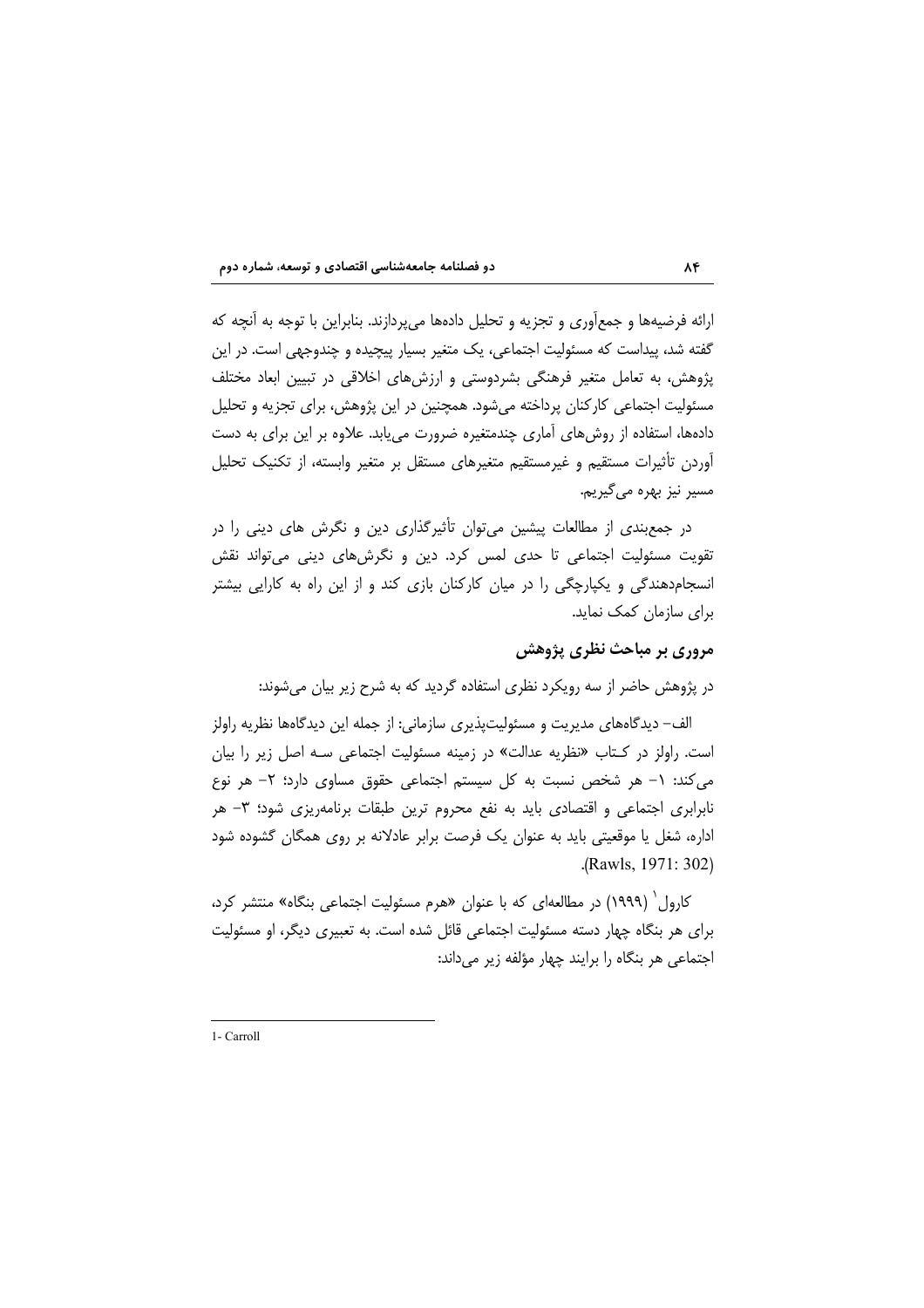۱– مسئولیتهای اقتصادی: بنگاهها موظفند نیازهای اقتصادی جامعه را برآورند و کالاها و خدمات مورد نیاز آن را تأمین کنند و انواع گروههای مردم را از فرایند کار بهره مند سازند.

۲- رعایت قوانین و مقررات عمومی: به بهداشت و ایمنی کارکنان و مصرف کنندگان خود توجه كنند؛ محيط زيست را نيالايند، از معاملات درون سازماني بيرهيزند؛ دنبال انحصار نروند و مرتکب تبعیض (تبعیض قومی، تبعیض جنسی) نشوند.

٣- رعايت اخلاق كسب و كار: در اين قلمرو اصولى چون صداقت و انصاف و احترام جای دارد. انتظار می رود که ارزشها و هنجارهای جامعه را مدنظر داشته باشند و به آنها احترام بگذارند.

۴- مسئولیتهای بشردوستانه: تعبیر دیگر کارول از این مؤلفه، «شهروند خوب<sup>٬</sup>» بودن است و این یعنی، مشارکت بنگاه در انواع فعالیتهایی که از معضلات جامعه بکاهد و کیفیت زندگی مردم را بهبود بخشد (Carroll, 1999: 269; Cruz, 2007: 19).

کارول براین باور است که حیات بنگاه به حیات جامعه بستگی مستقیم دارد و بنگاه، دروندادهای خود را از جامعه میگیرد و بروندادهای خود را به درون جامعه میریزد؛ بنابراین، مسئولیتهای اجتماعی بنگاهها، همهجانبه و فراگیر است و آنها باید در حل معضلات اجتماعی، با جامعه مشارکت ورزند. وی این مسئولیتها را به هرمی تشبیه کرده است که هرچه از قاعده مسئولیتهای اقتصادی به سمت رأس مسئولیتهای بشردوستانه آن پیش رفته شود، از شدت و وسعت مسئولیتها کاسته می شود.

مسئولیت پذیری اجتماعی سازمانی از نظر دراکر به صورت ذیل خلاصه می شود:

١- پرداختن تمام و كمال به مسئوليت و وظيفه، رسالت اصلى بنگاه است. يعنى اگر وظیفه آن تولید خودروست، این کار را به بهترین وجه ممکن انجام دهد و در مسیر تکامل و بهبود آن مستمر بكوشد.

۲- مسئولیت فرآوردهها و خدمات: سازمان و مدیران آن در برابر پیامدها و عوارض محصولات خود مسئولند و باید در برابر آن پیامدها مسئول نگاه داشته شوند.

٨Δ

<sup>1-</sup> Good Citizen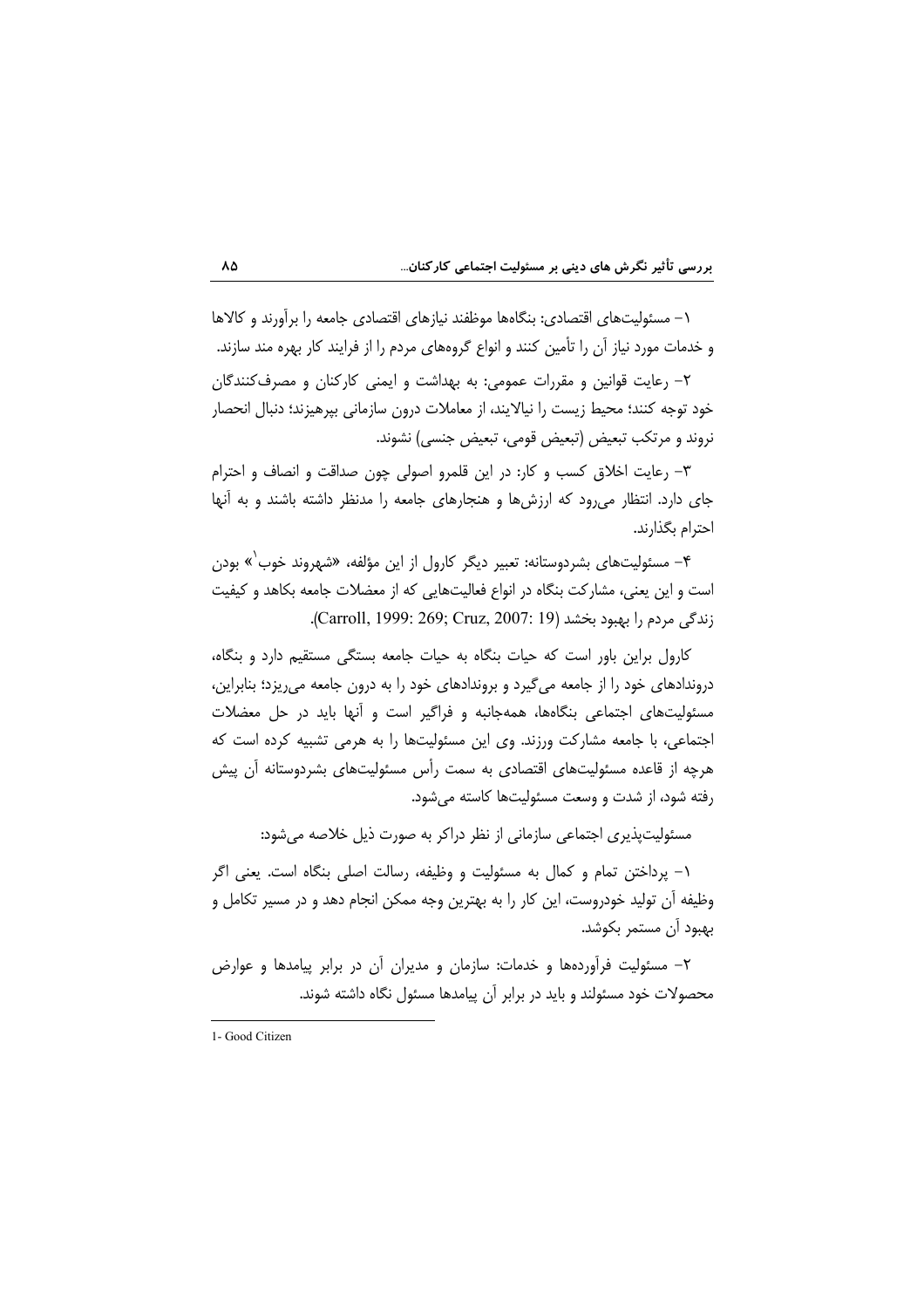۳– مسئولیت فرایندها: سازمان و مدیران آن نسبت به فرآوردههای تولید مسئول هستند. فرایندهای تولید نباید هزینه اجتماعی تولید کنند و چنانچه از روی ضرورت چنین وضعی رخ دهد، میزان آن هزینهها باید در کمترین حد ممکن باشند. مثلاً، اگر بنگاه مورد نظر، تولیدکننده انواع نئویان باشد، این کار نباید با ویران کردن منابع جنگلی همراه باشد. به طوری که ضایعات آن «بویژه چسب و مواد شیمیایی» محیط زیست را آلوده نکند؛ ذرات معلق و غبار را مهار کند و در موارد ناگزیر نظیر ألودگی صوتی، آسیب را به کمترین میزان ممكن برساند (اميني، ١٣٨٧: ۴٨).

۴– مسئولیت اخلاقی: بنگاه و مدیران آن باید در دادوستد و کسب کار، به اصول اخلاقی متعارف جامعه احترام گذارند و خود را به اصول آن مقید و پایبند بدانند ( :Durcker, 1984 26). دراکر نتیجه می گیرد که بخشی از این مسئولیت متوجه بنگاه و بخشی از آن متوجه نهادهای ذی صلاح مانند دولت و سازمانهای وابسته به أن است. أنها باید امکان تولید پروژه حل یک معضل و نابسامانی اجتماعی را در یک فرصت و کار و کاسبی بررسی کنند.

فریدمن براین باور است که در نظام اقتصادی [سرمایهداری] مدیران ملزم هستند تا با سهامداران قرارداد ببندند و اولین وظیفه آنان به حداکثر رساندن ارزش شرکت است. به منظور رسیدن به این هدف از منابع شرکت به صورت مؤثر و کاربردی استفاده می شود. قوانین اقتصادی سازمان نیز این اقدامات مدیران را تشویق می کنند. در صورتی که متعهد به منافع اجتماعی عمومی، عملی خارج از قانون [شرکتها] تلقی میشود. زیرا منافع روسای شركتها با منافع عمومي جامعه همساز نيست. هدف، تنها افزايش ارزش سهام ميباشد. اگر مدیری بخواهد در جهت منافع عمومی کاری انجام دهد باید از منابع خصوص خود و نه از منابع شرکت و روسای آن، هزینه کند.

بنابراین در رویکرد فریدمن شرایط محیطی که شرکت در آن قرار دارد، اهمیت می یابد. بدین معنا که هر فردی می تواند اهداف تجارتی شرکت را تحت تأثیر قرار دهد و یکی از سهامداران شركت باشد.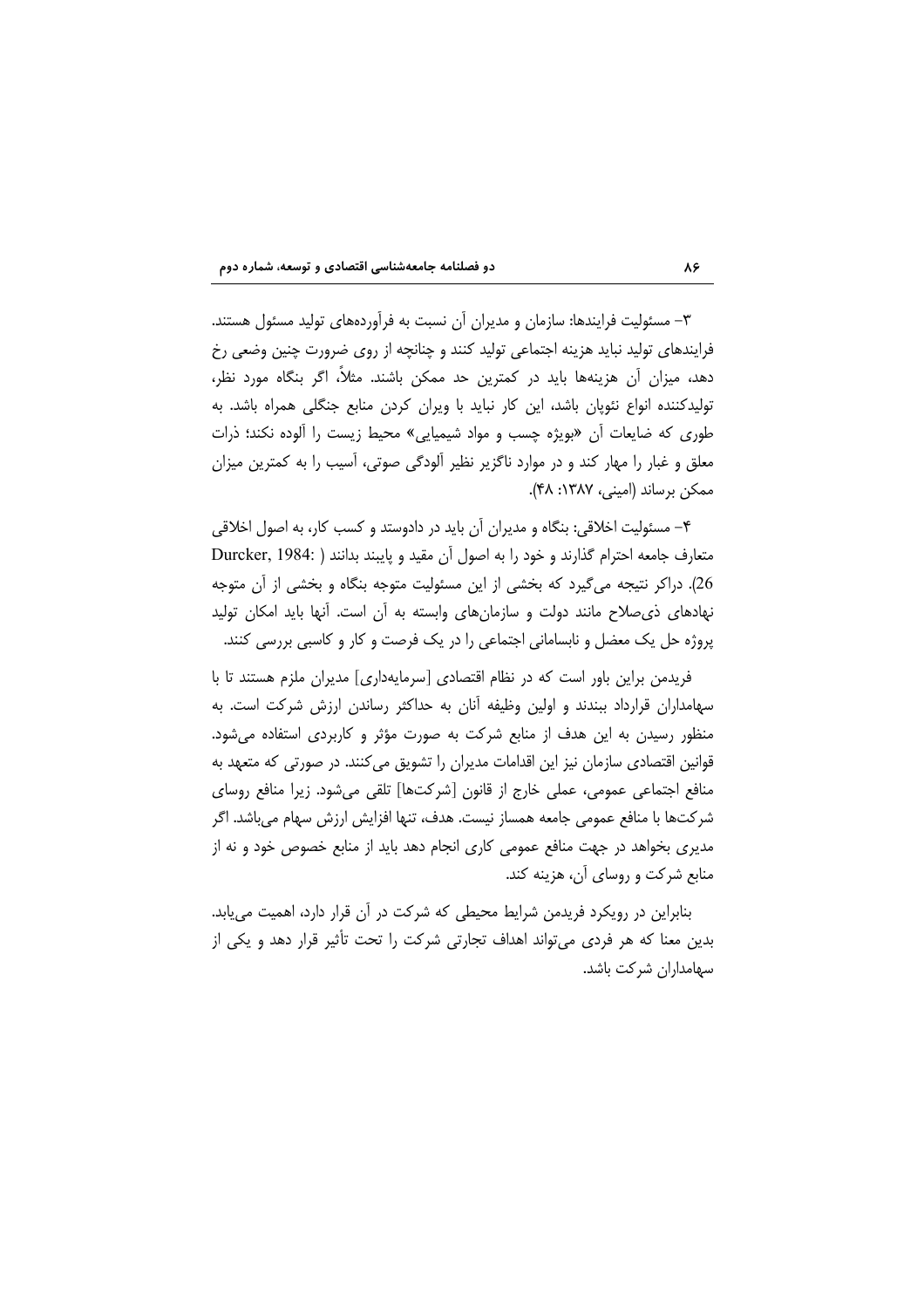ب- دیدگاههای جامعهشناسی و مسئولیتپذیری سازمانی: بسیاری از جامعهشناسان مانند دورکیم، گولدنر، زیمل و هومنز` براین باورند که بین ارزشهای اخلاقی و تعهد افراد جامعه رابطه مثبت وجود دارد. به نظر هومنز آنهایی که بیشتر در پی کسب بزرگی و سخاوت هستند بیشتر در معرض انتظار بخشش و مسئولیتپذیری در خیر عمومی برای جامعهاند. هومنز و گولدنر اقدام دو طرفی را در تعاملات اجتماعی، به عنوان شکلی از تبادل مستقیم یا غیرمستقیم دانستهاند. گرچه این دو دانشمند به دلیل اتکایشان بر اصول نفع شخصی معروف هستند، اما به نقشی در مورد انجام چیزی برای هیچ و احساس مسئولیت اجتماعی اشاره می کنند. گاهی مردم به سلامت دیگران کمک میکنند حتی آنگاه که مطمئن نیستند که آیا کمک و مساعدتشان تلافی خواهد شد. هومنز (۱۹۷۴) اصل تعهد نجیبانه را برای این وضعیت مطرح می کند. این اصل بیان مے کند که کسانے که بیشتر درآمد دارنـد، انتظار می رود بیشتر به جامعه کمک کنند (Schuyt et al, 2000: 22).

بنابر تعبیر دورکیم رفتار هماهنگ هنجاری دارای نوعی کارکرد همبستگی برای افراد است و درجه همبستگی در گروهها را تقویت میکند. افراد نیز با کسانی که احساس همبستگی بیشتری کنند بیشتر همکاری میکنند و خود را در برابر آنها مسئولتر میدانند. به نظر وي سرچشمه هر گونه فعاليت اخلاقي، تبعيت منافع خصوصي از منافع عمومي است و تبعیت منافع خصوصی از منافع عمومی، متضمن روحیه فداکاری و ایثار است که یک ویژگی اخلاقی است (Durkheim, 1897: 38). براساس نظریه دورکیم استدلال می شود که چنین مساعدتهایی به سلامت و رفاه جامعه بهطور کلی از تعلقات اجتماعی در گروههای واسطهای خاص سرچشمه مـی¢یرد. این گروهها مساعـدتها را به گروه خود پسندیـده میدانند. دورکیم استدلال میکند که هرچه درجه ارتباط و همبستگی در گروههای واسطه قویتر باشد درجه میزان مطابقت بالاتر است (Schuyt et al, 2000: 22). دورکیم دینداری را در دو مقوله باورهای دینی و مناسک دینی قرار می دهد و باور دارد که دین زاییده مناسک است و از طریق مشارکت در مناسک و مراسم مذهبی قدرت اخلاقی جامعه آشکار می شود و احساسات اخلاقی و اجتماعی از این راه تقویت می شوند (همیلتون، ۱۳۸۱: ۱۷۶).

#### $\lambda Y$

<sup>1-</sup> Goldner, Simmel and Homans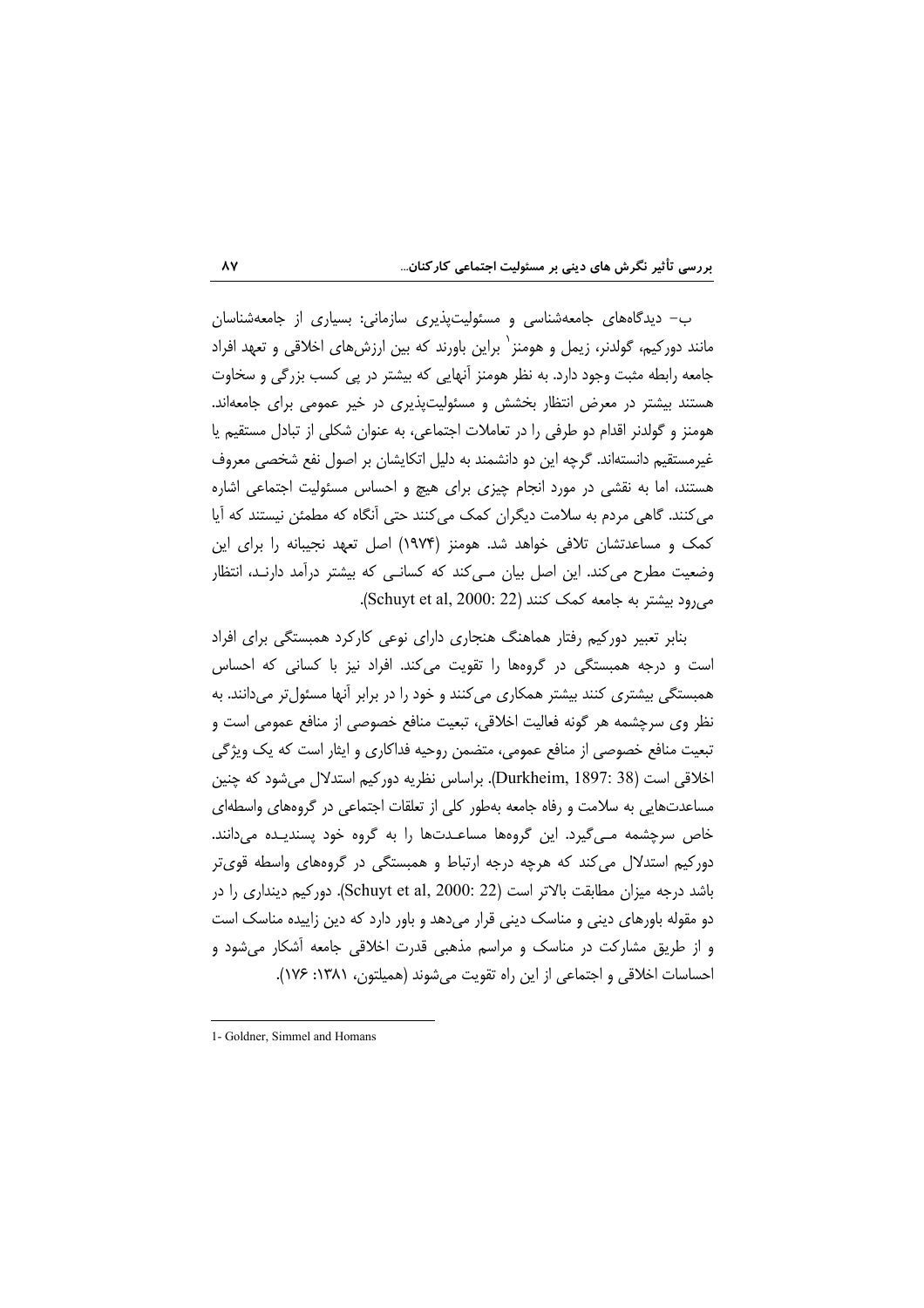ج– دیدگاههای مذهبی و مسئولیت اجتماعی سازمانی: بسیاری از رفتارها و اقدامات مدیران و کارکنان، متأثر از ارزش های دینی است و در اخلاقیات ریشه دارد. عدم توجه به روحیات معنوی در مدیریت سازمانها، در جوامعی مانند ایران که از یکسو دارای ارزشهای مذهبی غنی است و از سوی دیگر با کشورهای پیشرفته فاصله قابل توجهی دارند، می تواند معضلاتی بزرگ برای سازمانها به وجود آورد. بعلاوه با افزایش انتظارات اجتماعی از سازمانها، جوامع نسبت به مسائلي مانند محيط زيست، حقوق زنان، كودكان، اقليتها، معلولان، برابری استخدام و کاهش نیروی انسانی، حساس تر شدهاند. بی توجهی سازمانها به این حقوق و عدم رعایت اصول اخلاقی در برخورد با ذینفعان بیرونی، می تواند مشکلاتی را برای سازمان ایجاد کند و مشروعیت سازمان و اقدامات آن را زیر سوال برد، در نتیجه سود و موفقیت سازمان را تحت تأثیر قرار دهد. طرفداران اخلاق کار در دو دسته قرار می گیرند؛ گروهی بر این باورند که رعایت اخلاق کار، باعث افزودن ارزش به سهامداران میشود و ابزاری برای دستیابی به هدف بیشینه کردن سود است (دیدگاه اخلاقیات ابزاری). در مقابل، افرادی مانند بارنارد (۱۹۳۸)، کوئین و جونز (۱۹۹۵)، میلتون و اسمیت، دیدگاه غیرابزاری دارند و براین باورند که سازمان بایستی گذشته از ملاحظات مالی، باید اخلاق کار، را نیز به دلیل ماهیت این کار درست آن رعایت کند (Poesche, 2002: 311).

آلپورت در سال ۱۹۶۶ بحثی را با عنوان جهتگیری دینی درون گرایانه و برون گرایانه ۲ مطرح کرد. وی بر این باور است که در جهتگیری دینی برون گرایانه، مذهب برای اهداف غیرمذهبی استفاده میشود (مانند حمایت اجتماعی و احساس امنیت). اما در جهت گیری داخلی، مذهب به عنوان انگیزه غالبی در زندگی اجتماعی به کار می رود. به تعبیر آلپورت جهت گیری درون گرایانه، کل زندگی را غرق در انگیزش و معنا می کند و الهامبخش عبادت است. برای اشخاص با جهتگیری درونی دینی، نیازهای غیردینی هر چند مهم باشند، اهميت غايي كمترى دارند (Dezutter & Huotsebaut, 2006: 809). أليورت استدلال می کند که جهت گیری های دینی تعیین می کنند که چگونه کارکردهای مذهبی به عنوان مکانیزمی برای ارزشیابی اعمال و رفتارهای زندگی به کار می روند. این ارزشیابی می تواند

1- Intrinsic Orientation

<sup>2.</sup> Extrinsic Orientation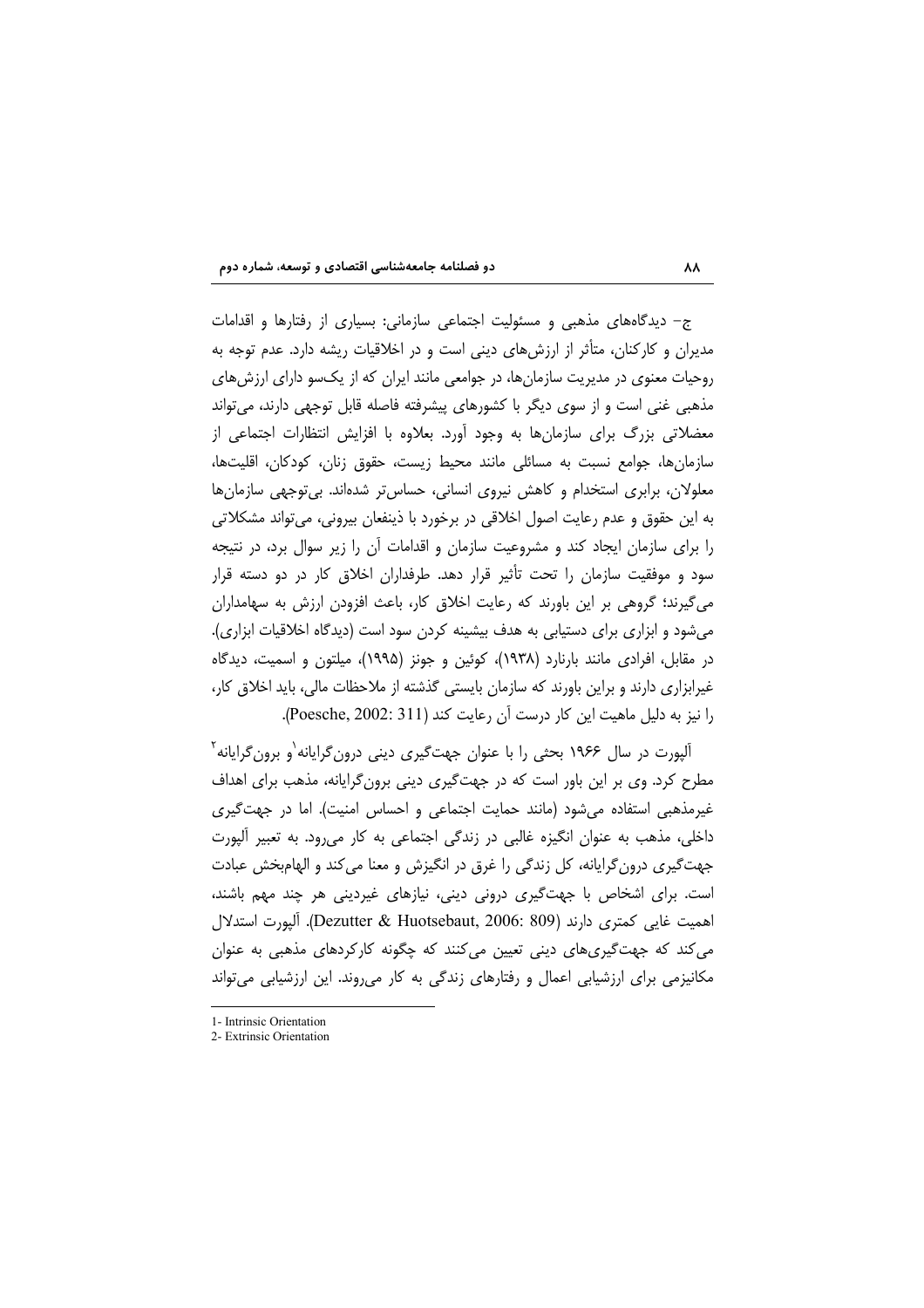بین جهت گیری های مذهبی و مسئولیتپذیری اتصال برقرار کند. آلپورت بر این باور است که هر چه فرد دارای دینداری درونی باشد، تعهد بیشتری دارد، اما هر چه دین را در جهت رفاه و برآورده کردن نیازهای اجتماعی به کار ببرند و به اصل آن توجه نداشته باشند، از تعهد اجتماعی پایینی برخوردارند (Allport, 1967: 433) .

بیتس براین باور است که عقاید دینی، اسطورهها، جهان بینی، مراسم و مناسک، در درک ما از زمان و مکان و نگاه ما به رفتار خود و دیگران و مفهومسازیهایمان موثر است. به نظر وی دین در بین اعضای جامعه سه کارکرد دارد: اول اینکه ــ به سؤالات ما در مورد منشأ هستي پاسخ مي دهد. دوم اينکه ــ به نظم اجتماعي موجود در جامعه کمک مي کند و سوم به پیروان انضباط روان شناختی می دهد (موسوی و همکاران، ۱۳۹۰: ۱۵۸). بر اساس نظر بیتس نگرشهای دینی می توانند به نوعی انسجام، حس مسئولیتپذیری و تعهد به وظیفه در میان کارکنان منجر شود. درسلر دین و رفتارهای دینی را در جامعهپذیری افراد جامعه، تقویت احساسات گروهی، بھبود زندگی انسان و ایجاد همبستگی و اتحاد اجتماعی مؤثر می داند (افروغ، ۱۳۷۳: ۵۰۱).

## چارچوب نظری پژوهش

انچه چارچوب نظری این پژوهش برآن بنا شده، تلفیق دیدگاه نظری کارول و هالامی و آرجیل است. نظریه هالامی و آرجیل با تمرکز بر نگرش های دینی و دیدگاه کارول با تأکید بر مسئولیتپذیری اجتماعی می توانند بهترین تحلیل را در این راستا ارائه دهند. هریک از نظریهها توانستهاند بخشی از زوایای این مسأله را روشن سازند و هر کدام به یک یا چند عامل از عواملی که موضوع پژوهش را متأثر می سازند، پرداختهاند. پژوهش های گذشته نیز نشاندهنـده تأثیر عوامل دیـگری بر موضوع پـژوهش است. بنابراین، این نـظریهها بهتر می توانند تبیین کننده مدل پژوهش باشند و تمرکز آنها بر روی چگونگی مسئولیت اجتماعی و در نتیجه راهگشای کار در تمرکز بر روی این مسأله در شرکتها و بنگاههای تولیدی|ند.

کارول، مسئولیت اجتماعی هر بنگاه را برآیند چهار مؤلفه زیر می داند: نیازهای اقتصادی، رعایت قوانین و مقررات عمومی، رعایت اخلاق کسب و کار، مسئولیتهای بشردوستانه. در

 $\lambda$ ٩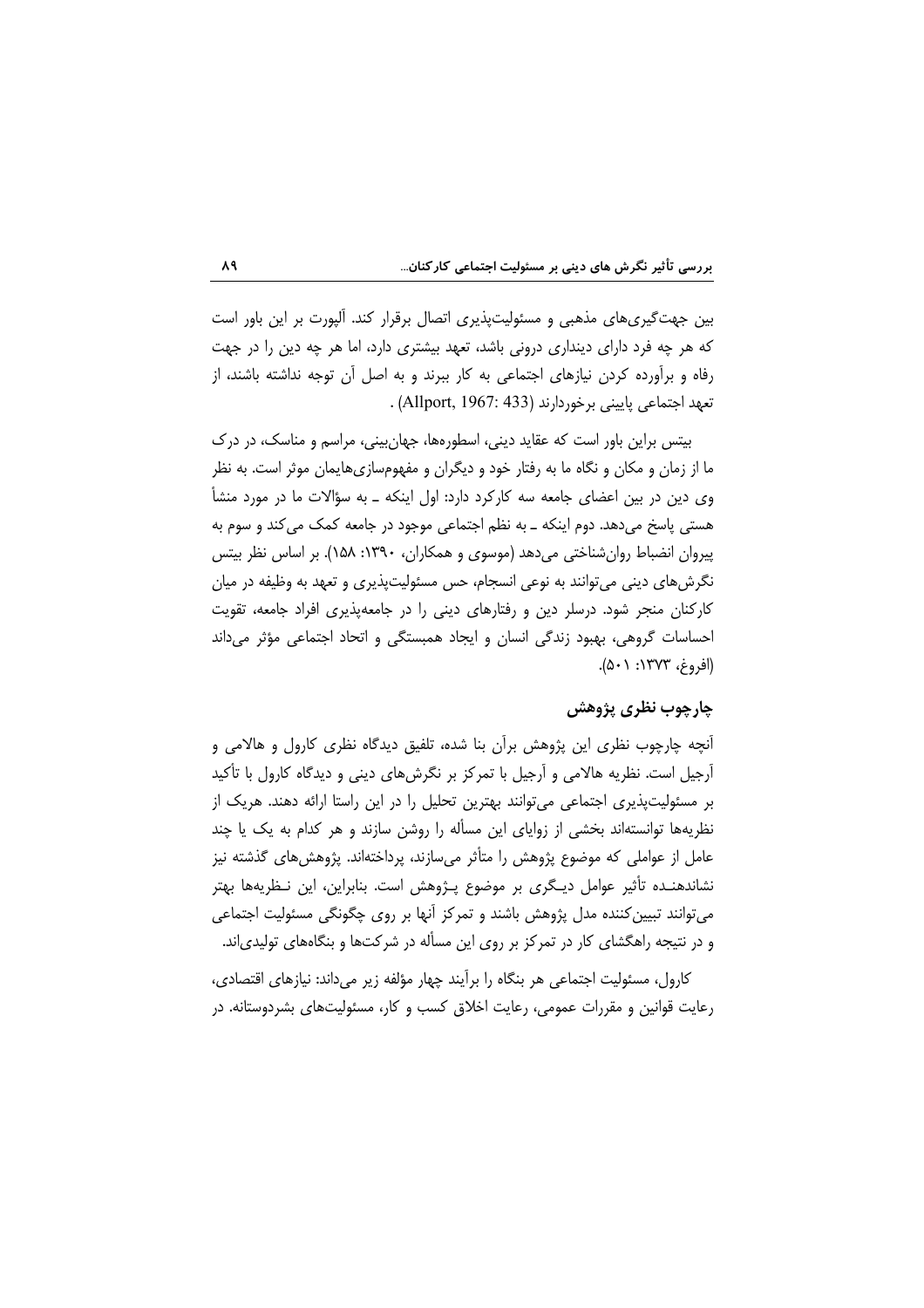

مورد اول، بنگاهها موظفند نیازهای اقتصادی جامعه را برآورند و کالاها و خدمات مورد نیاز آن را تأمین کنند و انواع گروه های مردم را از فرآیند کار بهرهمند سازند. در مورد دوم، آنها وظیفه دارند به بهداشت و ایمنی کارکنان و مصرف کنندگان خود توجه کنند؛ محیط زیست را نیالایند؛ از معاملات درون سازمانی بیرهیزند؛ دنبال انحصار نروند و مرتکب تبعیض نشوند (تبعيض قومي، تبعيض جنسي). سومين مؤلفه مسئوليت بنگاه، اخلاق كسب و كار است. در این قلمرو اصولی چون صداقت، انصاف و احترام جا دارد. چهارمین مؤلفه، مسئولیتهای بشردوستانه است. تعبیر دیگر کارول از این مؤلفه، «شهروند خوب» بودن است، یعنی مشاركت بنگاه در انواع فعاليتهايي كه معضلات جامعه را فرو كاهد و كيفيت زندگاني ان را بهبود بخشد. فرض اساسی کارول این است که هر اندازه از سطح نیازهای اقتصادی به سمت مسئولیتهای بشردوستانه حرکت شود، در سازمان یا واحدهای تولیدی، مسئولیت اجتماعی سازمانی میان کارکنان بیشتر می شود.

در این پـژوهش پدیده نگرش دینی براساس نظریه هالامی و اَرجیل در سه بعد شناختها، رفتارها و اعتقادات دینی بررسی میشود. به نظر هالامی و آرجیل دینداری در سه بعد شناختی، باورها و رفتاری بحث و بررسی میشود.



نمودار (١) مدل تجربي پژوهش (مأخذ: برگرفته از فرايند پژوهش)

### فرضيههاي پژوهش

۱– نگرشهای دینی کارکنان بر مسئولیتپذیری آنها تأثیر معنادار دارد.

 $\ddot{\mathbf{a}}$ .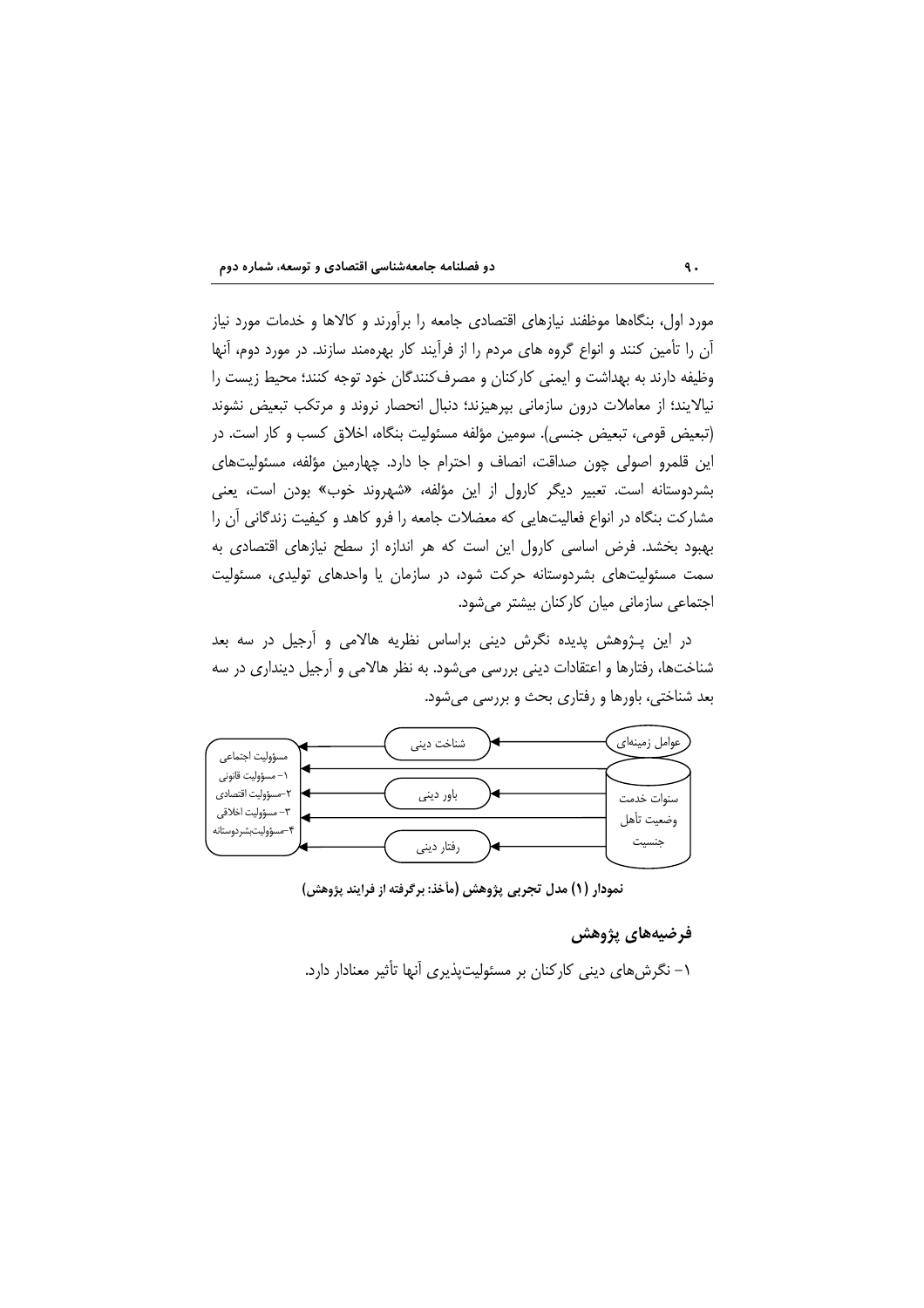۲– متغیرهای زمینهای (وضعیت تأهل، پست سازمانی، سنوات خدمتی و جنسیت کارکنان) بر مسئولیتیذیری آنها تأثیر معنادار دارد.

> ٣- شناخت دینی بر مسئولیت اجتماعی کارکنان تأثیر معناداری دارد. ۴- باور دینی پاسخگویان بر مسئولیت اجتماعی آنها تأثیر معناداری دارد. ۵– میزان رفتار های دینی بر مسئولیت اجتماعی کارکنان تأثیر معناداری دارد.

# ,وش شناختي پژوهش

این مطالعه با استفاده از روش تحلیلی و تکنیک پیمایش انجام پذیرفت. از آنجا که ابزار متناسب با روش پیمایشی، پرسشنامه و مصاحبه است لذا جمعأوری دادهها از طریق پرسشنامه توأم با مصاحبه انجام گرفت، به خاطر این که پرسشنامه بهتر می تواند معرفهای درجه آخر هر یک از مفاهیم و متغیرها را مورد سنجش قرار دهد.

جامعه آماری مورد مطالعه، کلیه کارکنان شرکت نفت کرمانشاه است. که در زمان یژوهش (سال ۱۳۹۱) تعداد کل آنها برابر ۱۲۹۴ نفر است. با توجه به این که شرکت نفت کرمانشاه دارای سـه شاخه شرکت پخش فـراوردههای نفتی، پالایشگاه نفت و خط لوله است، لذا تفكيك تعداد كاركنان در هر يك از ابعاد فوق ضرورت دارد. از كل جامعه آماري تعداد ۳۵۹ نفر در شرکت یخش فراوردههای نفتی، ۷۰۴ نفر پالایشگاه نفت و ۱۹۹ نفر كاركنان خط لوله كرمانشاه هستند. در انتخاب حجم نمونه از جدول لين استفاده شد. جدول لین قادر است نسبت به فرمول کوکران و جدول مورگان و یا سایر روش های انتخاب نمونه، با دقت بیشتری تعداد افراد نمونه را با سطوح خطاها و سطوح اطمینان متفاوت گزینش نماید. جهت انتخاب نمونه در این پژوهش سطح خطای ۰/۰۴ و اطمینان ۹۵ درصد در نظر گرفته شد و تعداد نمونه برابر ۳۴۶ نفر به دست آمد. جهت اطمینان از تکمیل این تعداد و همچنین بالا رفتن پایایی و روایی ابزار پژوهش ۴۰۰ نفر در نظر گرفته شد. جدول شماره ۱ جامعه آماری همراه گروههای گوناگون آن و متناسب با آن تعداد نمونه از هر گروه را نشان مے ،دھد.

 $\mathbf{A}$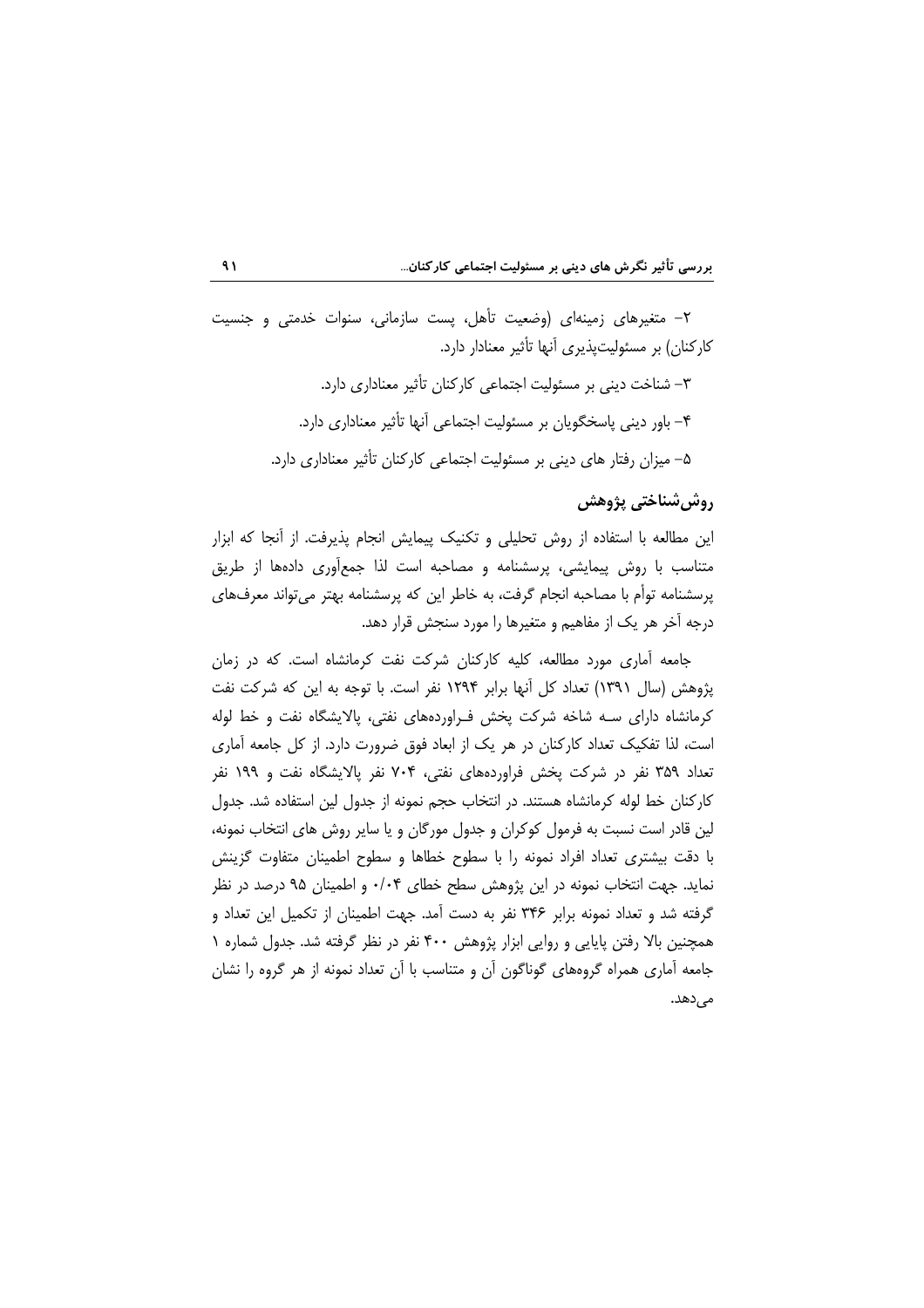| تعداد نمونه | تعداد جامعه أماري | نام گروه                                       |
|-------------|-------------------|------------------------------------------------|
| ۱۱۳         | ۳۵۹               | کارکنان و مدیران پخش فراورده های نفتی کرمانشاه |
| ۲۲۳         | ۷۰۴               | كاركنان و مديران پالايشگاه كرمانشاه            |
| ۶۴          | ۱۹۹               | كاركنان و مديران خط لوله كرمانشاه              |
| ۴۰۰         | ۱۲۶۳              | جمع كل كاركنان شركت نفت                        |

جدول (۱) توزیع جمعیت و نمونه گروههای مختلف شرکت نفت کرمانشاه

مأخذ: دفتر پژوهش شركت يخش فراورده هاي نفتي استان كرمانشاه ١٣٩٠

در این پژوهش از دو روش نمونهگیری تصادفی ساده و تصادفی طبقهای استفاده شد. با توجه به اینکه جمعیت مورد مطالعه در این پژوهش همگن نیست، به ناچار باید ابتدا جامعه آماری تقسیم شود و از درون هر قسمت، نمونهای متناسب انتخاب گردد، لذا در مطالعه حاضر، ابتدا، متناسب با جمعیت گروههای مختلف، نمونه مشخص شد و سپس با استفاده از روش تصادفی ساده دست به انتخاب نمونه موجود در هر گروه اقدام گردید.

به منظور بررسی قابلیت اعتماد دادهها جهت انجام تحلیل عامل تأییدی، از آزمون کفایت نمونهبرداری (KMO) استفاده گردید که مقدار آن در این ماتریس ۰/۸۶۴ است. بنابراین به حذف هیچ گویهای از این مجموعه نیست. در کنار این آزمون یکی دیگر از روش های آماری نسبتاً متداول، که برای بررسی و تشخیص مناسب بودن دادهها برای انجام تحلیل عامل به کار میرود، اَزمون کرویت بارتلت است که بر روی دادههای نمونه حاضر نیز انجام گرفت. آزمون کرویت بارتلت در سطح حداقل ۹۵ درصد اطمینان این معنی داری را نشان می،دهد. لذا نتایج حاکی از این جدول به محقق اطمینان می،دهد که می،توان تحلیل عامل را ادامه داد. با توجه به اینکه برای انجام یک تحلیل عامل خوب در آزمون کفایت نمونهبرداری، ارزشهای ۷۰/۰ و بالاتر از آن مورد نظر است و از این رو در صورتی می توان گفت که دادهها برای تحلیل عامل مناسب هستند که معنی داری مقدار بارتلت در سطح قابل قبول باشد. به عبارت دیگر تحلیل عامل را به شرطی میتوان انجام داد که شاخص آزمون کفایت نمونهبرداری برابر و یا بیشتر از ۰/۷۰ باشد و حداقل شاخص کیزر− میر⊣ولکین برای

 $9Y$ 

<sup>1-</sup> Kaieser-Mever-Olkin Measure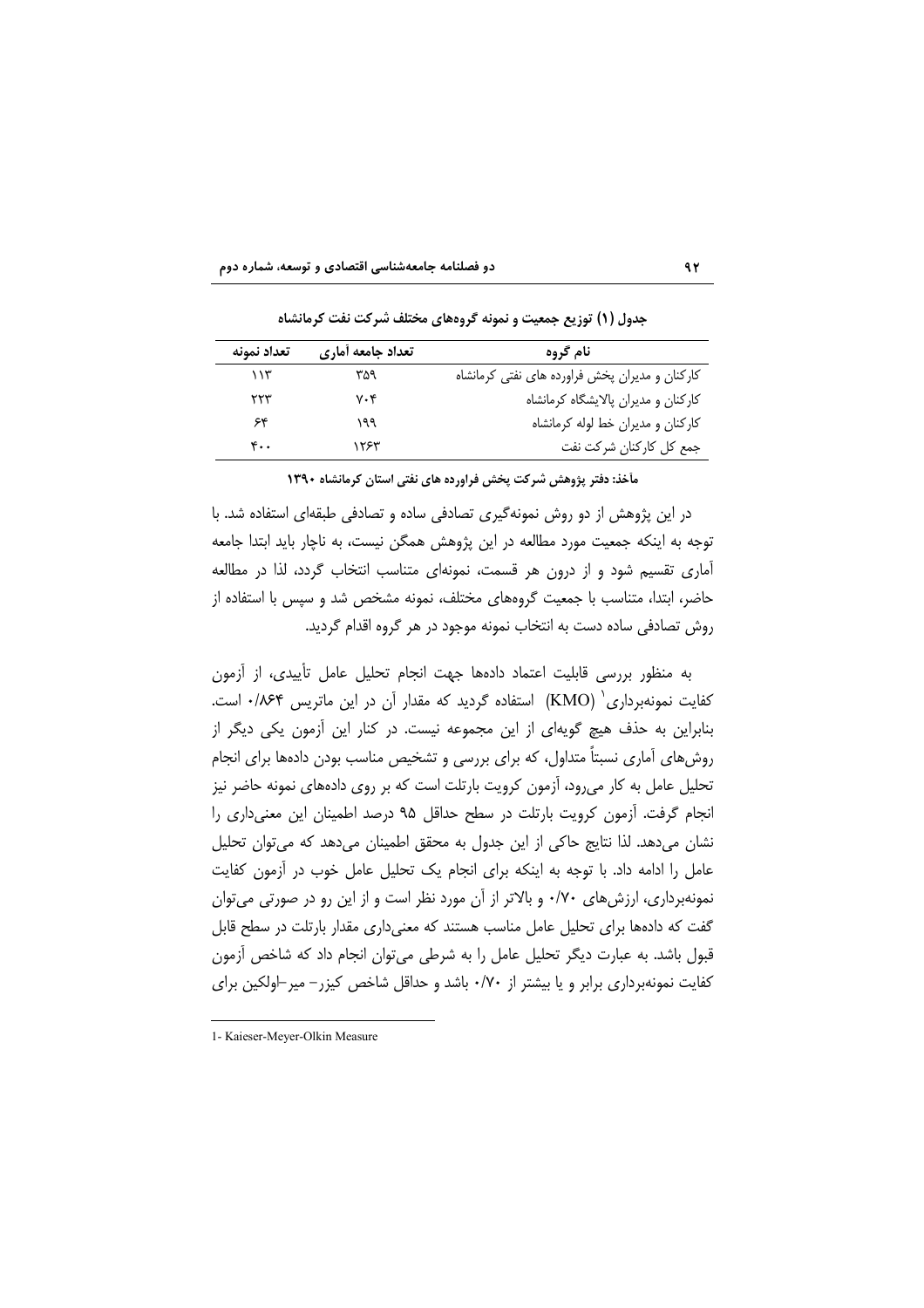انجام تـحليل عامل ١/٤٠ باشـد. جـدول شماره (٢) يافـتههاى مربوط به انجام كفايت نمونهبرداری و کرویت بارتلت بر روی دادههای پرسشنامه مسئولیتپذیری اجتماعی را نشان میدهد. همان طور که در جدول (۲) نیز مشاهده میشود ضریب به دست آمده در آزمون كفايت نمونهبرداري، مناسب بودن دادهها را جهت انجام تحليل عامل تأييد مي كند. به عبارت دیگر سطح رضایتبخشی مقدار این ضریب جهت انجام تحلیل عاملی دادهها یا به عبارت دیگر مقدار این ضریب جهت انجام تحلیل عاملی دادهها رضایتبخش و قابل قبول است. همچنین آزمون کفایت کرویت بارتلت در سطح حداقل ۹۵ درصد معنادار است.

جدول (۲) نتایج ازمونهای اَماری در تحلیل عاملی برای مسئولیتپذیری اجتماعی

| $KMO=1.188$                        | أزمون كفايت نمونهبردارى |
|------------------------------------|-------------------------|
| $B.T = Vf f f'$                    | أزمون كرويت بارتلت      |
| d f=595                            | درجه آزادی              |
| $\text{Sig} = \cdot / \cdot \cdot$ | سطح معنىدارى            |

با توجه به اینکه در تحلیل عامل، الگوی همبستگی های موجود میان گویهها با استفاده از ضرایب KMO معنیدار است، بنابراین به منظور بررسی ساختار عاملی پرسشنامه، مسئولیتپذیری اجتماعی از اُزمون تحلیل عامل تأییدی با روش تحلیل مؤلفههای اصلی و چرخش واریماکس بر پایه ملاک کیسر استفاده گردید. مطابق با ملاک کیسر، عواملی که ارزش ویژه أنها یک یا بیشتر است، به عنوان عوامل قابل استخراج تعیین میشوند؛ لذا در این مرحله به تعیین تعداد عاملها می پردازیم. آمارهای که این کار را برای ما انجام می دهد «مقدار ویژه» است. جدول شماره (۳) آمارهای اولیه را برای تحلیل عامل نشان می دهد. چنانچه أشكار است، مقدار ويژه چهار عامل بيشتر از يک است؛ لذا اين چهار مورد، بهترين عاملها برای تحلیل عاملند و هر چهار عامل بیشترین واریانس طیف مورد نظر را تبیین می کنند؛ بنابراین برای تلخیص این ۳۵ گویه، از این چهار عامل استفاده می شود.

جدول (۳) مشخصههای آماری اولیه حاصل از تحلیل عاملی پرسشنامه مسئولیتپذیری اجتماعی را نشان میدهد، که برپایه چهار عامل با بار ویژه بیشتر از یک قرار دارند. همان طوری که از نتایج برمی[ید چهار عامل اصلی از تحلیل عامل به دست آمده که ارزش بیشتر

 $9r$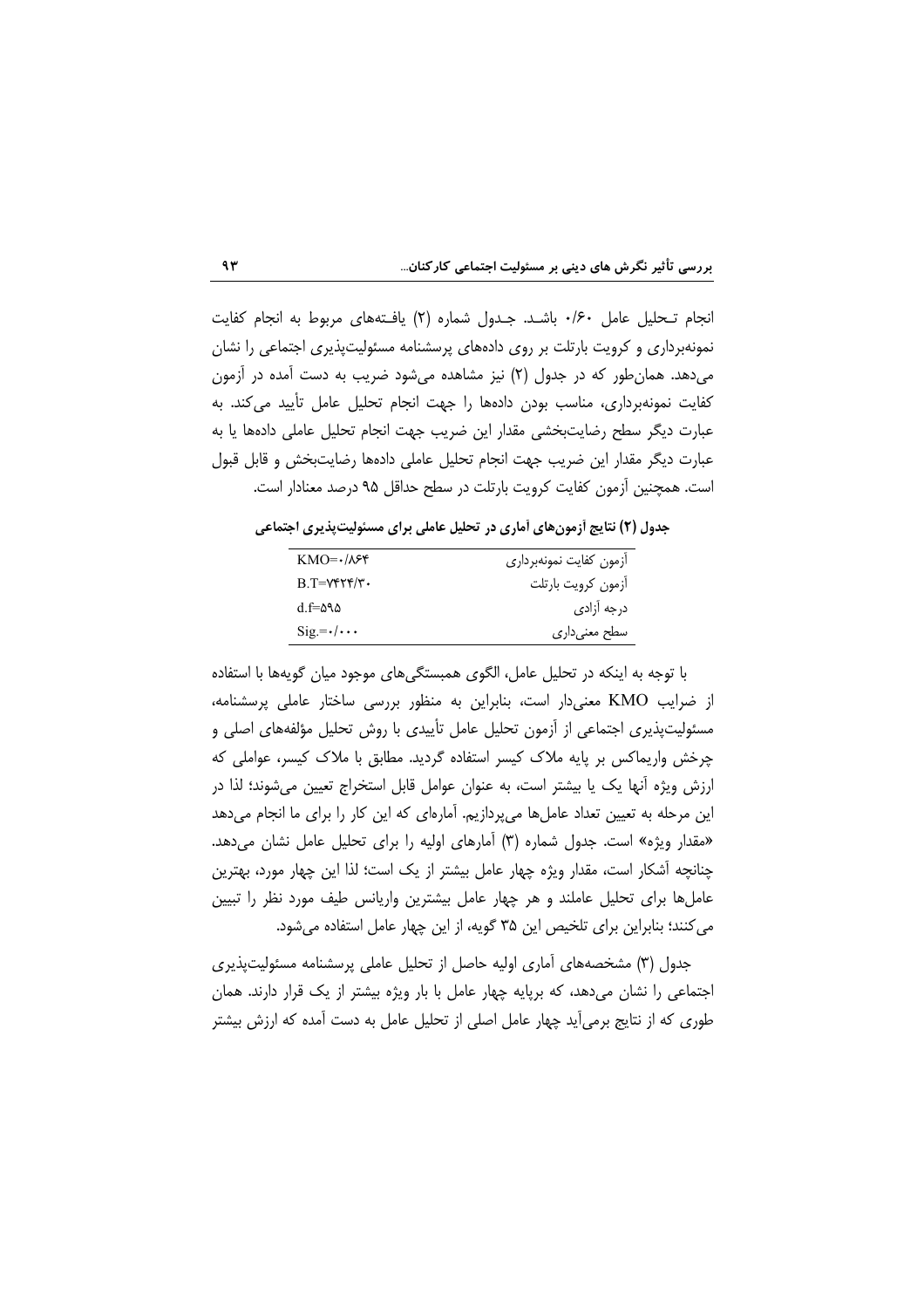از یک دارند، در مجموع حدود ۵۶/۶۵ درصد از واریانس نمرات مقیاس را تبیین می کنند. به دين ترتيب عامل اول با ارزش ويژه ١٢/٩٨ بيشترين درصد واريانس (٢۵/۵۲)، عامل دوم با ارزش ویژه ۷/۲۴ درصد واریانس (۲۴/۱۴)، عامل سوم با ارزش ویژه ۵/۴۰۷ درصد واریانس (۱۰/۶۳) و عامل چهارم با ارزش ویژه ۳/۱۸۶ درصد واریانس (۶/۲۶۳) کل را تبیین می کنند.

 $9F$ 

جدول (۳) آمارهای اولیه برای تحلیل عاملی برای مسئولیتپذیری اجتماعی

| درصد تجمعي        | درصد واريانس | مقدار ويژه                           | ضريب اشتراك | گويەھا   |
|-------------------|--------------|--------------------------------------|-------------|----------|
| ۲۵/۵۲             | ۲۵/۵۲        | ۱۲/۹۸                                |             | عاما , ۱ |
| <b>٣٩/٧۶</b>      | Yf/Y         | V/Yf                                 |             | عامل ۲   |
| $\Delta \cdot 79$ | ۱۰/۶۳        | $\Delta/\mathfrak{r}\cdot\mathsf{V}$ |             | عامل ۳   |
| ۵۶/۶۵             | ۶۱۲۶۳        | $\frac{1}{2}$                        |             | عامل ۴   |

بعد از تعیین تعداد عاملها، بایستی بدانیم عمدتاً چه گویهای به چه عاملی اختصاص دارد؟ برای تشخیص این کار از «دوران عامل<sup>٧</sup>» استفاده میشود که از پرکاربردترین روشهای دوران عامل «دوران واریماکس<sup>›</sup>» است. این روش تعلق هر گویه را به یک عامل برای ما مشخص می کند. در این روش ضرایب کم و زیاد ماتریس دوران یافته، تعلق متغیرها به عاملها را به روشنی نشان میدهد. جدول شماره ۴ نحوه توزیع گویهها را در بین عاملها نشان می دهد. همان طوری که در جدول مشاهده می شود، هر کدام از ابعاد مسئولیتپذیری اجتماعی با استفاده از چند سؤال سنجش و برای هر بعد این سؤالات با هم گرد شدهاند.

با توجه بـه این معیارها و همچنین پیشینه نظری سازه مسئولیتپذیـری اجتماعی عامل های چهارگانه موجود در تحلیل عامل فهرست سؤالات پرسشنامه مسئولیتپذیری اجتماعی به تفکیک سؤالات مربوط به هر عامل به این ترتیب شناسایی شدند:

عامل اول، یا خردهمقیاس قانونی با هفت گویه (سؤال های ۱، ۲، ۳، ۵، ۶ ۷ و ۸)، عامل دوم، یا خردهمقیاس اقتصادی با هفت گویه (سؤالهای ۹، ۱۰، ۱۱، ۱۲، ۱۳، ۱۴ و ۱۶)،

<sup>1-</sup> Factor Rotation

<sup>2-</sup> Varimax Rotation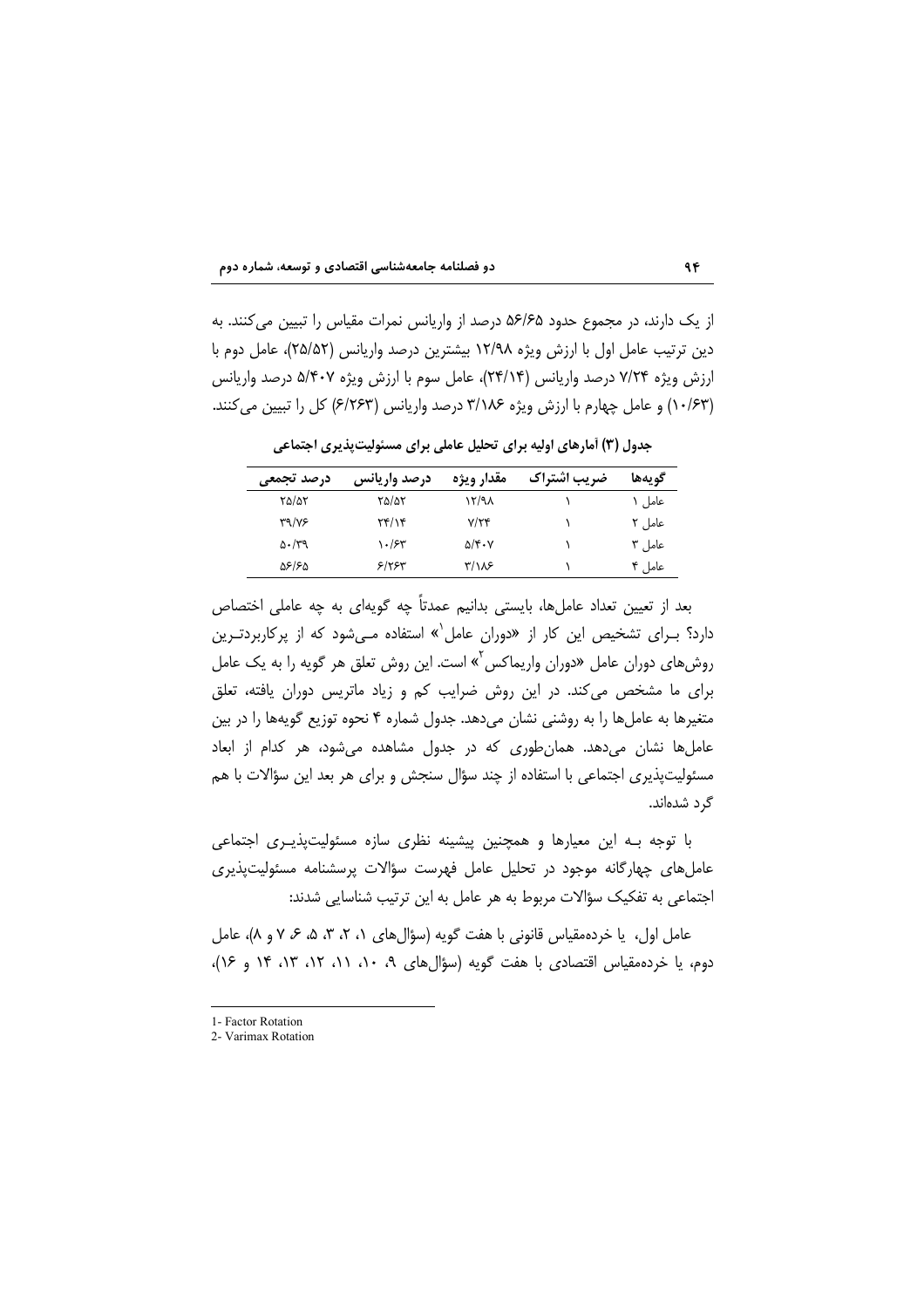عامل سوم، یا خردهمقیاس اخلاقی با نه گویه (سؤال های ۴، ۱۵، ۱۸، ۲۰، ۲۱، ۲۲، ۳۲، ۲۸ و ٣١) و عامل چهارم، يا خردهمقياس نوع دوستانه با ١٢ گويه (سؤالهاي ١٧، ١٩، ٢۴، ٢۵، ٢٣، ٢٧، ٢٩، ٣٠، ٣٣، ٣٣، ٣٩ و ٣٥).

| بعد نوع | بعد              | بعد                | بعد              |                                                                        |
|---------|------------------|--------------------|------------------|------------------------------------------------------------------------|
| دوستانه |                  | اقتصادی اخلاقی     | قانوني           | سؤالات                                                                 |
|         |                  |                    | ۰/۷۵             | ۱– در این شرکت روابط افراد تابع سلسلهمراتب اداری و مبتنی بر مقـررات    |
|         |                  |                    |                  | است.                                                                   |
|         |                  |                    | $\cdot$ /Y۶      | ٢– به نظر من نظام ارتقاء و انتصاب كاركنان در اين شـركت تـابع ضــوابط   |
|         |                  |                    |                  | قانونی است.                                                            |
|         |                  |                    | $\cdot$ /Y٢      | ٣– از نظر من كاركنان ايـن شـركت طبـق مقـررات ادارى حقـوق و مزايـا      |
|         |                  |                    |                  | دریافت می کنند.                                                        |
|         |                  |                    | $\cdot/\Delta r$ | ۴- پرداخت به موقع ماليات را يک وظيفه اجتماعي ميدانم.                   |
|         |                  |                    | ۳۵-              | ۵– به نظر من بـهتر است که هر کسی در سازمان منطبـق بـا وظیفـهاش         |
|         |                  |                    |                  | عمل کند.                                                               |
|         |                  |                    | $\cdot$ /٣۵      | ۶- جلب رضایت مشتریان برای من اهمیت زیادی دارد.                         |
|         |                  |                    | $\cdot$ /٣۴      | ۷- این جمله: «حق مردم است که باید تولیدات مناسبی بخرنـد»، خیلـی        |
|         |                  |                    |                  | قبول دارم.                                                             |
|         |                  | $\cdot/\Delta$     |                  | ۸– من زمانی از خدمت کردن به مردم لذت میبرم، که خودم نیـز پــاداش       |
|         |                  |                    |                  | بگيرم.                                                                 |
|         |                  | ۰/۴۷               |                  | ۹– اساساً خود را زیاد درگیر مشکلات مردم نمی کنم چون بـه مـن ربطـی      |
|         |                  |                    |                  | ندار د.                                                                |
|         |                  | $\cdot/\Upsilon$   |                  | ۱۰– من به سودآوری این شرکت بیش از هر چیزی توجه دارم.                   |
|         |                  | $\cdot/\gamma$     |                  | ١١- پاداش مادي يا غيرمادي براي من در اين شركت مهم است.                 |
|         |                  | ۱۶۵.               |                  | ١٢– من وظيفه خود را انجام مىدهــم و كــارى بــه مــسائل مــردم اطــراف |
|         |                  |                    |                  | شر كت ندارم.                                                           |
|         |                  | $\cdot$ / $\vee$ ۴ |                  | ١٣-به نظر من منافع اصلي سهامداران، هدف اصلي شركت نفت است.              |
|         |                  | $\cdot$ /yy        |                  | ۱۴– حقوقم برایم مهم است و رضایت مصرف¢ننده برایم زیاد مهم نیست.         |
|         | $\cdot/\Delta f$ |                    |                  | ۱۵– در شرایط فعلی اصلاً نمی توان به فکر دیگران بود.                    |
|         | $\cdot$ /۷۲      |                    |                  | ۱۶– اگر قرار باشد بین شرکت و مردم یکی را انتخاب کنم، بقـای شــرکت      |
|         |                  |                    |                  | برايم مهمتر است.                                                       |

جدول (۴) ماتریس عامل دوران یافته ابعاد و شاخصههای مسئولیت اجتماعی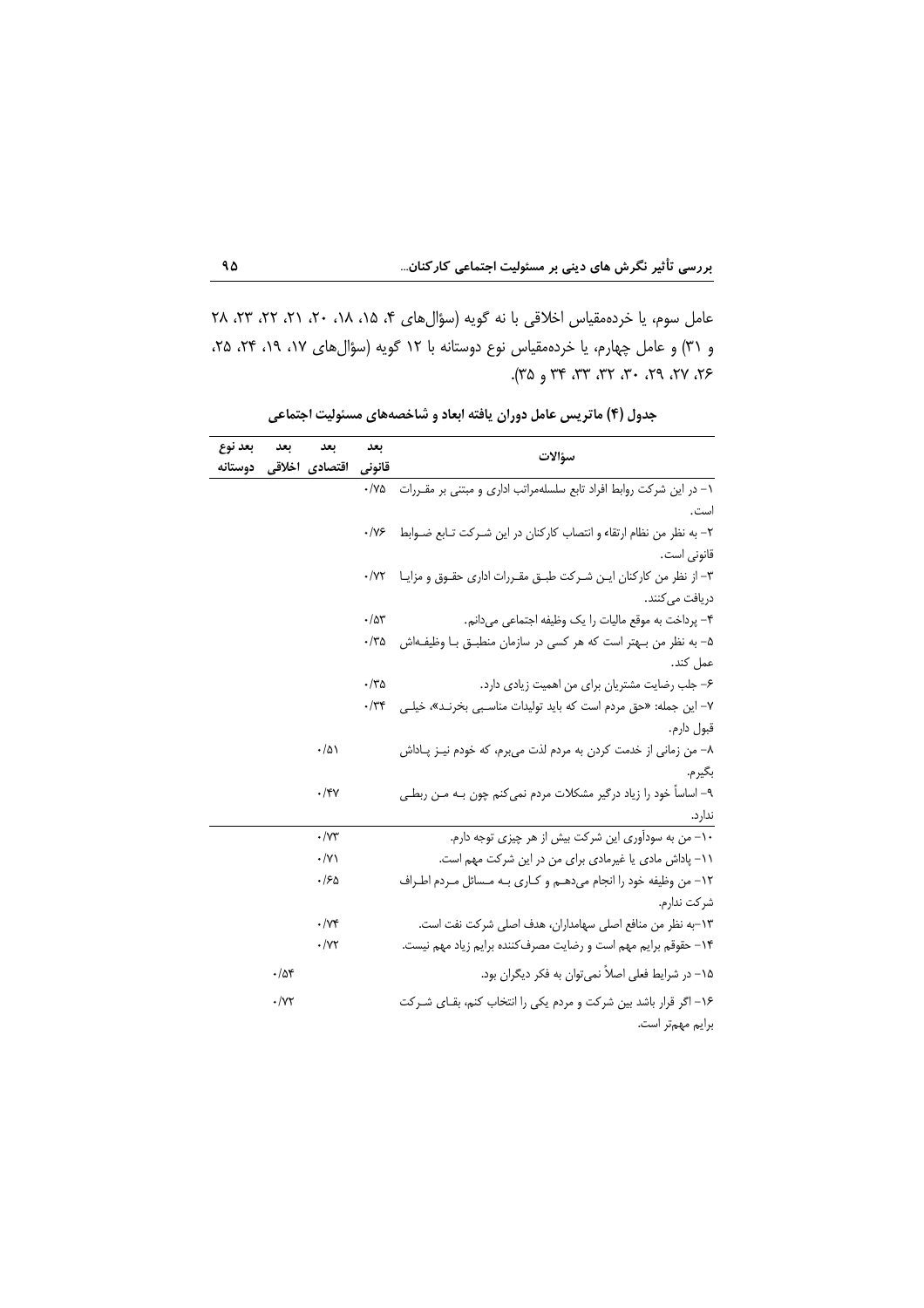دو فصلنامه جامعهشناسی اقتصادی و توسعه، شماره دوم

| بعد نوع                | بعد              | بعد                   | بعد | سؤالات                                                                 |
|------------------------|------------------|-----------------------|-----|------------------------------------------------------------------------|
| دوستانه                |                  | قانونی اقتصادی اخلاقی |     |                                                                        |
|                        | .188             |                       |     | ١٧- گذشت و فداكارى يكى از اصول اساسى زندگى و كار من است.               |
|                        | ۱۶۶              |                       |     | ١٨- اين جمله را: «تو نيكي كن و در دجلهانداز» زياد قبول ندارم.          |
|                        | $\cdot/\Delta f$ |                       |     | ۱۹– دوست دارم در مسائل مختلف مربوط به شرکت به دیگران امر و نهی         |
|                        |                  |                       |     | كنم.                                                                   |
|                        | ۰/۳۸             |                       |     | ۲۰– به نظر من جلوگیری از تخریب محیط زیست یـک وظیفـه همگـانی            |
|                        |                  |                       |     | است.                                                                   |
|                        | ٠/٧٨             |                       |     | ۲۱−اگر کمکی (مادی یا غیرمادی) به کسی مـی <i>ک</i> ـنم، بـدون چـشمداشت  |
|                        |                  |                       |     | پاداش است.                                                             |
|                        | ۱۶۲              |                       |     | ٢٢– حاضر هـستم مقـداري از وقـت غيـراداري خـود را صـرف مـسائل و         |
|                        |                  |                       |     | مشكلات شركت كنم.                                                       |
|                        | ۰/۵۲             |                       |     | ٢٣- به نظر من هر خانواده بايد به طور مرتب پيادهروي مقابل خانه خود را   |
|                        |                  |                       |     | تميز كند و يا باغچه آن را آب دهد.                                      |
| .159                   |                  |                       |     | ٢۴- از اینکه بتوانم مشکلی را از مشکلات مردم حل کنم، خوشحال میشوم.      |
| .184                   |                  |                       |     | ۲۵- به رانندهای که در مسیر جاده احتیاج به کمک دارد، کمک می کنم.        |
| $\cdot$ /Y)            |                  |                       |     | ۲۶– خود را در قبال محیط زیست و آلوده نکردن آن مسئول میدانم.            |
| $\cdot$ / $\gamma\tau$ |                  |                       |     | ٢٧- به نظر من اگر كاركنـان عينـاً طبـق مقـررات و ضـوابط ادارى عمـل     |
|                        |                  |                       |     | نکنند، مشکلی به وجود نخواهد آمد.                                       |
| $\cdot/\lambda$ ۴      |                  |                       |     | ٢٨– اگر مغازەدارى اشتباهاً مقدارى پول اضافى به مــن پــس بدهــد، آن را |
|                        |                  |                       |     | پس میدهم.                                                              |
| $\cdot$ /YY            |                  |                       |     | ٢٩- بعضي مواقع براي پيشبرد اهداف، ناچارم تظاهر و وانمود كنم.           |
| ۰/۵۵                   |                  |                       |     | ۳۰– صداقت و راستگویی را به عنـوان ارزش در محـیط کـارم زیـاد قبـول      |
|                        |                  |                       |     | ندارم.                                                                 |
| ۱۷۵.                   |                  |                       |     | ٣١- دوست دارم هميشه در جشن عاطفهها به ديگران كمك كنم.                  |
| ۰۱۶۰                   |                  |                       |     | ٣٢– خود را مؤظف ميدانم به مردم فقير كمك كنم.                           |
| .195                   |                  |                       |     | ٣٣- كمك به همنوع مانند عـبادت كـردن اسـت و رضـايت خـدا را جلـب         |
|                        |                  |                       |     | می کند.                                                                |
| $\cdot$ /Ya            |                  |                       |     | ۳۴– حمایت از افراد معلول و از کارافتاده را وظیفه همگانی میدانم.        |
| $\cdot/\lambda$        |                  |                       |     | ۳۵– خیلی دوست دارم به نیت کار خیر، وارد گروهها و اجتماعات شوم.         |

جهت پایایی ابزار پژوهش از تکنیک آلفای کرونباخ استفاده گردید. نتایج نشان میدهد که طیفها از پایایی بالاتر از ۷۵ ٪ که در پژوهشهای اجتماعی مد نظر است، برخوردارند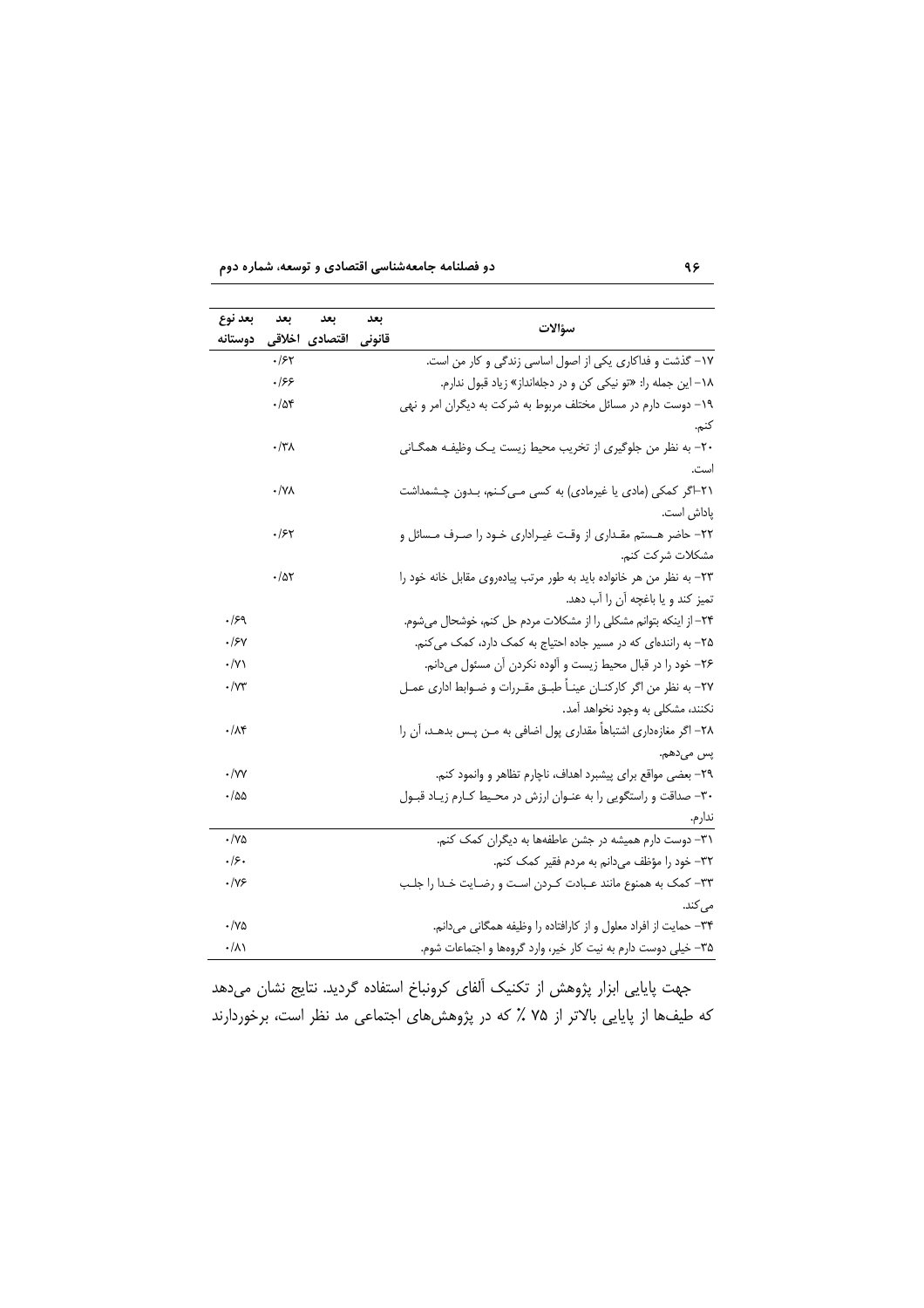(مراجعه شود به جداول شماره ۵ و۷). در این پژوهش همه سازهها به عنوان سنجههای چندگویهای آزموده شدهاند. این سنجهها از یک پرسشنامه خودگزارشی به دست آمدند. در این پژوهش هر گویه روی طیفی ۵ درجهای با دامنهای از «کاملاً موافق» تا «کاملاً مخالف» تعریف شدهاند. هنجاریابی پرسشنامه با پیش[زمون در یک مطالعه مقدماتی انجام گرفت. قابل ذکر است، افرادی که در مطالعه مقدماتی به کار گرفته شدند در پرسشنامه نهایی وارد نشدند و لذا تعیین آلفای کرونباخ برای ابزار سنجش در مطالعه مقدماتی به دست آمد. جهت رعایت اخلاق پـژوهش سعی گردید که قبل از جمعأوری دادهها با شناسایی نمونههای مورد مطالعه، اطلاع رسانی در مورد پژوهش انجام شود تا افراد با اختیار و رضایت كامل در پژوهش شركت نمايند؛ لذا افراد پاسخگو در مطالعه مىتوانستند شركت نكنند تا در صورت نیاز نمونهگیری مجدد انجام پذیرد. کلیه دادهها بدون ذکر نام پاسخگو گردآوری شد که می تواند محرمانه بودن دادهها را تضمین کند. پاسخگویان مختار بودند که خود یا از طریق مصاحبه رودررو در جمعآوری دادهها شرکت کنند. سعی شده است که از حوزه شخصی و حقوقی پاسخگویان هیچگونه سؤالی پرسیده نشود تا حساسیت در فرایند پژوهش ابجاد نشود.

### تعريف مفاهيم و متغيرها

فورد مسئولیت اجتماعی را پیروی از قوانین اجتماعی و برآوردن انتظاراتی که جامعه از فرد دارد تعریف می کند. این قوانین و اصول از نقش های اجتماعی استنباط شده و در واقع بیانگر هنجارهای اجتماعی و فرهـنگی است و چگونگی و میزان تـعهد و التزام فـرد نسبت به افراد دیگر جامعه را نشان مے ردھد. اگر این مفھوم با دیدہ عمیقی بررسے گردد، مشاھدہ می شود که این اصـول و قـوانین، چگونـگی تعامل گروهـی، احترام بـه خویشتن و دیـگران و ارزش گذاری به ماهیت انسان و مهمتر از همه، تبعیت از خالق انسان را مشخص میسازند (Ford, 1985: 325). منظور از مسئوليت اجتماعي مجموعه ارزشها، باورها و دانشهاى مشترک انسانی است که در وجود افراد یک جامعه، درونی شده و پذیرفته شده است.

برای سنجش مسئولیت اجتماعی ۳۵ گویه طرح گردید: ۱ـ گویههای گروه اول بعد قانونی مسئولیت اجتماعی را می سنجند و شامل ۸ گویه است؛ ۲ـ گویههای گروه دوم بعد

 $9V$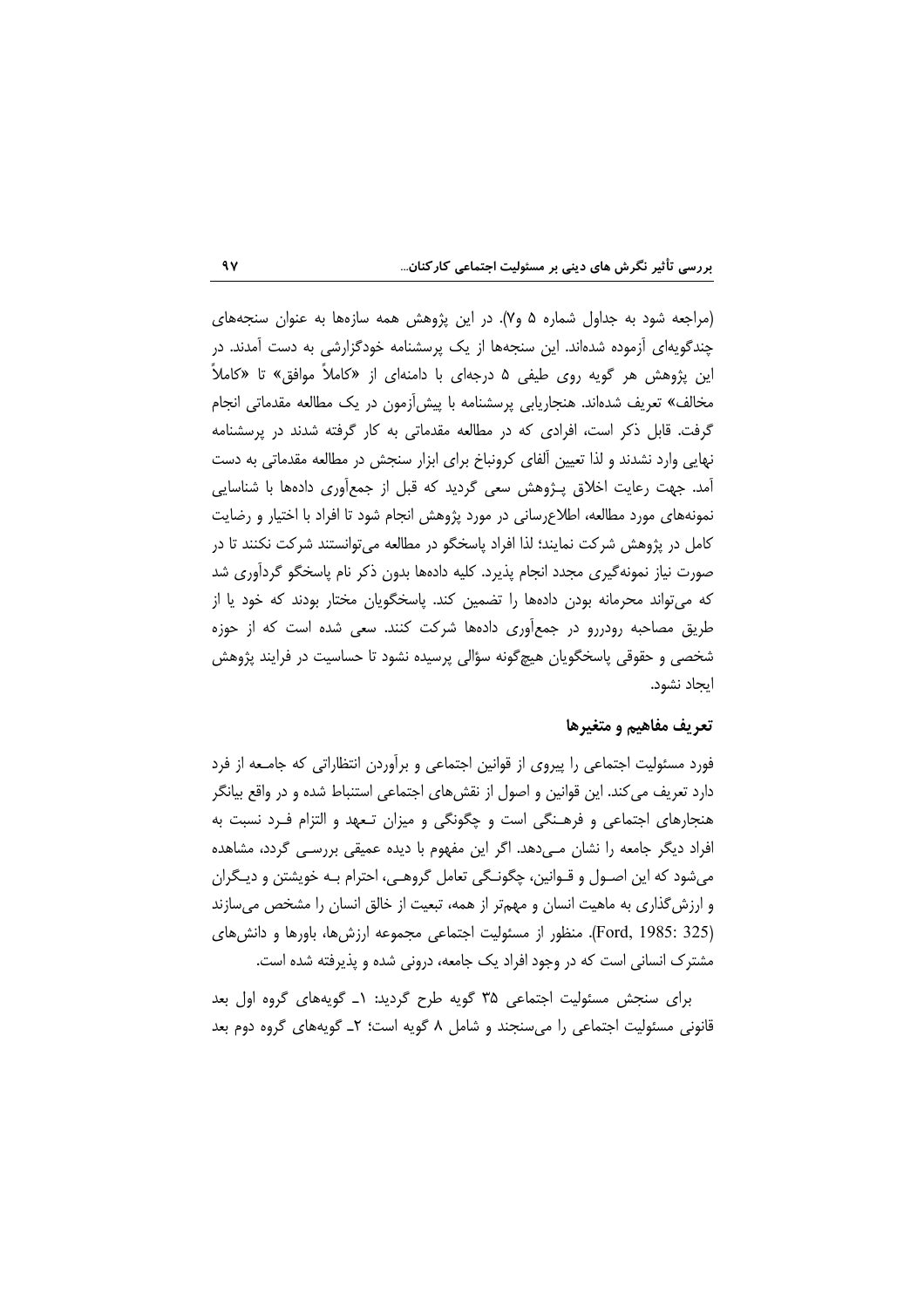اقتصادی مسئولیت اجتماعی را میسنجند و شامل ۸ گویه است؛ ۳ـ گویههای گروه سوم بعد اخلاقی مسئولیت اجتماعی را می سنجند و شامل ۹ گویه است؛ ۴– گویههای گروه چهارم بعد بشردوستی (نوعدوستی) مسئولیت اجتماعی را می سنجند و شامل ۱۰ گویه است.

نگرش های دینی: عقیدهای که شامل یک جزء ارزیابی کننده و یک جزء هیجانی باشد، نگرش نامیده میشود. در مقایسه با عقاید، نگرشها خیلی به دشواری تغییر مییابند. پس وجود مؤلفه عاطفي، نگرش ها را از دانش يا اعتقاد متمايز مي كند (ارنسون، ١٣٨٩: ١٣۵). یینگر دین را به عنوان نوع خاصی از تلاش و کوشش برای انجام کارکردهای مختلف تعریف می کند و به طور مفصل تر، أن را به عنوان جمع اعتقادات و اعمالی که با کمک أنها یک گروه (دینی) با مسائل و مشکلات عظیم زندگی مواجه می شود (ویلم، ۱۳۸۶: ۴۸) مطرح می نماید. به طور کلی نگرش دینی یعنی داشتن اهتمام دینی به نحوی که نگرش، گرایش و کنش های فرد را متأثر سازد (نواح و همکاران، ۱۳۹۰: ۹۰). در پژوهش حاضر نگرشهای دینی در سه بعد شناخت دینی، باور دینی و رفتار دینی به صورت زیر سنجش شد:

١– شناخت ديني: بعد شناختي يا بعد معرفتي، عقلاني يا دانش با بعد عقيدتي بسيار نزدیک است. تفاوت این دو بعد مربوط به آگاهی و شناخت اعتقادات در بعد دانش است. معرفت دینی، أگاهی به متون دینی است که میتواند الگویی برای باور، عمل و تجربه دینی باشد. از نظر گلاک و استارک، بعد معرفتی در ارتباط با مطالبی است که مردم از طریق عالمان دینی درباره مذهب می آموزند (مهدی;اده، ۱۳۸۵: ۲۵). این بعد از نگرش های دینی با استفاده از ۱۰ گویه سنجیده شد.

۲– باور دینی: باورها یا عقیدهها، اندیشههایی هستند که فرد به درستی و حقانیت آنها اعتقاد دارد (پارسا، ۱۳۸۳: ۳۱۲). کرچ و کرچفلید باور را چنین تعریف کردهاند: «باور، سازمانی باثبات از ادراک و شناختی نسبی درباره جنبه خاصی از دنیای یک فرد است (روشبلاو و همکاران، ۱۳۷۱: ۱۲۴). باورها جنبه کلی تری نسبت به عقاید دارند. آنها دنیای فرد را میسازند و به او ثبات نظر و عقیده میدهند. مجموعه مطالبی که ما درباره یک موضوع خاص میدانیم و همه قضایایی که برای ما معنایی ندارند و همچنین همه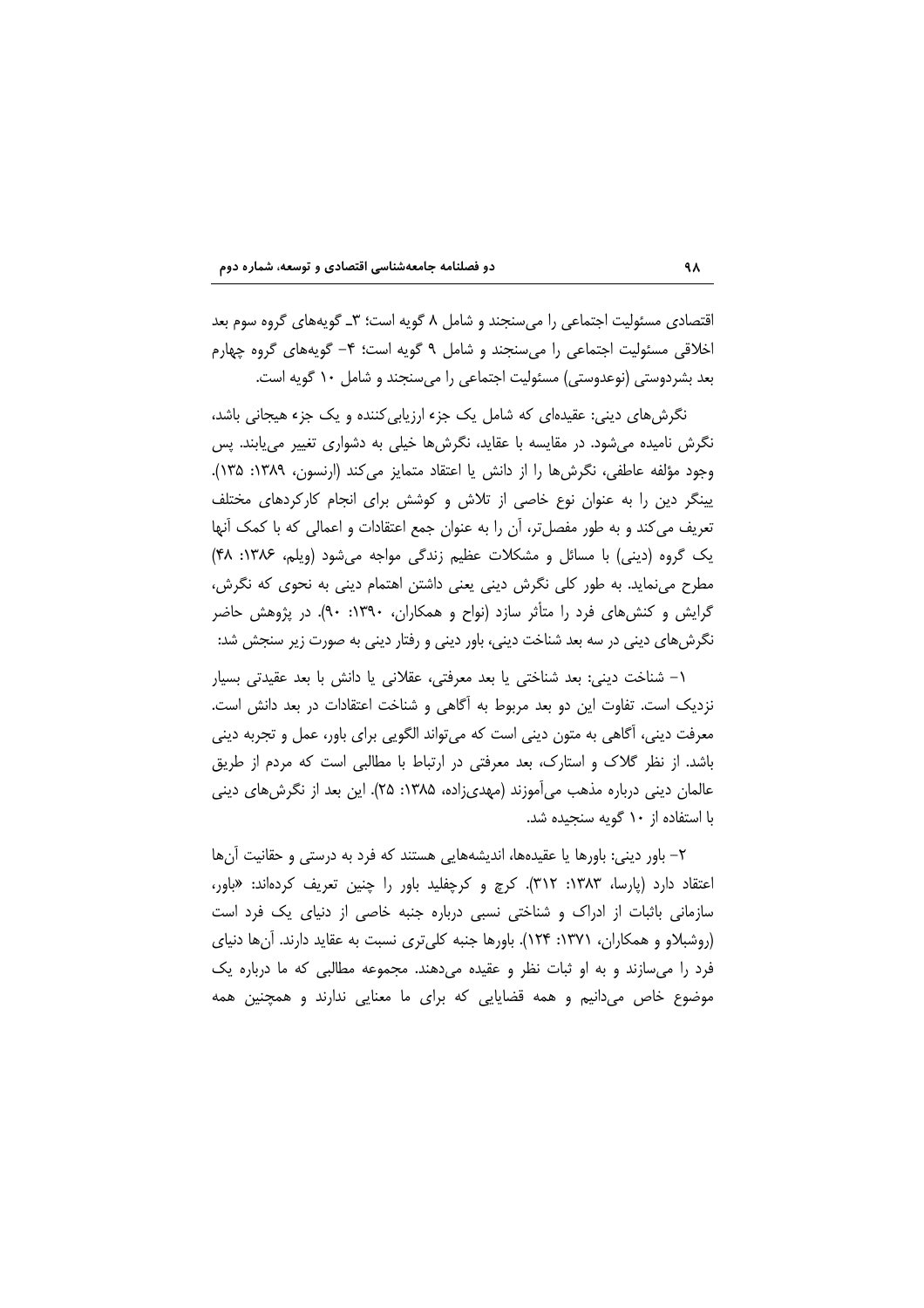موضوعاتی که ما فکر میکنیم واقعیت دارند، باور ما را تشکیل میدهند (روشبلاو و همکاران، ۱۳۷۱: ۱۲۴). این بعد از نگرشهای دینی با استفاده از ۱۰ گویه مورد سنجیده شد.

٣- رفتار ديني: رفتار ديني با احساسات، تجربيات و درون فرد ديندار مرتبط است. احساسات و عواطف دینی وجه عالی تری از دینداری است که کاملاً قلبی و درونی است و برخلاف مناسک و مراسم آیینی نمود بیرونی ندارد. دیندارانی که این بعد را کسب میکنند، مخلص نامیده می شوند (مهدی;اده، ۱۳۸۵: ۲۵). به عبارت دیگر رفتار دینی به اعمالی گفته میشود که افراد در چارچوب زندگی دینی خود انجام میدهند (موسوی و همکاران، ۱۳۹۰: ۱۵۶). از جمله این موارد می توان به اعمالی چون نمازهای روزانه، روزه گرفتن، خواندن قرآن، شرکت در نمازهای جماعت و جمعه و مراسم جشن و عزاداری اشاره کرد که با استفاده از ۱۰ گویه سنجش شد.

### تجزیه و تحلیل دادهها

دادههای پژوهش، حاصل استخراج پرسشنامههایی است که توسط ۴۰۰ نفر از کارکنان شرکت نفت کرمانشاه تکمیل گردید و اساس تجزیه و تحلیل یافتهها قرار گرفتند. پس از پایان یافتن گردآوری دادهها، پرسشنامههای تکمیل شده استخراج شدند و آن گاه به کامپیوتر انتقال یافت و سپس با استفاده از بسته نرمافزار آماری برای علوم اجتماعی مورد تجزیه و تحلیل شدند. تجزیه و تحلیل دادهها بر اساس سطوح سنجش متغیرها و طیفها در دو سطح توصیف و تبیین انجام گرفت.

از ۴۰۰ نفر نمونه آماری لحاظ شده در این پژوهش، ۷۶/۹ درصد از پاسخگویان مرد و ۲۳/۱ درصد آنها زن هستند. همچنین ۱۷/۴ درصد از پاسخگویان مجرد و ۸۲/۶۰ درصد آنها متأهلند. همچنین نتایج نشان میدهد که بیشترین تعداد پاسخگویان افرادی هستند که در پستهای حراست و امور عملیاتی قرار دارند. به طوری که ۲۶/۲ درصد از آنها در پست حراست، ۱۳/۸ درصد در امور عملیاتی، ۱۱/۰ درصد در امور اداری، ۱۳/۴ درصد در امور فنی مهندسی، ۱۳/۱ درصد امور مالی، ۱۱/۰ درصد در امور خدمات و انبارداری، ۵/۹ درصد در امور بازرگانی و حسابرسی و ۵/۶ درصد در امور معاونت و مدیر عاملی قرار دارند. از طرفی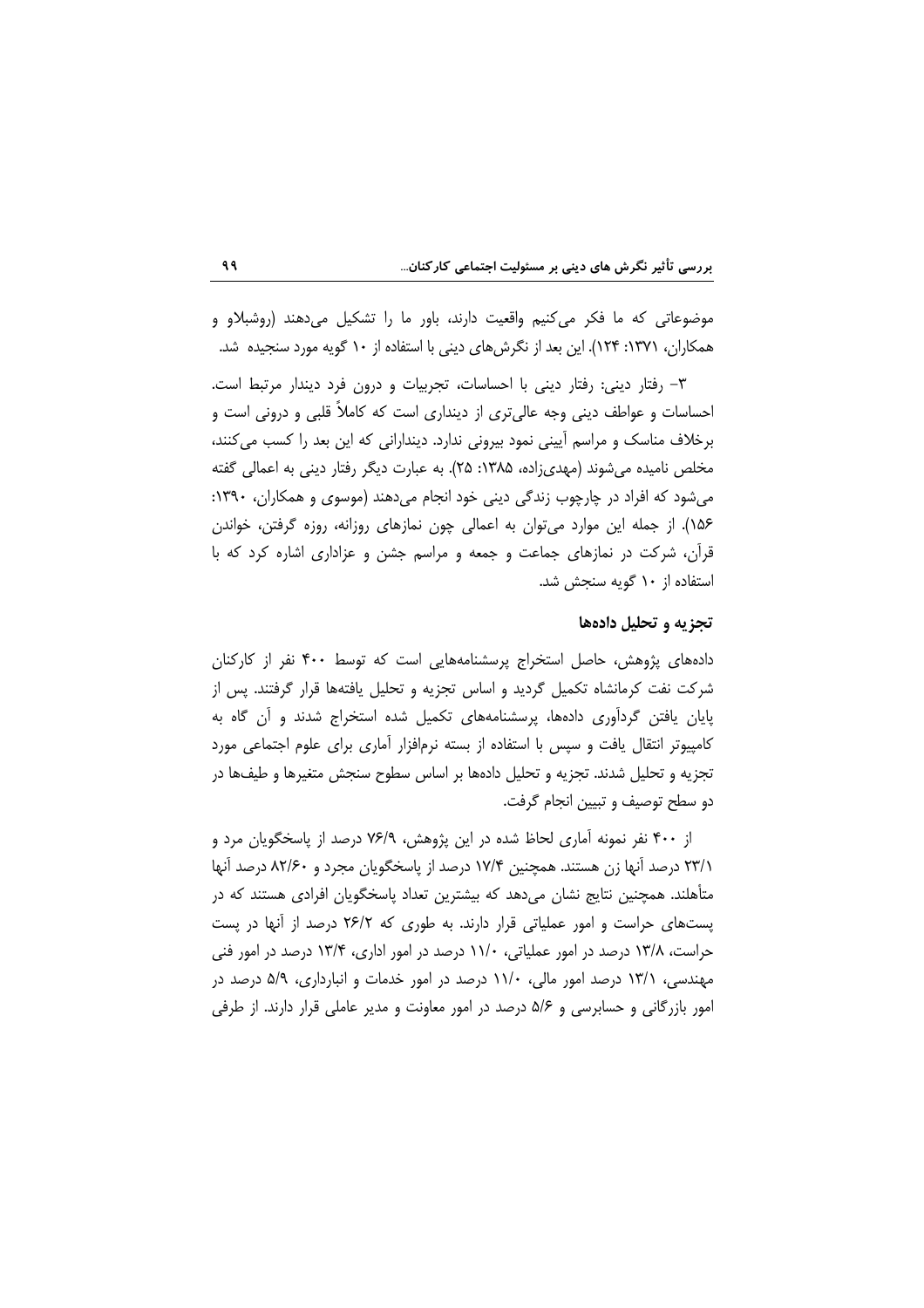| دو فصلنامه جامعهشناسی اقتصادی و توسعه، شماره دوم |  |  |  |  |
|--------------------------------------------------|--|--|--|--|
|--------------------------------------------------|--|--|--|--|

میانگین سن پاسخگویان در این مطالعه برابر ۳۹/۱۶ سال و مدت زمان خدمت در شرکت به صورت میانگین برابر ۱۰/۳۵ سال است. قابل ذکر است که میانگین میزان درآمد ماهیانه پاسخگویان برابر ۸۱۲۸۲۲ تومان است و میزان برخورداری آنها از امکانات رفاهی در حد نسبتاً پایین و برابر ۱۴/۵۳ است. که این میانگین در مقایسه با نمره ۲ تا ۵۲ (دامنه برخورداری از امکانات رفاهی) که مورد انتظار رسیدن (۲۶) است در حد پایین قرار دارد.

جدول شماره (۵) توزیع متغیر وابسته (مسئولیتپذیری اجتماعی) و هر یک از ابعاد آن را برحسب شاخصهای توصیفی نشان میدهد. نتایج نشان میدهد که میانگین میزان مسئولیت اجتماعی کارکنان در بعد قانونی برابر ۱۹/۳۹، در بعد اقتصادی برابر ۲۳/۳۵، در بعد اخلاقی برابر ۲۱/۰۴ و در بعد نوعدوستانه برابر ۱۹/۶۰ است. این میانگینها در مقایسه با میانگین مورد انتظار برای مؤلفههای فوق به ترتیب برابر ۲۴، ۲۴، ۲۷ و ۳۰ است. قابل ذکر است که میانگین مورد انتظار، از ضرب تعداد سؤالات هر بعد در عدد ۳ (که در طیف پنج درجهای لیکرت معرف «تا حدودی یا نظری ندارم»، است) به دست می آید. مثلاً تعداد سؤالاتی که دو بعد قانونی و اقتصادی با آنها سنجیده میشود هر کدام ۸ سؤال است که از ضرب این تعداد سؤالات در عدد ۳ میانگین مورد انتظار (۲۴) به دست می آید. می توان چنین استنباط کرد که میانگین مسئولیتپذیری کارکنان همه ابعاد چهارگانه پایینتر از میانگین مورد انتظار قرار دارند. قابل ذکر است که میانگین مسئولیتپذیری به طور کلی برابر ۸۳/۵۱ است. این میانگین در مقایسه با میانگین مورد انتظار (که برابر ۱۰۵ است) است در حد پایینتری است.

| ميزانألفا         | تعدادگویه | ميانگين واقعى  انحراف معيار  ميانگين مورد انتظار |                      |                                     | نام متغير            |
|-------------------|-----------|--------------------------------------------------|----------------------|-------------------------------------|----------------------|
| ۰/۸۹              | ۳۵        | ۱۰۵                                              | ۱۹/۸۸                | $\lambda \texttt{r} / \texttt{\^o}$ | مسئوليتپذيرى اجتماعي |
| 7۷۶ •             | ٨         | ۲۴                                               | $\Delta/\Lambda\tau$ | ۱۹/۳۹                               | بعد قانونی           |
| $\cdot/\lambda$ ۳ |           | ۲۴                                               | $V/\cdot$ ۳          | ۲۳/۳۵                               | بعد اقتصادي          |
| 7۷۶ •             | ٩         | ۲۷                                               | ۶۱۶۳                 | $\gamma/\cdot$ ۴                    | بعد اخلاقى           |
| .18               | ۱.        | ۳۰                                               | ۷/۴۸                 | 19/۶۰                               | بعد نوع دوستانه      |

جدول (۵) توزیع میزان مسئولیتیذیری اجتماعی و هر یک از ابعاد آن را برحسب شاخص های توصیفی

 $\mathbf{1} \cdot \mathbf{1}$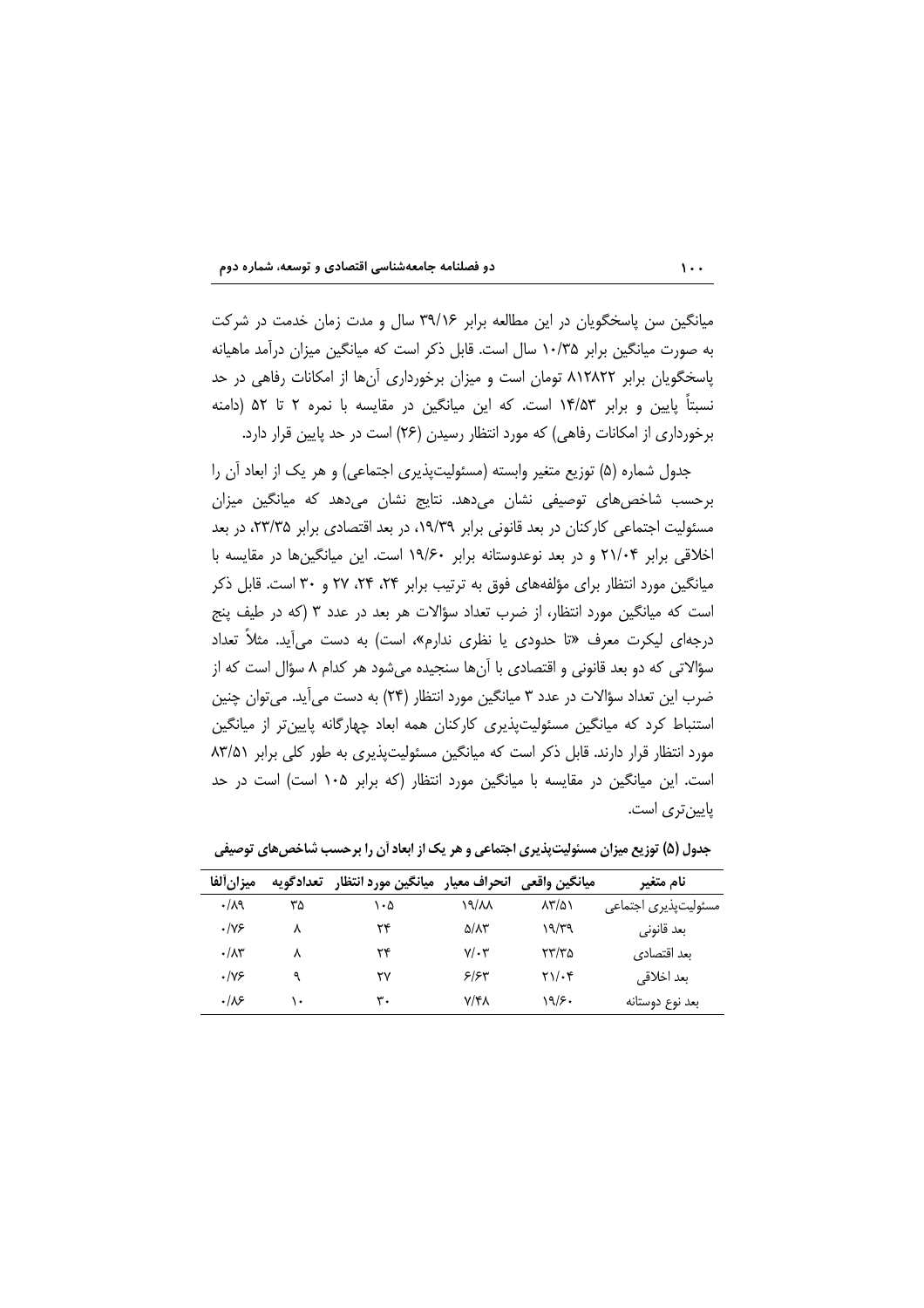جدول شماره (۶) نتایج حاصل از أزمون میانگین رتبهای فریدمن را برای ابعاد مختلف متغیر مسئولیت اجتماعی نشان میدهد. نتایج نشان میدهد که میانگین رتبهها در ابعاد مختلف قانونی، اقتصادی، اخلاقی و نوع دوستانه با هم تفاوت دارند و لذا فرضیه یکسانی رتبهها (H0) رد می شود. با توجه به اینکه معناداری آزمون رتبهای فریدمن مبتنی بر کای اسکوئر است، لذا نتایج حاصل از آن براساس مقدار کای اسکوئر تفسیر می شود. مقدار کای اسکوئر در این آزمون برابر ۱۱۳/۴۶۸ و درجه آزادی آن برابر ۳ است. این نتیجه در سطح حداقل ۹۵ درصد این معناداری را تأیید میکند. رتبه اول: میانگین رتبه بعد قانونی = میانگین رتبه ۲/۱۳، رتبه دوم: میانگین رتبه بعد اقتصادی = میانگین رتبه ۳/۱۱، رتبه سوم: میانگین رتبه اخلاقی = میانگین رتبه ۲/۵۰ و رتـبه چهارم: میانگین رتبه بشردوستانه = مبانگین رتبه ۲/۲۶.

جدول (۶) أزمون مقايسه ميانگين رتبه ابعاد مختلف متغير مسئوليت اجتماعي

| سطح معناداري       | میانگین رتبه آزمون کای اسکوئر درجه آزادی |      | مسئولیتپذیری اجتماعی |
|--------------------|------------------------------------------|------|----------------------|
|                    |                                          | ۲/۱۳ | بعد قانونی           |
| $\cdot/\cdot\cdot$ | ۱۱۳/۴۶۸                                  | ۳/۱۱ | بعد اقتصادي          |
|                    |                                          | ۲/۵۰ | بعد اخلاقى           |
|                    |                                          | ۲/۲۶ | بعد نوع دوستانه      |

جدول شماره (۷) توزیع متغیر مستقل (نگرشهای دینی) و هر یک از ابعاد آن را برحسب شاخصهای توصیفی نشان می دهد. نتایج حاصل از جدول (۷) نشان می دهد که میانگین میزان نگرش های دینی کارکنان در بعد شناخت دینی برابر ۲۵/۳۲، در بعد باور دینی برابر ۲۳/۳۳ و در بعد رفتار دینی برابر ۲۶/۱۶ است. این میانگینها در مقایسه با میانگین مورد انتظار برای مؤلفههای فوق به ترتیب برابر ۳۰، ۳۰ و ۳۰ است. می توان چنین استنباط کرد که میانگین نگرشهای دینی کارکنان در هر سه بعد شناخت، نگرش و رفتار دینی پایینتر از میانگین مورد انتظار قرار دارند. قابل ذکر است که میانگین نگرش های دینی به طور کلی برابر ۷۴/۹۵ است. این میانگین در مقایسه با میانگین مورد انتظار (که برابر ۹۰ است) در حد پایین تری است.

 $\mathbf{1} \cdot \mathbf{1}$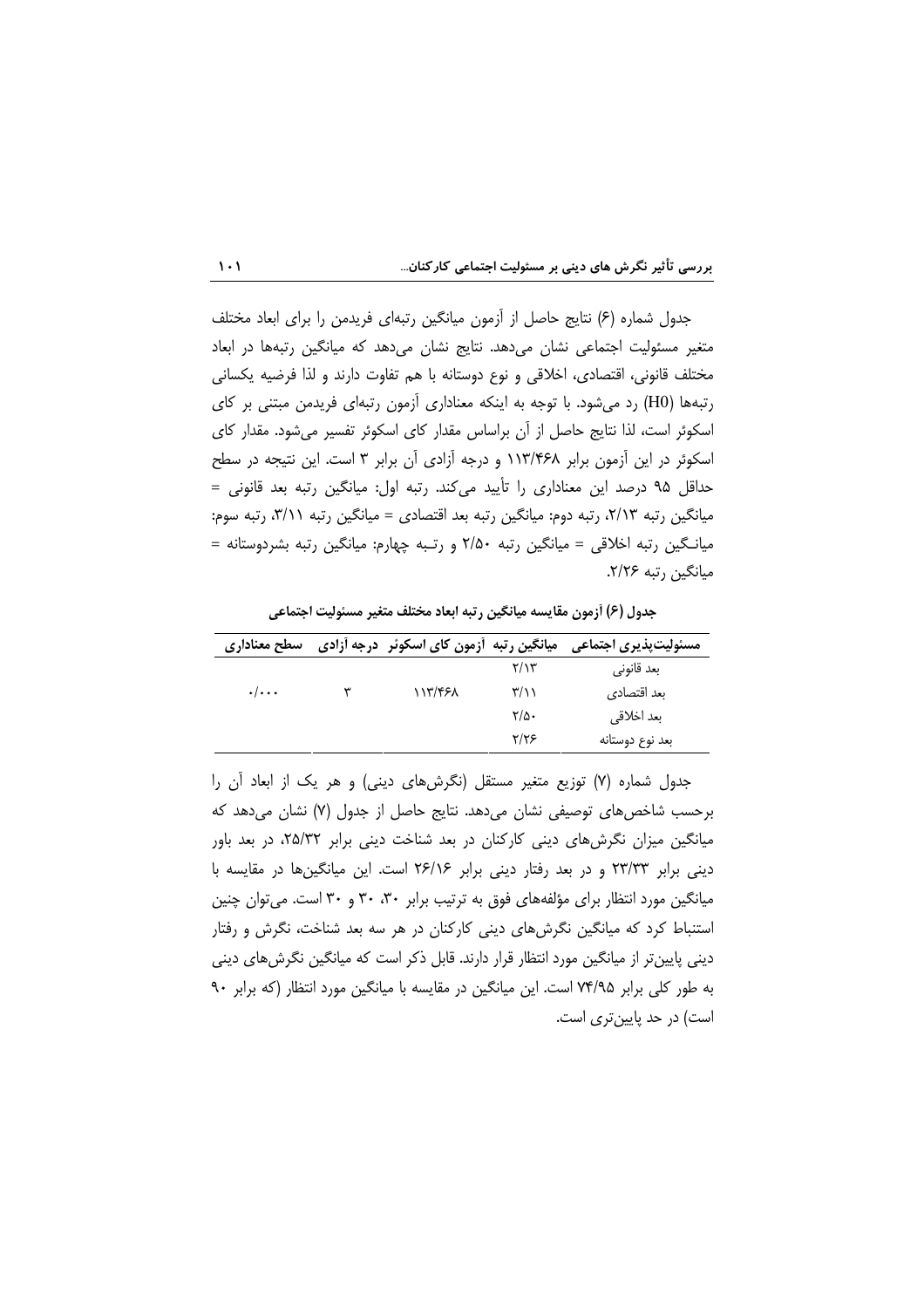| ميزان ألفا        |    | تعداد  ميانگين واقعي  انحراف معيار  ميانگين مورد انتظار  تعداد گويه |              |                                             |     | نام متغیر            |
|-------------------|----|---------------------------------------------------------------------|--------------|---------------------------------------------|-----|----------------------|
| ۷۵۰/۰             | ٣٠ | ٩٠                                                                  | ۱۴/۹۱        | ۲۴/۹۵                                       | ۳۱۰ | نگرشها <i>ی</i> دینی |
| $\cdot$ /vv       | ١٠ | ٣٠                                                                  | $5/5\lambda$ | $Y\Delta/YY$                                | ۳۶۷ | الف– شناخت دینی      |
| $\cdot$ /Y)       | ١٠ | ٣٠                                                                  | 5/57         | $\mathsf{Y}\mathsf{Y}'\mathsf{Y}\mathsf{Y}$ | ۳۶۳ | ب– باور دینی         |
| $\cdot/\lambda$ Y | ۱٠ | ٣٠                                                                  | $V/\Delta Y$ | ۲۶/۱۶                                       | ۳۴۲ | ج– رفتار ديني        |

جدول (۷) توزیع شاخصهای نگرشهای دینی کارکنان و ابعاد آن

جدول شماره (٨) نتايج حاصل از آزمون ميانگين رتبهاي فريدمن را براي ابعاد مختلف متغیر نگرش های دینی نشان می دهد. نتایج نشان می دهد که میانگین رتبهها در ابعاد مختلف شناخت دینی، باور دینی و رفتار دینی با هم تـفاوت دارند و لذا فرضیه یکسانی رتبهها (H0) رد می شود. مقدار کای اسکوئر در این آزمون برابر ۳۹/۴۸۹ و درجه آزادی آن برابر ٢ است. اين نتيجه در سطح حداقل ٩۵ درصد اين معناداري را تأييد مي كند.

رتبه اول: میانگین رتبه بعد شناخت دینی = میانگین رتبه ۲/۱۱، رتبه دوم: میانگین رتبه بعد باور دینی = میانگین رتبه ۱/۷۲ و رتبـه سـوم: میانگین رتبه رفتار دینی = میانگین رتبه  $.7/1Y$ 

جدول (٨) أزمون مقايسه ميانگين رتبه ابعاد مختلف متغير نگرشهاي ديني

| سطح معناداري       | درجه أزادي | کای اسکوئر | میانگین رتبه     | نگرش@ای دین <i>ی</i>   |
|--------------------|------------|------------|------------------|------------------------|
|                    |            |            | $\frac{1}{2}$ ۱۱ | شناخت دین <sub>ی</sub> |
| $\cdot/\cdot\cdot$ |            | ۳۹/۴۸۹     | $\sqrt{x}$       | باور دینی              |
|                    |            |            | Y/Y              | رفتار ديني             |

### تحليل رگرسيون

 $1.7$ 

در مقاله حاضر از آماره رگرسیون چندمتغیره به شیوه گام به گام` استفاده شده است. در این روش متغیرهای مختلف به ترتیب میزان اهمیت در تبیین متغیر وابسته وارد معادله می شوند و متغیرهایی که در توضیح متغیر وابسته تأثیری نداشته باشند، خارج از معادله قرار می گیرند.

1- Stepwise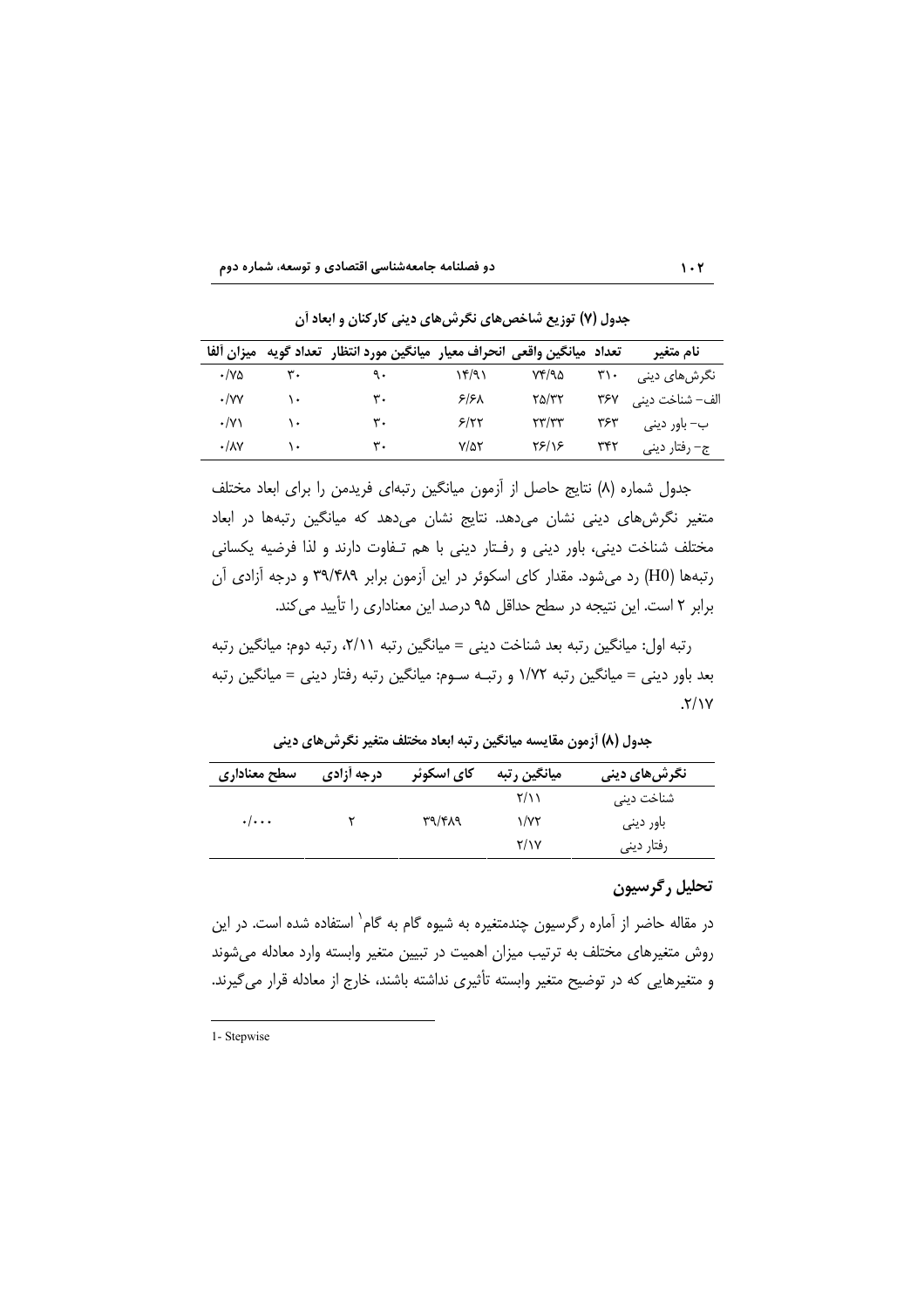البته خروج متغیرها در این روش به معنای کم اهمیت بودن آنها نیست، بلکه در این روش هدف، انتخاب متغیرهایی است که قابلیت پیش بینی و تبیین بیشتری برای متغیر وابسته دارند. همچنین برای استفاده از این روش متغیرهای اسمی به صورت ساختگی وارد تحلیل شدند. در اینجا متغیر ساختگی برداری است که در آن به اعضای طبقه معینی یک عدد دلخواه و به بقیه (أزمودنیهایی که عضو أن طبقه نباشند) عدد دلخواه دیگری داده میشود. با این روش این متغیرها در جوار متغیرهای پیوسته به کار می روند و از آنها می توان به عنوان متغیرهای پیوسته استفاده کرد. در این روش متغیرهای مختلف به ترتیب میزان اهمیت در تبیین متغیر وابسته وارد معادله میشوند. جدول شماره (۹) عناصر متغیرهای مستقل درون معادله را برای تبیین متغیر مسئولیتپذیری نشان میدهد. در اینجا کل متغیرهای مستقل زمینهای و مستقل واسطهای به شیوه گام به گام وارد معادله شدند و سه متغیر شناخت دینی با مقدار (Beta=۰/۳۰۶) و ضریب معنیداری (Sig.T=۰/۰۰۰) در مرحله اول، باور دینی با مقدار (۱۶۳/۰۳Beta=۰/۱۶۳) و ضریب معنیداری (Sig.T=۰/۰۰۳) در مرحله دوم و رفتار دینی با مقدار (۱۴۳/۱۴۳) Beta=۰/۱۴۳) و ضریب معنیداری (Sig.T=۰/۰۰۹) در مرحله سوم به ترتیب میزان اهمیتی که در تبیین متغیر وابسته داشتهاند، وارد معادله رگرسیونی شدهاند و در مجموع این سه متغیر توانستهاند ۰/۴۲ درصد از واریانس متغیر وابسته را تبيين و توضيح كنند (R<sup>2</sup>=٠/۴۲).

| $\mathbf{R}^2$                    | معنادا, ی               | مقدا, T                       | <b>Beta</b>  | В                 | متغير                   | مرحله |
|-----------------------------------|-------------------------|-------------------------------|--------------|-------------------|-------------------------|-------|
| $\cdot$ /۳۷                       | $\cdot/\cdot\cdot\cdot$ | ۵/۵۱                          | ۰/۳۰۶ ۰/۸۴   |                   | شناخت دینی              |       |
| $.$ /۴۰۴                          | $\cdot/\cdot\cdot$ ۳    | $\mathbf{y} \cdot \mathbf{y}$ | $\cdot$ /۱۶۳ | $\cdot/\lambda$ ۳ | باور دینے ِ             |       |
| $\cdot$ /۴۲                       | $\cdot/\cdot\cdot$ ۹    | ۲/۶۴                          | $\cdot$ /۱۴۳ | $\cdot$ /55       | رفتار ديني              |       |
| Durbin-Watson $=\frac{1}{\Delta}$ |                         | $sig=$ $\cdot/\cdots$         | £۱/۶۶ F=۵    |                   | Constant= $\Delta$ 1/۶۶ |       |

جدول (۹) عناصرمتغیرهای مستقل درون معادله برای پیش بینی مسئولیتپذیری اجتماعی

بر این اساس معادله رگرسیون چندمتغیره در پژوهش حاضر به این صورت است:

 $Y = a + bx_1 + bx_2 + \dots bx_n$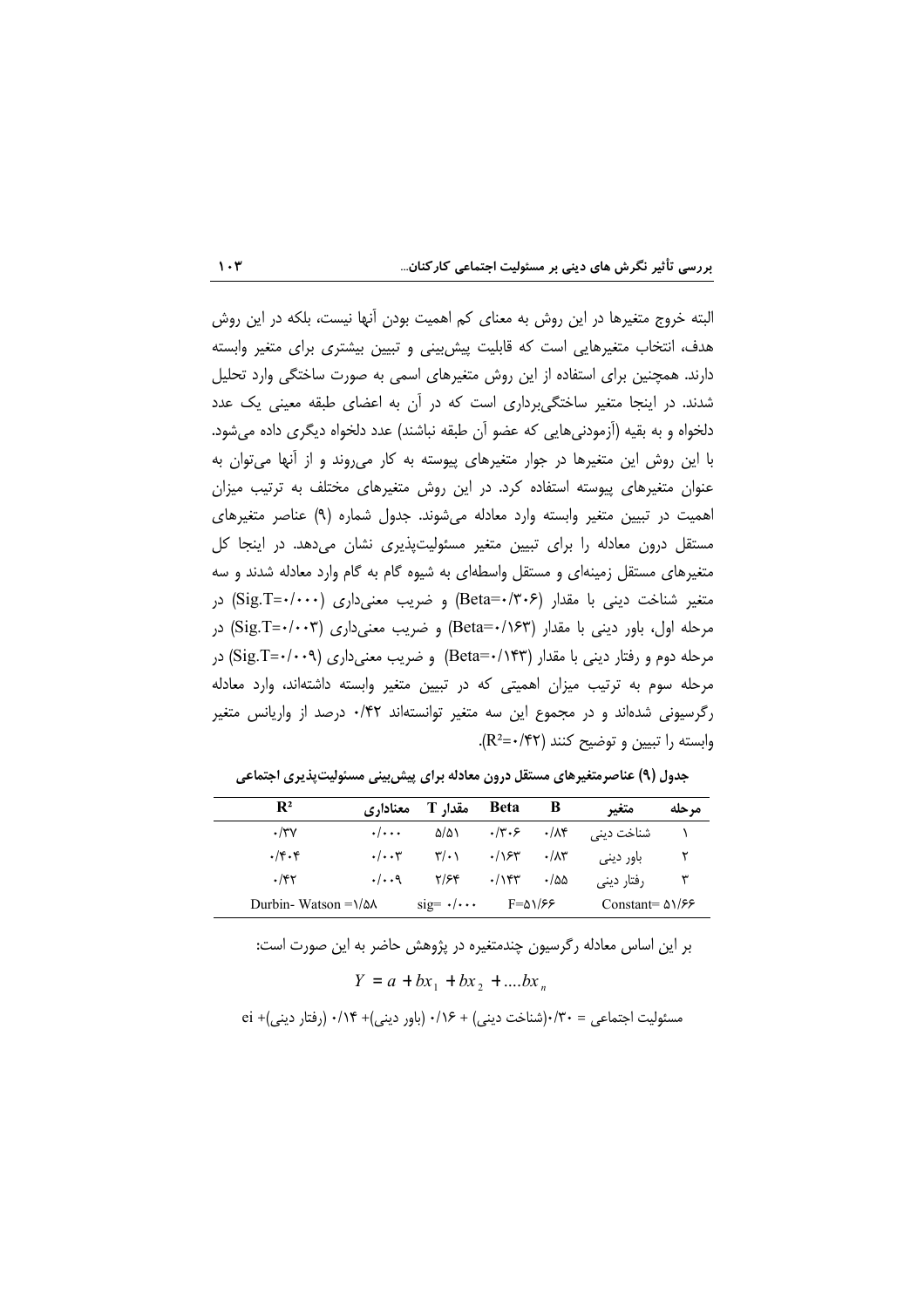جدول شماره (۱۰) ماتریس همبستگی بین ابعاد مسئولیت اجتماعی و نگرشهای دینی کارکنان را نشان میدهد. یافتههای جدول نشان میدهد که نگرشهای مذهبی کارکنان در بعد شناخت دینی با مسئولیت اجتماعی در بعد قانونی (۱۵/ +=۲)، در بعد اقتصادی (۲۵/+=۲)، در بـعد اخلاقی (r=۰/۵۳) و در بعد نوع دوسـتانه (r=۰/۹۴) در ارتـباط است. همچنین نگرشهای مذهبی در بعد باور دینی با مسئولیت اجتماعی در بعد قانونی (۲۵+-r)، در بعد اقتصادی (۲۰'+r=)، در بعد اخلاقی (۲۸۷'+r=) و در بعد نوع دوستانه (۲۶/+r=) است. قابل ذکر است که نگرشهای مذهبی در بعد رفتار دینی با مسئولیت اجتماعی در بعد قانونی (r=٠/٢٩)، در بعد اقتصادی (r=٠/٠٧۵)، در بعد اخلاقی (r=٠/١٨۵) و در بعد نوع دوستانه (r=٠/۴۶) رابطه معناداری دارد. همچنین نگرشهای مذهبی کارکنان در کل، با مسئولیت اجتماعی در بعد قانونی (۲/ ۲-۲)، در بعد اقتصادی (۲۴/ ۲=۲)، در بعد اخلاقی (۲=۰/۶۳) و در بعد نوع دوستانه (r=٠/٧١) و با كل مسئوليت يذيري برابر ٠/٨۵ رابطه معناداري دارد. اين روابط مشاهده شده براساس ضریب همبستگی پیرسون در سطح حداقل ۹۵ درصد اطمینان تأييد شده و قابل تعميم به كل جامعه آماري است.

| کل نگرشهای         | ابعاد نگرش های دینی  |                         |                        |           |                     |        |
|--------------------|----------------------|-------------------------|------------------------|-----------|---------------------|--------|
| دينى               | رفتار دينى           | باور دینی               | شناخت دین <i>ی</i>     |           | ضريب همبستگي پيرسون |        |
| $\cdot$ /۷۲        | $\cdot/\gamma$ ٩     | ۳۵۰/۰                   | $\cdot/\Delta$         | همبستگے،  |                     |        |
| $\cdot/\cdot\cdot$ | $\cdot/\cdot\cdot$   | $\cdot/\cdot\cdot$      | $\cdot/\cdot\cdot$     | معناداري  | بعد قانونى          |        |
| $\cdot$ /۴۴        | ۰/۰۷۵                | $\cdot/\mathbf{r}$ .    | $\cdot$ /۳۵            | همبستگے ، |                     | أيناد  |
| $\cdot/\cdot\cdot$ | ۰/۱۸۱                | $\cdot/\cdot\cdot$      | $\cdot/\cdot\cdot$     | معناداري  | بعد اقتصادي         | سئوليت |
| ۰/۶۳               | ۱۸۵۰/۰               | $\cdot/\lambda\Upsilon$ | $\cdot/\Delta\Upsilon$ | همبستگے ِ |                     |        |
| $\cdot/\cdot\cdot$ | $\cdot/\cdot\cdot$   | $\cdot/\cdot\cdot$      | $\cdot/\cdot\cdot$     | معناداري  | بعد اخلاقي<br>      |        |
| $\cdot/\Upsilon$   | ۰/۲۸                 | $\cdot/\gamma$ ۶        | $\cdot$ /95            | همبستگے , |                     |        |
| $\cdot/\cdot\cdot$ | $\cdot/\cdot\cdot$   | $\cdot/\cdot\cdot$      | $\cdot/\cdot\cdot$     | معناداري  | بعد نوع دوستانه     |        |
| ۰/۸۵               | $\cdot/\mathbf{y}$ . | $\cdot/\lambda$ ٢       | $\cdot/\lambda \cdot$  | همبستگے ِ |                     |        |
| $\cdot/\cdot\cdot$ | $\cdot/\cdot\cdot$   | $\cdot/\cdot\cdot$      | $\cdot/\cdot\cdot$     | معناداري  | كل مسئوليت اجتماعي  |        |

جدول (۱۰) ماتریس همبستگی بین ابعاد مسئولیت اجتماعی و نگرش های دینی کارکنان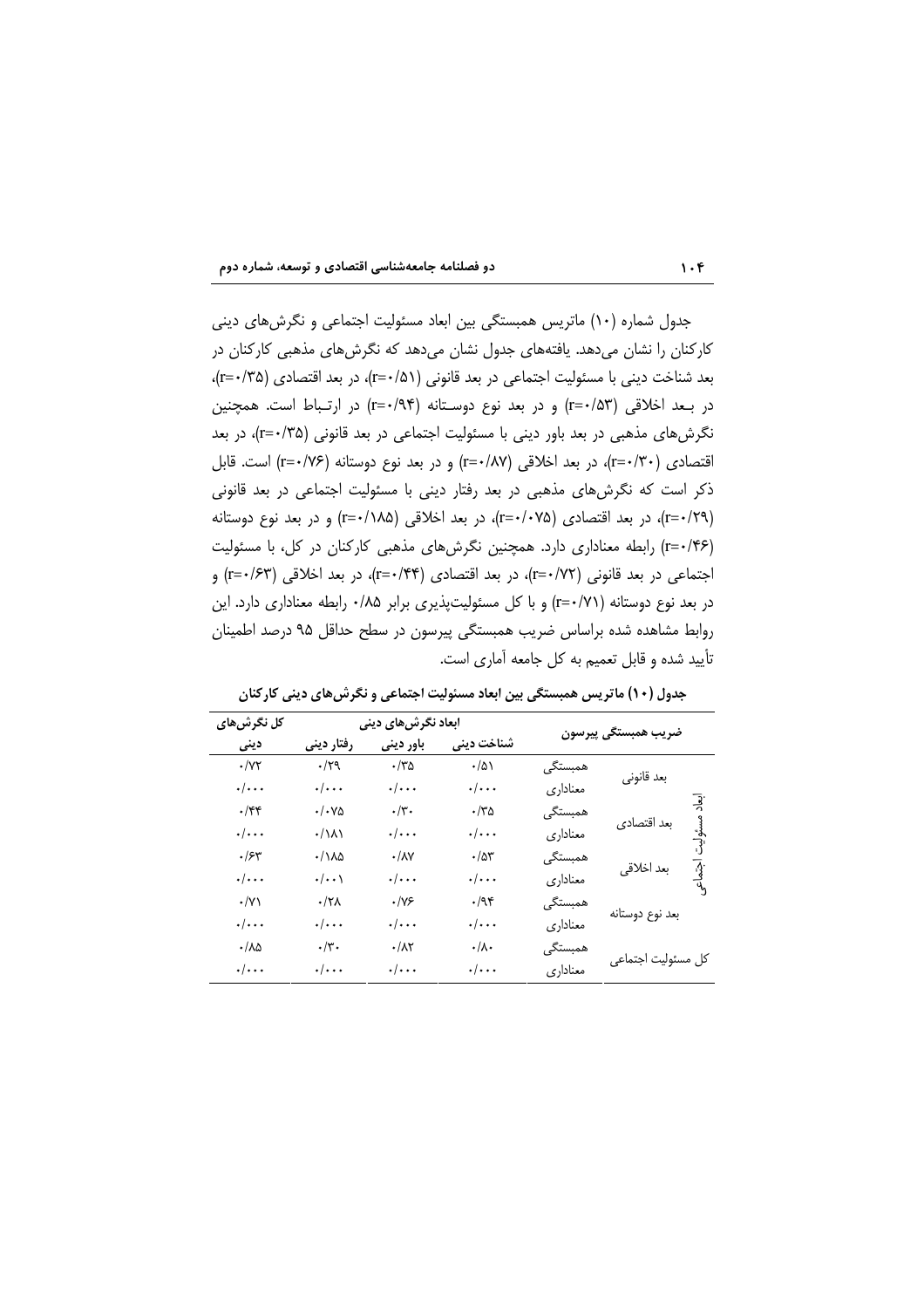جدول شماره (١١) أزمون تفاوت ميانگين مسئوليت اجتماعي كاركنان برحسب پست سازمانی را نشان میدهد. یافتههای حاصل از این آزمون نشان میدهد که میانگین مسئولیتپذیری کارکنان در بعد قانونی، اقتصادی، اخلاقی و نوعدوستانه برحسب پستهای مختلف سازمانی کارکنان تفاوت معناداری دارد و تفاوت مشاهده شده براساس آزمون تحلیل واریانس در سطح حداقل ۹۵ درصد اطمینان قابل قبول است.

| معناداري           | مقدار F | انحراف معيار                      | ميانگين                           | گروهها            | متغير وابسته       |
|--------------------|---------|-----------------------------------|-----------------------------------|-------------------|--------------------|
|                    |         | <b><i>\A/AY</i></b>               | $\lambda \Upsilon / \Upsilon V$   | روابط عمومى       |                    |
|                    |         | ۱۵/۶۵                             | $\lambda V/\tau$ ۶                | حراست             |                    |
| $\cdot/\cdot\cdot$ | f5/f.7  | $\gamma/\gamma\lambda$            | $\lambda \mathbf{y}/\mathbf{y}$ . | امور اداری        |                    |
|                    |         | 9/5.                              | $\lambda Y/\lambda Y$             | امور مالی         | کل مسئولیت اجتماعی |
|                    |         | $\lambda/\Delta\lambda$           | 55/11                             | امور فنی مهندسی   |                    |
|                    |         | 9/7V                              | $XY$ .                            | امور عملیاتی      |                    |
|                    |         | $\lambda$ /۶۶                     | 55/91                             | خدمات و انبارداری |                    |
|                    |         | $\mathsf{Y}\mathsf{Y}/\mathsf{Y}$ | $\cdot$ ۴/۴                       | بازرگانی          |                    |
|                    |         | YY/9f                             | $\frac{1}{\sqrt{2}}$              | مديريت            |                    |

جدول (١١) آزمون تفاوت میانگین مسئولیتپذیری کارکنان برحسب عنوان پست سازمانی

جدول شماره (١٢) أزمون تفاوت ميانگين مسئوليت اجتماعي كاركنان را برحسب جنسیت نشان مےدهد. یافـتههای حاصل از این آزمـون نشان مـیدهد که مـیانگین مسئولیتپذیری کارکنان در بعد قانونی، اقتصادی، اخلاقی و نوعدوستانه برحسب جنسیت کارکنان تفاوت معناداری دارد و تفاوت مشاهده شده براساس آزمون تحلیل واریانس در سطح حداقل ۹۵ درصد اطمینان قابل قبول است. قابل ذکر است که این معناداری فقط در بعد اخلاقی مشاهده میشود. نتایج نشان میدهد که میانگین مسئولیت اخلاقی کارکنان زن بالاتر از میانگین آن در میان مردها است.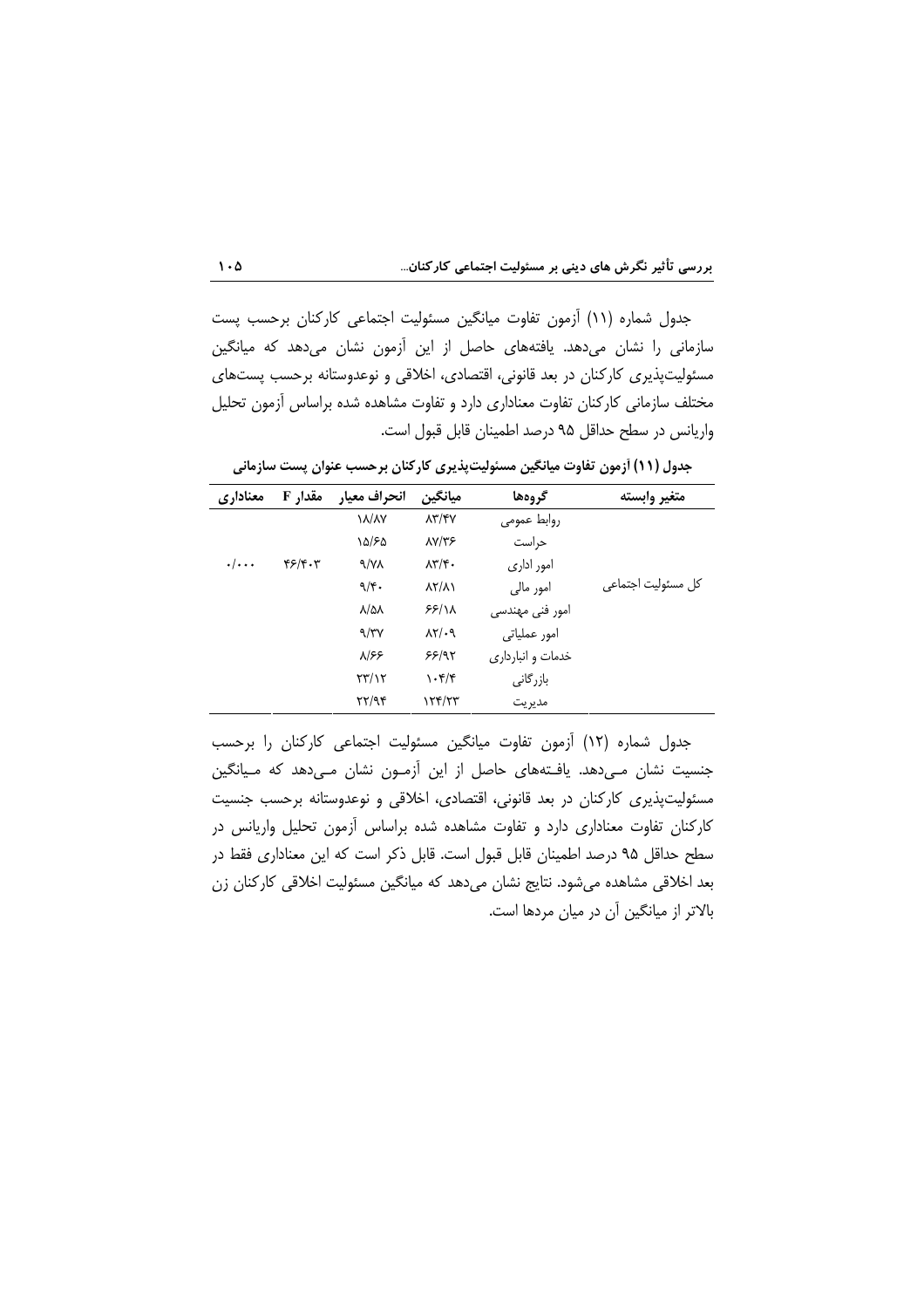دو فصلنامه جامعهشناسی اقتصادی و توسعه، شماره دوم

| معناداری                 | مقدار t                        | معناداري              | ليونز                                    | ميانگين انحراف معيار |                                       | گروه ها | متغير وابسته               |
|--------------------------|--------------------------------|-----------------------|------------------------------------------|----------------------|---------------------------------------|---------|----------------------------|
| $\cdot/\lambda$ ۳۳       | $-\cdot/\tau$                  | $\cdot/\omega\lambda$ | $\cdot$ /۲۹۳                             | $\Delta$ /94         | ۱۹/۳۶                                 | مرد     |                            |
|                          |                                |                       |                                          | $\Delta/\Delta$ 9    | 19/21                                 | زن      | بعد قانوني                 |
| $\cdot/\cdot \Delta$     | $-\frac{1}{5}$                 | $\cdot$ /۴۲۲          | .754                                     | $Y/\lambda$          | $\mathsf{Y}\mathsf{Y}/\mathsf{Y}$     | مرد     | ىعد اقتصادى                |
|                          |                                |                       |                                          | 5/8Y                 | 44/49                                 | زن      | مسئوليت                    |
| $\cdot/\cdot\cdot\cdot$  | $-\mathfrak{r}/\mathfrak{r}$ ۹ | .1991                 | $\cdot/\Delta$                           | 5/57                 | $Y \cdot / Y \Delta$                  | مرد     | ېدنې<br>پدنې<br>بعد اخلاقى |
|                          |                                |                       |                                          | 5/88                 | <b>٢٣/٨٧</b>                          | زن      |                            |
| .195                     | $-\cdot/\cdot\Delta$           | $\cdot$ /114          | $\frac{1}{2}$                            | <b>Y/YY</b>          | 1٩/۶٨                                 | مرد     |                            |
|                          |                                |                       |                                          | ۶۱۵۶                 | ۱۹/۷۳                                 | زن      | بعد نوعدوستانه             |
| $\cdot/\cdot \mathsf{Y}$ | $-\tau/\cdot$ 9                | $\cdot/\cdot$ at      | $\mathbf{r}/\mathbf{r} \cdot \mathbf{r}$ | $Y - \Delta V$       | $\lambda Y/\Delta$ .                  | مرد     |                            |
|                          |                                |                       |                                          | Y/Y                  | $\lambda V/\mathfrak{r} \mathfrak{r}$ | زن      | کل مسئولیت اجتماع          |

حدول (١٢) أزمون تفاوت مبانگين مسئوليت احتماعي كاركنان برجست جنسيت

جدول شماره (١٣) آزمون، تفاوت ميانگين مسئوليت اجتماعي كاركنان را برحسب وضعيت تأهل نشان میدهد. یافتههای حاصل از این آزمون نشان میدهد که میانگین مسئولیتپذیری کارکنان در بعد قانونی، اقتصادی، اخلاقی و نوعدوستانه برحسب وضعیت تأهل کارکنان تفاوت معناداری ندارد و تفاوت جزیی مشاهده شده براساس آزمون تحلیل واریانس در سطح حداقل ۹۵ درصد اطمینان قابل قبول نیست. بنابراین فرضیه مذکور رد میشود.

جدول (١٣) أزمون تفاوت ميانگين مسئوليتپذيري كاركنان برحسب وضعيت تأهل

| معناداري               | مقدار t            | معناداري     | ليونز                   | انحراف معيار                  | گروه ها میانگین             |       | متغير وابسته            |
|------------------------|--------------------|--------------|-------------------------|-------------------------------|-----------------------------|-------|-------------------------|
| $\cdot$ / $\Lambda$ ۳۵ | $\cdot$ /۲ $\cdot$ | .195         | Y/Y                     | $\mathbf{Y} \cdot \mathbf{X}$ | 19/79                       | مجرد  | بعد قانونی              |
|                        |                    |              |                         | $\Delta/\gamma$ .             | 19/71                       | متأهل |                         |
| .795                   | ./.9V              | $\cdot$ /۵۱۱ | $\cdot$ /۴۳۳            | $\Delta/\Delta$               | $XY/4\lambda$               | مجرد  | بعد اقتصادي             |
|                        |                    |              |                         | Y/YY                          | $\tau\tau/\tau\omega$       | متأهل | $\vec{r}$               |
| $\cdot$ /550           | .1557              | .714         | ۲/۲۵                    | 5/1                           | $Y\Upsilon/\Upsilon\Lambda$ | مجرد  | ېدنې<br>ک<br>بعد اخلاقى |
|                        |                    |              |                         | $5/\lambda$ ۳                 | $Y - 99$                    | متأهل |                         |
| .1580                  | $.$ /۴۸۹           | .119         | $\sqrt{x}$              | ۵/۹۸                          | <b><i>IN/YF</i></b>         | مجرد  | بعد نوعدوستانه          |
|                        |                    |              |                         | Y/Y9                          | 19/YY                       | متأهل |                         |
| $\cdot$ /۳۱۱           | $-\sqrt{\cdot}$    | .1179        | $\mathsf{Y}/\mathsf{Y}$ | 17/۶۴                         | $\lambda$ ۴/۱۱              | مجرد  | كل مسئوليت              |
|                        |                    |              |                         | $\mathbf{Y} \cdot \mathbf{X}$ | $\lambda r/rq$              | متأهل | اجتماعى                 |

 $1.9$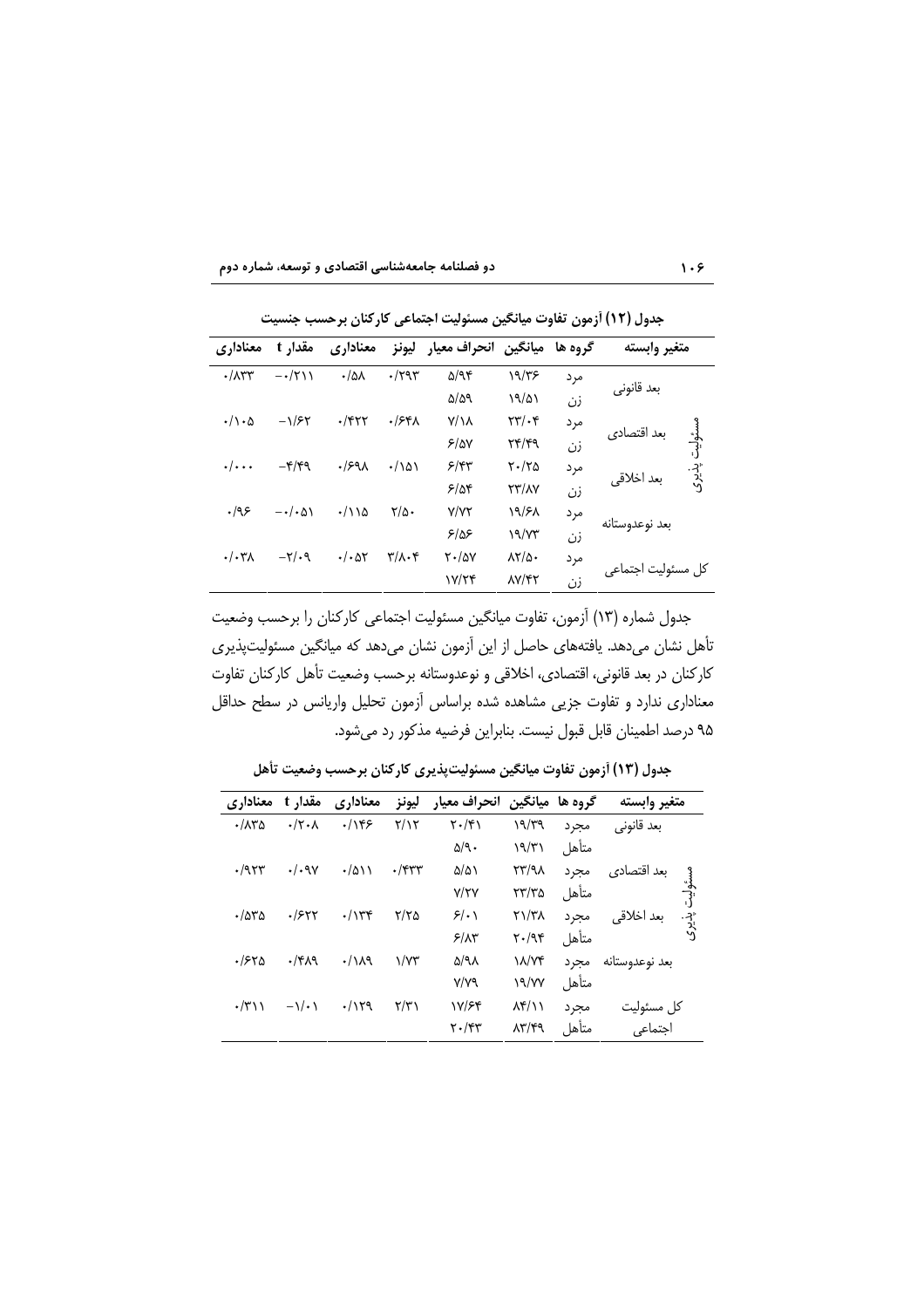قابل ذکر است که در ضریب همبستگی بین مدت زمان خدمت و مسئولیتپذیری اجتماعی کارکنان، در هیچ کدام از ابعاد ارتباط معناداری مشاهده نشد و مدت زمان خدمت و سنوات خدمتی کارکنان با مسئولیتپذیری اجتماعی آنها ارتباط معناداری ندارد، لذا از ذکر نتايج أن نيز به دليل طولاني نشدن مقاله صرفنظر شد.

## مدل على تحليل مسير

مدل تجربی پژوهش یک مدل علی از نـوع تحلیل مسیر` است. نکـته حائز اهمیت در مدلهای تحلیل مسیر، آن است که با استفاده از این مدلها می توان به حجم عظیمی از اطلاعات، که میتواند روابط علی ارزشمندی را بیان می کند، دست یافت. سؤالی که اینجا مطرح است، این است که از طریق چه مکانیسمی و با کدام نظم علی میتوانیم ادعا کنیم که مسئولیتیذیری کارکنان تحت تأثیر چه متغیرهایی قرار گرفته است. تحلیل مسیر، روشی توانمند است که ما را در کشف و مطالعه روابط میان متغیرها جهت رسیدن به شناخت علی یاری می رساند. قاعده مکانیزم علی کمک می کند که متغیر وابسته، از طریق مجموعهای از متغیرهای مستقل تبیین گردد. اساساً در پژوهش های اجتماعی متغیر وابسته تحت تأثیر مجموعهای از متغیرهای مستقل است و هر متغیر سهمی در تبیین متغیر وابسته دارد. وجود نظریههای مختلف در علوم اجتماعی نیز، ناشی از همین ویژگی است که هر کدام از آنها بخشی از واقعیت اجتماعی را آشکار میسازند.

 $\mathbf{1} \cdot \mathbf{Y}$ 

1- Path Analysis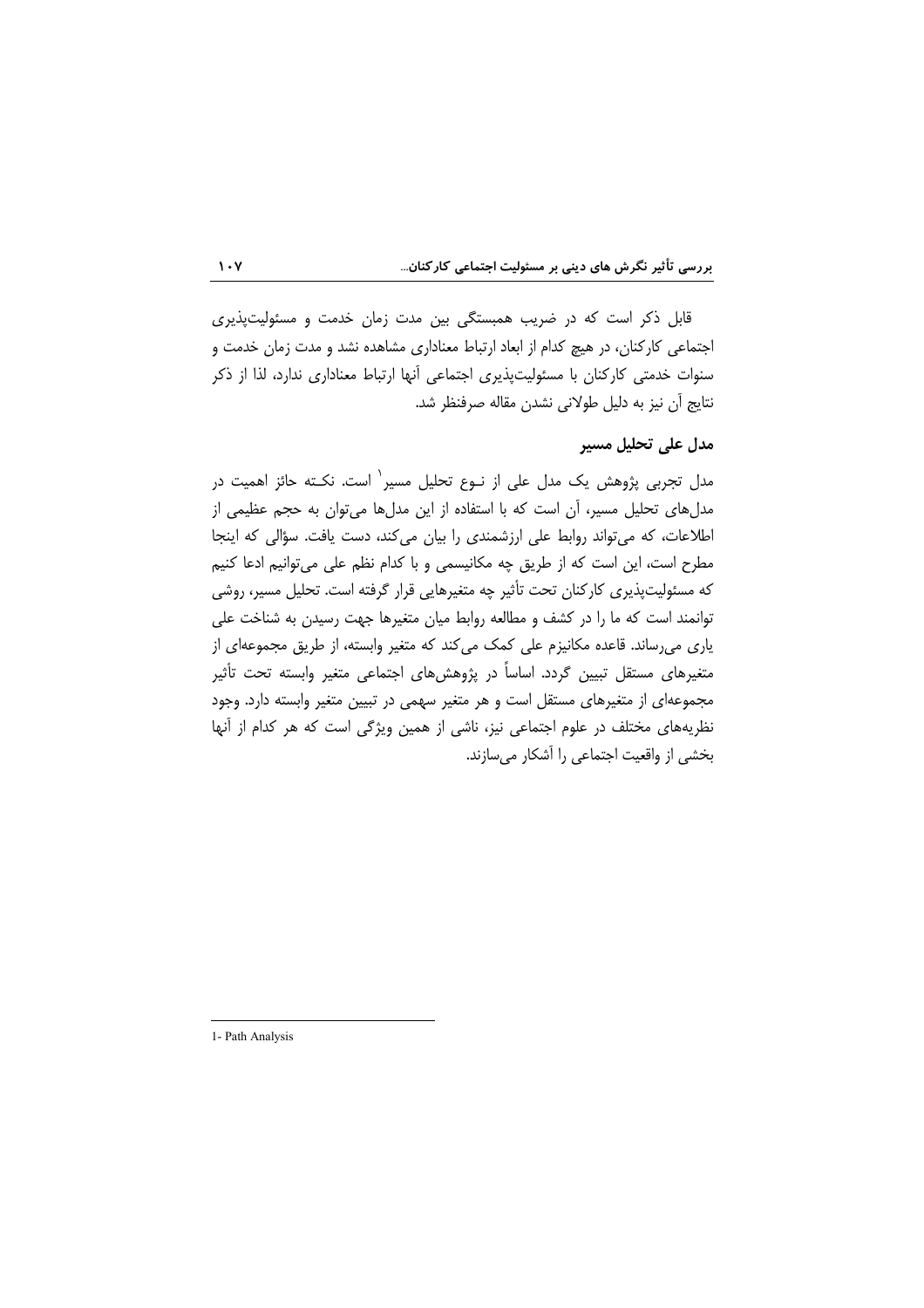



#### شکل (۲) تحلیل مسیر

### بحث و تفسير يافتهها

سازمانها صرفاً به دلیل ایجاد اشتغال برای کارکنان و مدیران به وجود نمی[یند، بلکه برای عرضه توليدات و خدمات شكل مي گيرند. امروزه كاملاً واضح است كه سازمان هايي قدرت ماندگاری در جامعه دارند که به محیط اطراف توجه و بین منافع سازمان و جامعه تعادل ایجاد کنند. رضایت مشتریان، عرضه کنندگان، سهامداران، کارکنان، اتحادیهها، دولت و به طور کلی جامعه از گروههای ذینفع و مدنظر سازمانها هستند. بـنابراین لازمه بقای سازمانها، پذیرش مسئولیت اجتماعی از طرف این گروهها است.

نتایج حاصل از این مطالعه نشان میدهد که گرایشهای دینی افرار در سه بعد شناختی، نگرشی و رفتار دینی با ابعاد مسئولیتپذیری اجتماعی ارتباط معناداری با هم دارند. براساس نتایج به دست آمده، میانگین مسئولیتپذیری برابر ۸۳/۵۱ است. این میانگین در مقایسه با میانگین مورد انتظار (که برابر ۱۰۵ است) است در حد پایینتری است. همچنین این وضعیت برای میزان نگرش های دینی صادق است. میانگین نگرش های دینی برابر ۷۴/۹۵ است. این میانگین در مقایسه با میانگین مورد انتظار (که برابر ۹۰) است در حد پایین تری است. از طرفی نتایج نشان میدهد که نگرشهای مذهبی کارکنان در بعد شناخت دینی با مسئولیت

 $\lambda \cdot \lambda$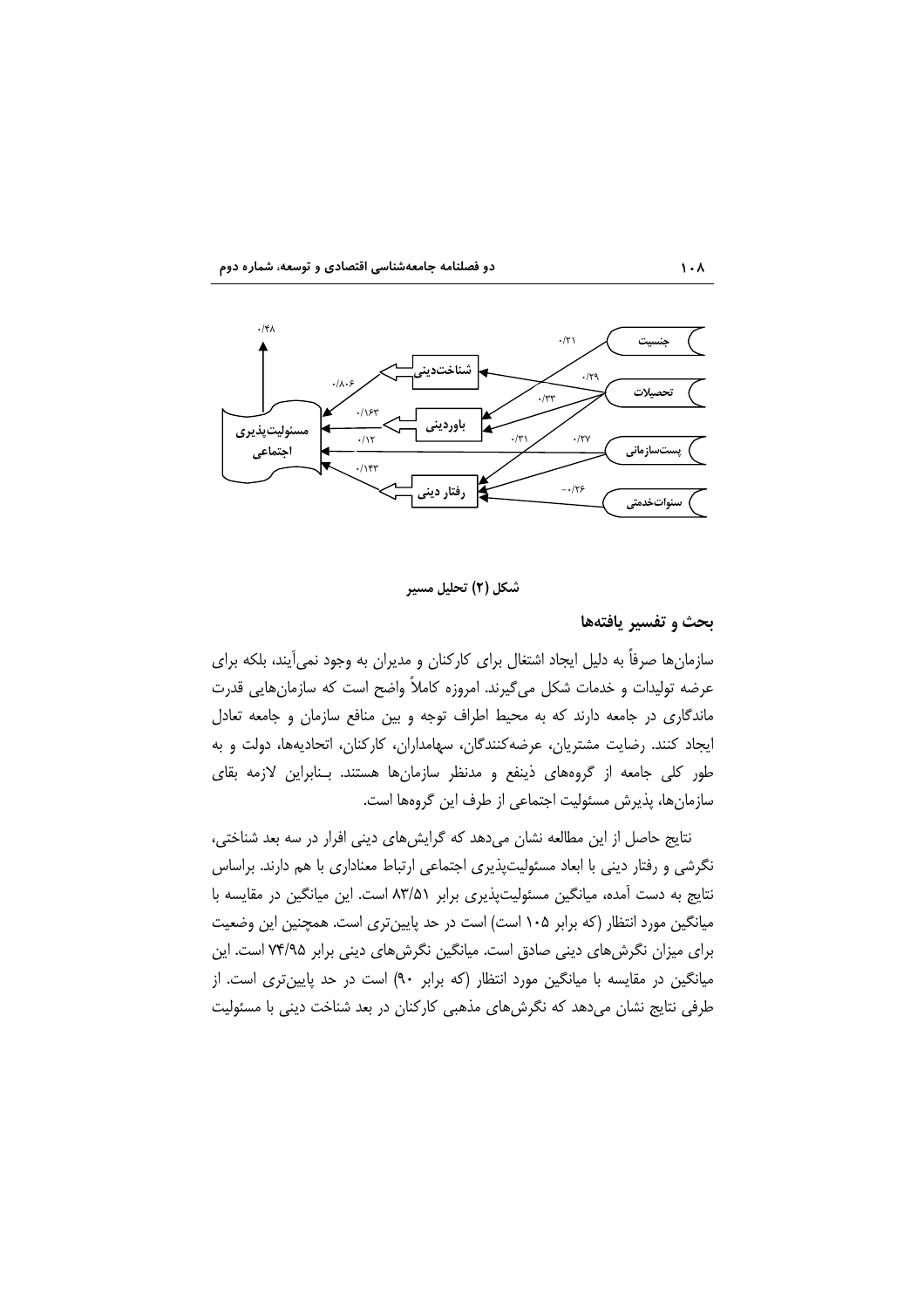اجتماعی در بعد قانونی، اقتصادی، اخلاقی و نوعدوستانه در ارتباط معناداری است. همچنین نگرشهای مذهبی در بعد باور دینی با مسئولیت اجتماعی در بعد قانونی، اقتصادی، اخلاقی و نوع دوستانه معنادار است. قابل ذکر است که نگرشهای مذهبی در بعد رفتار دینی با مسئولیت اجتماعی در بعد قانونی، اخلاقی و نوعدوستانه معنادار بوده اما در بعد اقتصادی رابطه معنادار نیست. این روابط مشاهده شده براساس ضریب همبستگی پیرسون در سطح حداقل ۹۵ درصد اطمینان تأیید شده و قابل تعمیم به کل جامعه آماری است.

نتایج همچنین بیانگر تأثیر عنوان پست سازمانی بر مسئولیت اجتماعی کارکنان است. نتایج نشان میدهد که میانگین مسئولیتپذیری کارکنانی که در پستهای مدیریتی، معاونت و همچنین بازرگانی قرار دارند، بالاتر از سایر پستهای سازمانی است.

بدون شک یکی از عناصر اساسی شرکتهای تجاری در راه وظیفهشناسی مشتریان، حمایت از ذینفعان و بهبود اعتبار و شهرت واحدهای تولیدی است. در این واحدها مسئولیت اجتماعی سازمانی به صورت یک قرارداد اجتماعی عمل می کند که مستلزم تعهد به رفتار در یک وضعیت اخلاقی و مسئولانه است تا بتواند آثار منفی را در شرکتها به حداقل رسانده و آثار مثبت را در آن حداکثرسازی کند.

از مباحث مرتبط با مسئولیتپذیری در میان کارکنان وجود نگرش های دینی است که در قالب نوعی فرهنگ سازمانی بیان میشود. ساخت مذهبی و ارزشی حاکم بر فضای سازمان و شركتهاى توليدى كه از محيط فرهنگى آن جامعه وارد مى شود، و يا افراد درون آن واحد تولیدی می آورند و به طور سازمانی بر تمام اعضا نظارت دارد، سبب پیدایش فرهنگی خاص در واحد تولیدی، میشود که نیروی اخلاقی نام دارد و یا به تعبیر دورکیم وجدان اخلاقی حاکم است. اگر دستهای از ارزش های اخلاقی و اعتقادات در دورهای نسبتاً طولانی در یک سازمان اجرا شوند، فرهنگ سازمانی آن سازمان را به وجود میآورند. این افراد با تکیه به ارزشهای اخلاقی شخصی در محیط نفوذ می کنند و محیط را با خود تطبیق میدهند. این افراد حتی می توانند اصول اخلاقی خود را بر دیگران تحمیل آن را به صورت چارچوبهای اخلاقی که تمام تصمیمات آن را تحتالشعاع خود قرار دهد، درآورند. برطبق نظریه سودمندی فرد در اینجا تصمیمی می گیرند که بیشترین سود را حاصل کند.

 $1 - 9$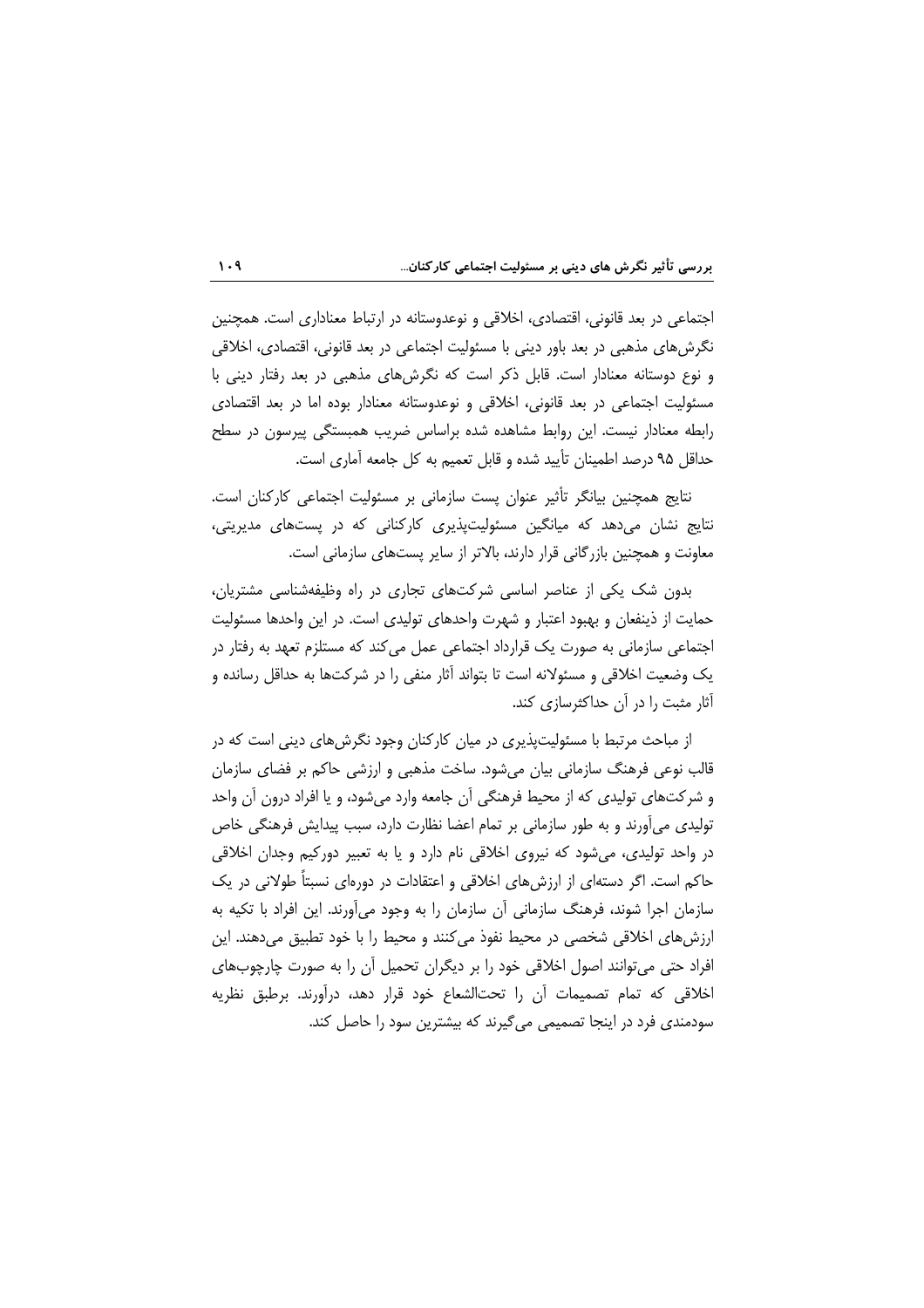نتايج اين مطالعه با پژوهش مصلح شيرازي (١٣٧٢) در موضوع تصميم گيري جمعي همسوست. این نتایج با نتیجه پژوهش راندولف در این موضوع، که مسئولیت اجتماعی با رفتارهای بشردوستانه رابطه دارند، همسو است. نتایج این مطالعه در راستای دیدگاه لنتون (۲۰۰۱) که براین باور است کارکنان شرکتها باید از لحاظ اقتصادی، قانونی و اخلاقي مسئول باشند، اما از لحاظ بشردوستي لازم نيست، همسو نيست. از طرفي نتايج به دست آمده در راستای دیدگاه کارول<sup>۲</sup> (۱۹۹۹) همسو است. وی معتقد است که افراد سازمانی نه تنها در ابعاد اقتصادی، قانونی و اخلاقیات حاکم مسئولیت دارند، بلکه باید در قبال جامعه به عنوان یک کل نیز مسئولند. مدلی که کارول ارائه داد ابعاد اقتصاد، اخلاق، قانون و نوعدوستی را در بردارد. براساس مدل وی شرکتها افزایش سود، اطاعت از قانون، اخلاقيات و شهروند خوب بودن را دنبال مي كنند.

بنابراین اگر سازمانی بتواند در راستای توسعه و ترقی گام بردارد، ناچار است کارکنان خود را افرادی مسئول و متعهد بار آورد. کارکنانی که به صورت داوطلبانه در جهتدهی سازمان براساس چهارچوب های قانونی هدایت نمایند و از طرفی خود باید مدیریت آن را به عهده بگیرد و از کنترل خارجی و بیرونی بنگاه اجتناب نماید.

### راهکارهای تقویت مسئولیتهای اجتماعی سازمانی

با توجه به اینکه میانگین مسئولیتپذیری کارکنان در حد پایین است لذا پیشنهاد میشود مسئولین با ایجاد یک تصویر روشن و شفاف از مفهوم مسئولیت اجتماعی سازمانی در زمینه مسئولیتیذیری اجتماعی گامهای اساسی بردارند.

امر مسئولیت اجتماعی سازمانی در سازمانها، به دلیل شرایط ویژه و جلب اعتماد عمومي به سرمايه گذاري داخلي و خارجي نهادينه شود.

1-Lantons

 $2$ -Carroll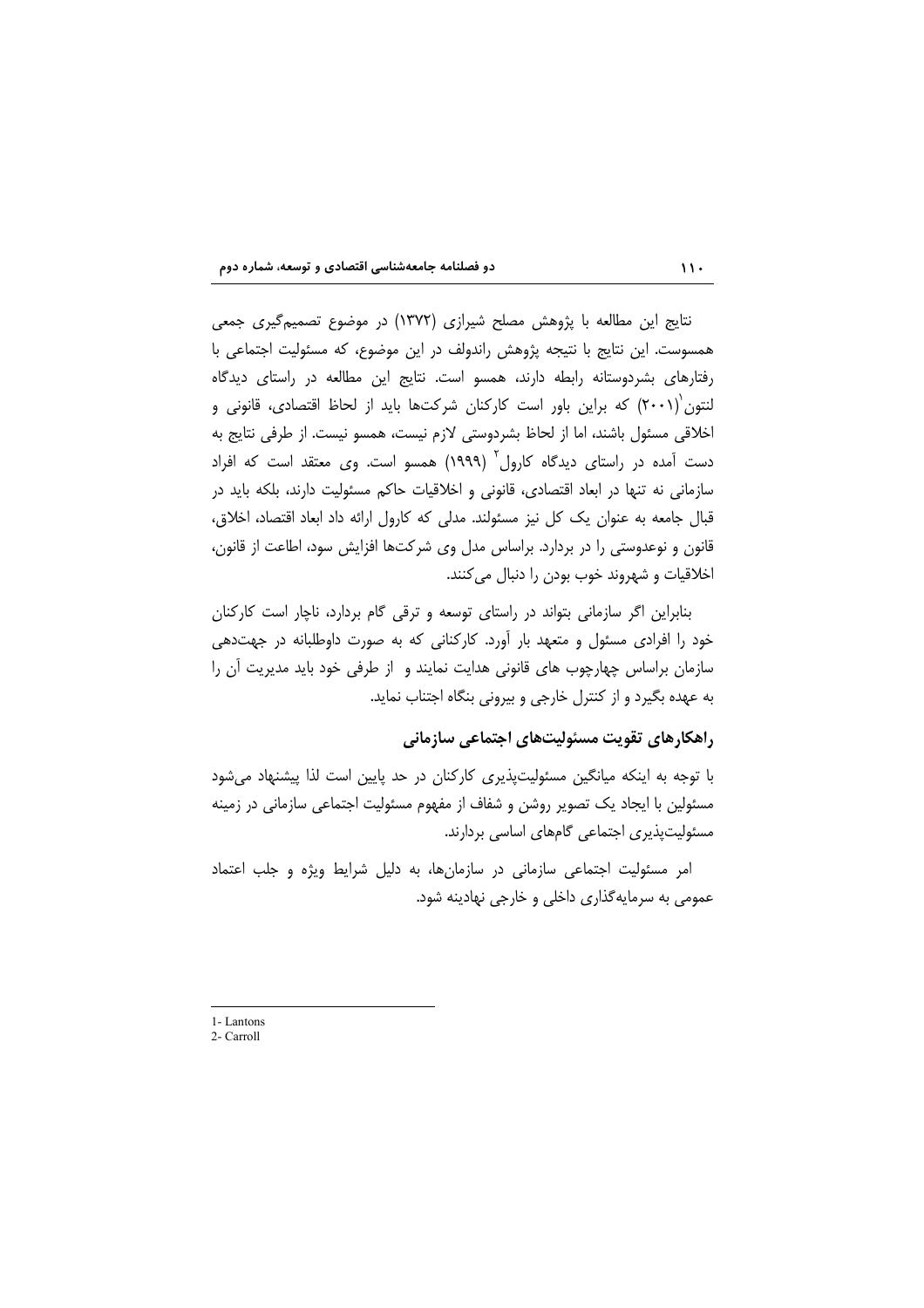تقویت بنیانهای مذهبی: از آنجا که دینداری یکی از مؤلفهها و شاخصهای اساسی انسجام اجتماعی در انجام وظایف اجتماعی است، لذا پیشنهاد میشود این شاخص در میان کارکنان سازمانی هر چه بیشتر تقویت شود و در راستای آن سرمایه گذاری صورت گیرد.

کارگاههای آموزشی بر پا شود، اجرای دورههای مشابه اجرا گردد و در اجرا و ممیزی سازمانها در زمینه مسئولیت اجتماعی کمک صورت گیرد.

با توجه به تأثیرگذاری مسئولیت اجتماعی در کارایی و عملکرد کارکنان، پیشنهاد می شود که سالانه جایزه ملی مسئولیت اجتماعی از سوی نهادهای مدنی و دفاعی یا تشکلهای غیردولتی با همکاری دولت به یکی از سازمان های فعال در این زمینه اختصاص پابد.

 $\overline{111}$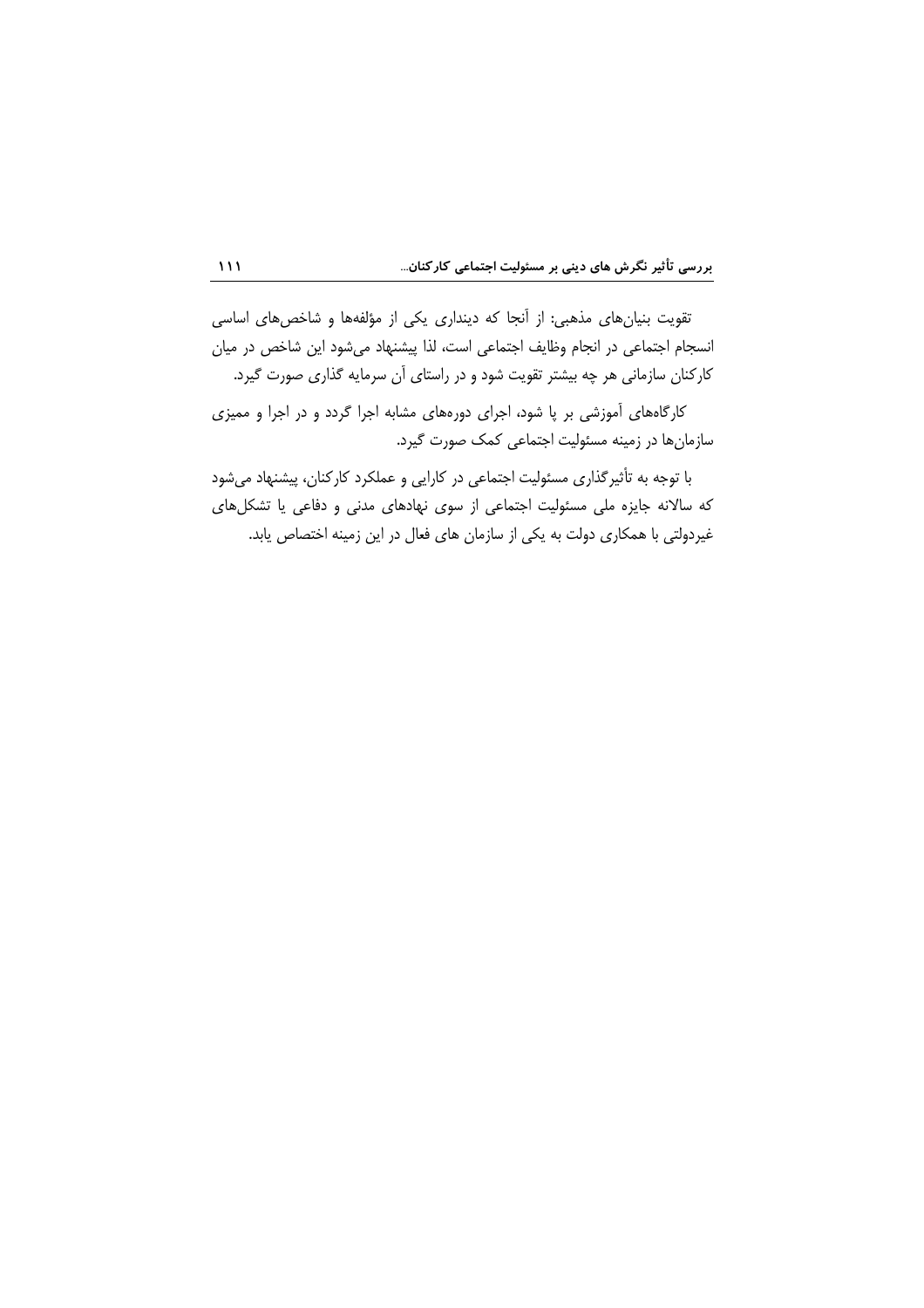# منابع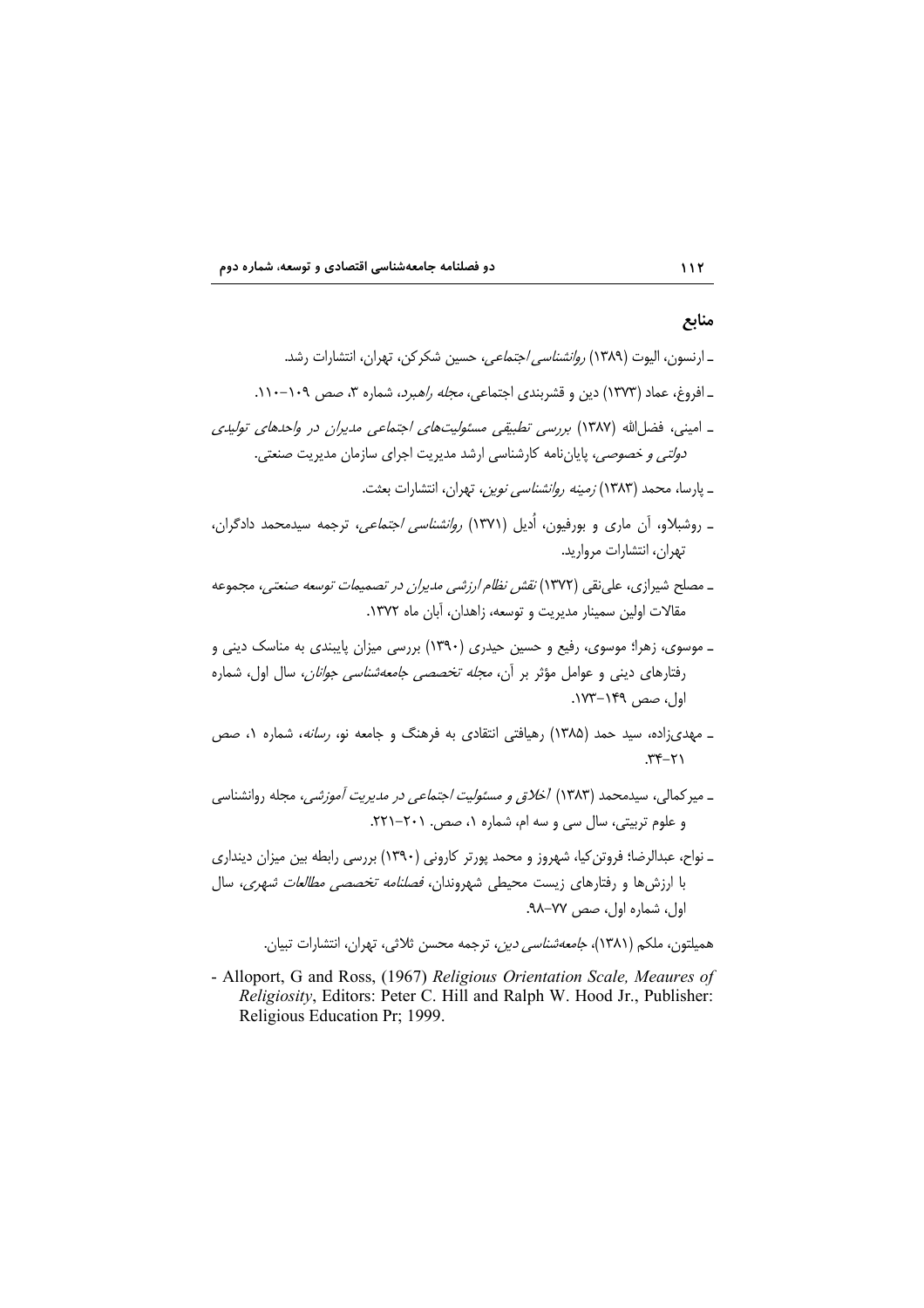- Boyd, Eric D., Robert E. Spekman, John W. Kamauff and Patricia Werhane (2007) Corporate Social Responsibility in Global Supply Chains: A Procedural Justice Perspective, Long Range Planning, Vol., pp. 1-22.
- Carroll, A. (1999) Corporate Social Responsibility: Evolution of a Definitional Construct, Academy of Management Review, Vol. 4, pp. 268-296.
- Castka, P. & Balzarova, A.M. (2007) ISO 26000 and Supply Chains on the Diffusion of the Social Responsibility Standards, International Journal of Production Economics, Vol. 111, pp. 274-286.
- Cruz, J.M. (2007) Dynamics of Supply Chain Networks with Corporate Social Responsibility through Integrated Environmental Decisionmaking, European Journal of Operational Research, Vol. 4, pp. 1-21.
- Drucker, P. (1984) The New Meaning of Corporate Social Responsibility, California Management Review, Vol. 26, No. 2, pp.53-63.
- Durkheim, E. (1897) Le Suicide: Etude de Sociology, Paris: PUF.
- Fafaliou, I. et al. (2005), "Is The European Shipping Industry Aware of Corporate Social Responsibility?" Cambridge, Mass: Harvard University Press.
- Falck, O. and Stephan Heblich, S. (2007), Corporate Social Responsibility: Doing Well by Doing Good, Business Horizons, Vol. 50, pp. 247-254.
- Fernando, M. (2007) " Corporate Social Responsibility in the Wake of the Asian Tsunami: A Comparative Case Study of Two Sri Lankan Companies, *European Management Journal*, Vol. 25, No. 1, pp. 1-10.
- Ford, M.E. (1985) Social Cognition and Social Competence in Adolesence, Developmental Psychology, Vol. 18, pp. 323-340.